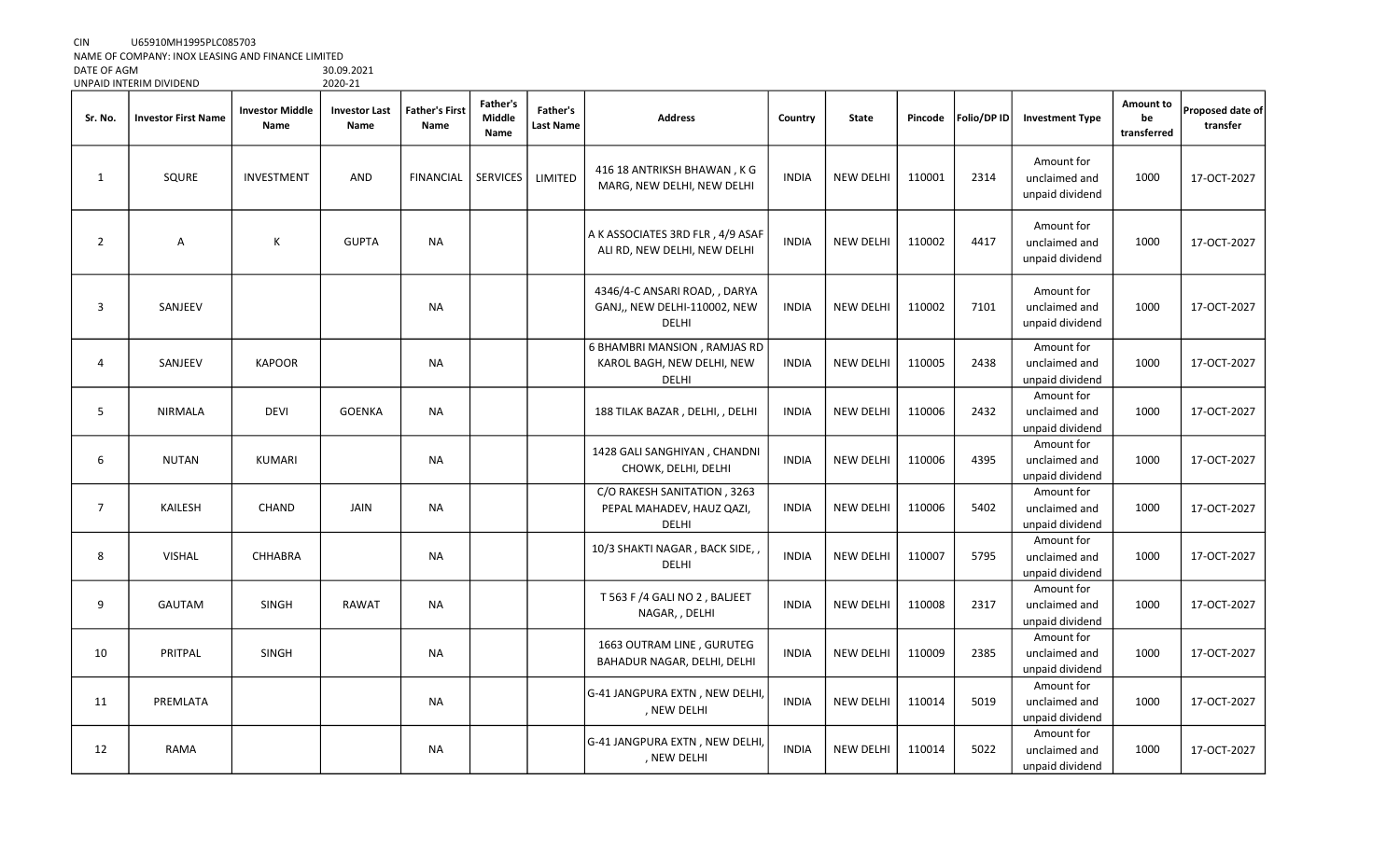| 13 | RAJ           | <b>KUMAR</b>   | <b>KALRA</b>     | <b>NA</b> |          |            | D-8 RAJA GARDEN, NEW DELHI,,<br><b>NEW DELHI</b>                                                      | <b>INDIA</b> | <b>NEW DELHI</b> | 110015 | 5046 | Amount for<br>unclaimed and<br>unpaid dividend | 1000 | 17-OCT-2027 |
|----|---------------|----------------|------------------|-----------|----------|------------|-------------------------------------------------------------------------------------------------------|--------------|------------------|--------|------|------------------------------------------------|------|-------------|
| 14 | PENINSULA     | LEASING        | <b>FINANCIAL</b> | NA        | $\rm CO$ | <b>LTD</b> | 38 L S C ANAND NIKETAN, NEW<br>DELHI, , NEW DELHI                                                     | <b>INDIA</b> | <b>NEW DELHI</b> | 110021 | 5053 | Amount for<br>unclaimed and<br>unpaid dividend | 1000 | 17-OCT-2027 |
| 15 | RENU          | GOEL           |                  | <b>NA</b> |          |            | B-6/96 SAFDARJUNG ENCLAVE,,<br>NEW DELHI-110029, , NEW DELHI                                          | <b>INDIA</b> | <b>NEW DELHI</b> | 110029 | 7361 | Amount for<br>unclaimed and<br>unpaid dividend | 5600 | 17-OCT-2027 |
| 16 | ALKA          | AGARWAL        |                  | <b>NA</b> |          |            | C-335 SARASWATI VIHAR, DELHI,,<br>DELHI                                                               | <b>INDIA</b> | <b>NEW DELHI</b> | 110034 | 2439 | Amount for<br>unclaimed and<br>unpaid dividend | 1000 | 17-OCT-2027 |
| 17 | PRASHANT      | <b>KUMAR</b>   |                  | <b>NA</b> |          |            | 15 SFS FLATS , SHAKTI APARTMENT,<br>ASHOK VIHAR III, DELHI                                            | <b>INDIA</b> | <b>NEW DELHI</b> | 110052 | 2345 | Amount for<br>unclaimed and<br>unpaid dividend | 1000 | 17-OCT-2027 |
| 18 | NEELAM        | <b>TALUJA</b>  |                  | <b>NA</b> |          |            | C-1/180 JANAKPURI, NEW DELHI,<br><b>NEW DELHI</b>                                                     | <b>INDIA</b> | <b>NEW DELHI</b> | 110058 | 5058 | Amount for<br>unclaimed and<br>unpaid dividend | 1000 | 17-OCT-2027 |
| 19 | <b>VIJAY</b>  | <b>KUMAR</b>   |                  | <b>NA</b> |          |            | 11 TAMOOR NAGAR, POSRI<br>NIWAS PURI, NEW DELHI, NEW<br>DELHI                                         | <b>INDIA</b> | <b>NEW DELHI</b> | 110065 | 4372 | Amount for<br>unclaimed and<br>unpaid dividend | 1000 | 17-OCT-2027 |
| 20 | <b>RACHNA</b> | SINDHWANI      |                  | <b>NA</b> |          |            | 97/D-15/SECTOR-3, ROHINI,, NEW<br>DELHI                                                               | <b>INDIA</b> | DELHI            | 110085 | 6127 | Amount for<br>unclaimed and<br>unpaid dividend | 1000 | 17-OCT-2027 |
| 21 | C             | P              | JAIN             | <b>NA</b> |          |            | FLAT NO.203 POCKET C-8, SECTOR<br>8 ROHINI, DELHI-110085, DELHI                                       | <b>INDIA</b> | <b>NEW DELHI</b> | 110085 | 6872 | Amount for<br>unclaimed and<br>unpaid dividend | 1000 | 17-OCT-2027 |
| 22 | SATYA         | PALL           | SHARMA           | NA        |          |            | C/O. J.S.PROPERTIES, SHOP NO.40,<br>DDA LOCAL SHOPPING,<br>COMPLEX, POCKET-1, MAYUR VIHAR<br>1, DELHI | <b>INDIA</b> | <b>HARYANA</b>   | 110091 | 2493 | Amount for<br>unclaimed and<br>unpaid dividend | 1000 | 17-OCT-2027 |
| 23 | <b>VIJAY</b>  | AIMA           |                  | <b>NA</b> |          |            | H - 744 A, PALAM VIHAR,<br><b>GURGAON, GURGAON</b>                                                    | <b>INDIA</b> | <b>HARYANA</b>   | 122017 | 995  | Amount for<br>unclaimed and<br>unpaid dividend | 1000 | 17-OCT-2027 |
| 24 | RAJ           | <b>DHOMIJA</b> |                  | NA        |          |            | 608 OLD HOUSING BOARD COLONY<br>,, KARNAL, KARNAL                                                     | <b>INDIA</b> | <b>PUNJAB</b>    | 132001 | 2508 | Amount for<br>unclaimed and<br>unpaid dividend | 1000 | 17-OCT-2027 |
| 25 | KAILASH       | <b>BHATIA</b>  |                  | <b>NA</b> |          |            | SHOP NO 4 RAJA MARKET, BAZAR<br>TAHLI SAHIB, AMRITSAR, AMRITSAR                                       | <b>INDIA</b> | <b>PUNJAB</b>    | 141001 | 1015 | Amount for<br>unclaimed and<br>unpaid dividend | 1000 | 17-OCT-2027 |
| 26 | <b>INDER</b>  | <b>JIT</b>     | KAUR             | <b>NA</b> |          |            | 382-L, MODEL TOWN, LUDHIANA,<br>LUDHIANA                                                              | <b>INDIA</b> | PUNJAB           | 141001 | 2039 | Amount for<br>unclaimed and<br>unpaid dividend | 1000 | 17-OCT-2027 |
| 27 | RANJANA       | <b>GUPTA</b>   |                  | NA        |          |            | 33/17 KAPURTHALA ROAD,<br>JALANDHAR CITY, , JALANDHAR                                                 | <b>INDIA</b> | PUNJAB           | 144008 | 2206 | Amount for<br>unclaimed and<br>unpaid dividend | 1000 | 17-OCT-2027 |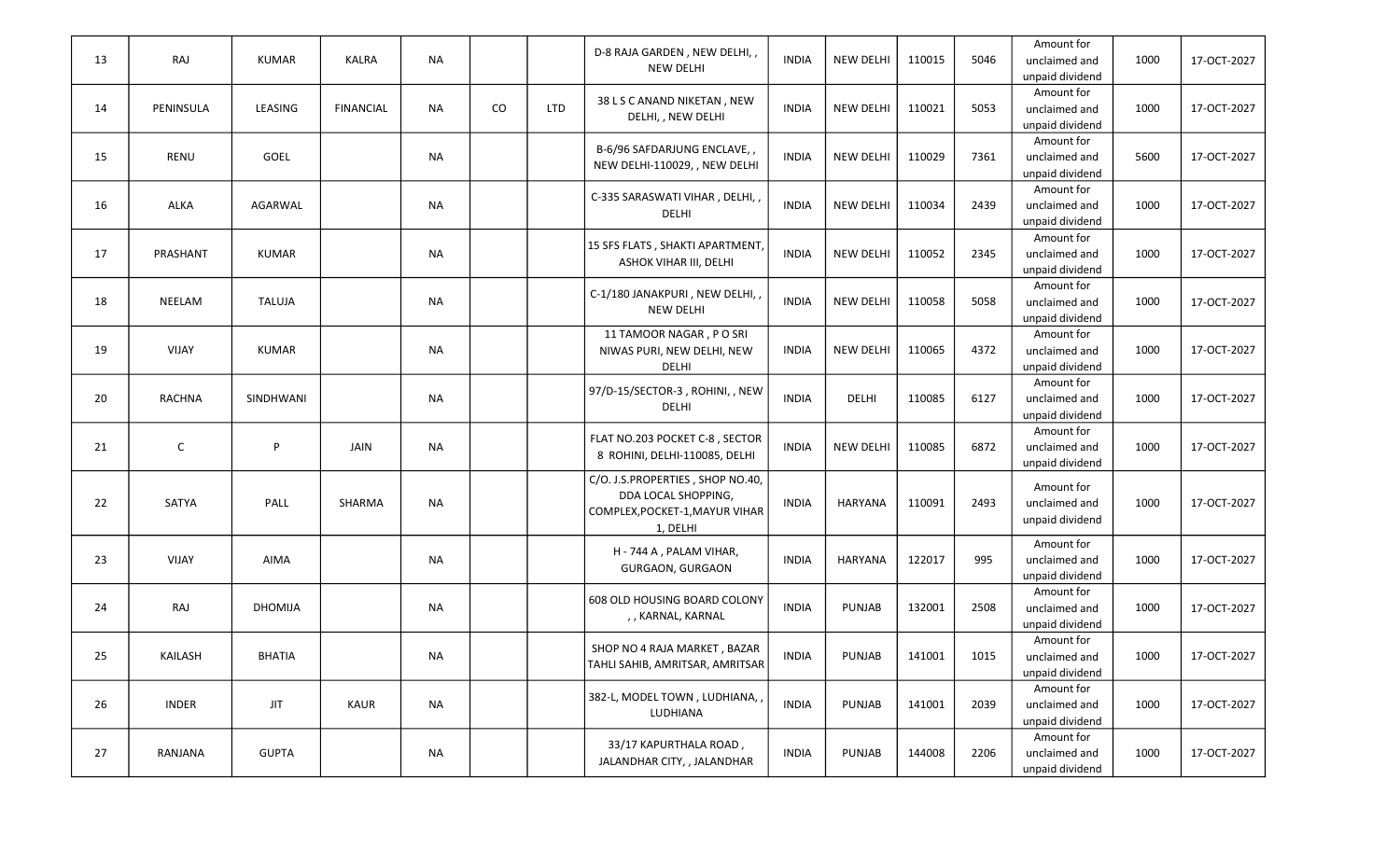| 28 | <b>NISHA</b>   | RANI           | VIJ             | <b>NA</b> |  | SUBASH NAGAR, STREET NO 6,                | <b>INDIA</b> | <b>CHANDIGARH</b>   | 144401 | 2203 | Amount for<br>unclaimed and      | 1000 | 17-OCT-2027 |
|----|----------------|----------------|-----------------|-----------|--|-------------------------------------------|--------------|---------------------|--------|------|----------------------------------|------|-------------|
|    |                |                |                 |           |  | PHAGWARA, PHAGWARA                        |              |                     |        |      | unpaid dividend                  |      |             |
|    |                |                |                 |           |  | KOTHI NO 3307 SECTOR 15,                  |              |                     |        |      | Amount for                       |      |             |
| 29 | <b>URVASHI</b> | JAIN           |                 | <b>NA</b> |  | CHANDIGARH, , CHANDIGARH                  | <b>INDIA</b> | <b>CHANDIGARH</b>   | 160015 | 1523 | unclaimed and                    | 1000 | 17-OCT-2027 |
|    |                |                |                 |           |  |                                           |              |                     |        |      | unpaid dividend                  |      |             |
|    |                |                |                 |           |  | 3286, 15-D, , CHANDIGARH, ,               |              |                     |        |      | Amount for                       |      |             |
| 30 | <b>ASHWANI</b> | <b>KUMAR</b>   |                 | <b>NA</b> |  | CHANDIGARH                                | <b>INDIA</b> | <b>ITTAR PRADES</b> | 160015 | 7235 | unclaimed and                    | 2000 | 17-OCT-2027 |
|    |                |                |                 |           |  |                                           |              |                     |        |      | unpaid dividend<br>Amount for    |      |             |
| 31 | PRIYA          | VAJPAI         |                 | <b>NA</b> |  | 1848 SECTOR 29, NOIDA,, NOIDA             | <b>INDIA</b> | ITTAR PRADES        | 201303 | 73   | unclaimed and                    | 2000 | 17-OCT-2027 |
|    |                |                |                 |           |  |                                           |              |                     |        |      | unpaid dividend                  |      |             |
|    |                |                |                 |           |  |                                           |              |                     |        |      | Amount for                       |      |             |
| 32 | <b>MAKHAN</b>  | SINGH          | <b>ARORA</b>    | <b>NA</b> |  | C-18 INDUSTRIAL ESTATE, ALI               | <b>INDIA</b> | <b>ITTAR PRADES</b> | 202001 | 2382 | unclaimed and                    | 1000 | 17-OCT-2027 |
|    |                |                |                 |           |  | GARH, , ALIGARH                           |              |                     |        |      | unpaid dividend                  |      |             |
|    |                |                |                 |           |  | 106, KAILASH VIHAR (1ST FLOOR),           |              |                     |        |      | Amount for                       |      |             |
| 33 | MADAN          | LAL            | JAIN            | <b>NA</b> |  | 15/21, CIVIL LINES,, BEHIND               | <b>INDIA</b> | <b>ITTAR PRADES</b> | 208001 | 2099 | unclaimed and                    | 1000 | 17-OCT-2027 |
|    |                |                |                 |           |  | METHODIST CHURCH, KANPUR                  |              |                     |        |      | unpaid dividend                  |      |             |
|    |                |                |                 |           |  |                                           |              |                     |        |      | Amount for                       |      |             |
| 34 | JAI            | <b>RAM</b>     | <b>GUPTA</b>    | <b>NA</b> |  | 38/103 JAGANNATH BHAWAN,                  | <b>INDIA</b> | ITTAR PRADES        | 208001 | 2124 | unclaimed and                    | 1000 | 17-OCT-2027 |
|    |                |                |                 |           |  | MESTON ROAD, KANPUR, KANPUR               |              |                     |        |      | unpaid dividend                  |      |             |
|    |                |                |                 |           |  |                                           |              |                     |        |      | Amount for                       |      |             |
| 35 | HARSH          | SACHDEVA       |                 | NA        |  | 50/168 NAUGHARA, KANPUR,,                 | <b>INDIA</b> | ITTAR PRADESI       | 208001 | 2135 | unclaimed and                    | 1000 | 17-OCT-2027 |
|    |                |                |                 |           |  | <b>KANPUR</b>                             |              |                     |        |      | unpaid dividend                  |      |             |
|    |                |                |                 |           |  | ABHA NURSING HOME P LTD,                  |              |                     |        |      | Amount for                       |      |             |
| 36 | PRATIBHA       | <b>ROHATGI</b> |                 | <b>NA</b> |  | 10/503 B ALLENGANJ, TILAK                 | <b>INDIA</b> | ITTAR PRADESI       | 208002 | 2110 | unclaimed and                    | 1000 | 17-OCT-2027 |
|    |                |                |                 |           |  | NAGAR, KANPUR                             |              |                     |        |      | unpaid dividend                  |      |             |
|    |                |                |                 |           |  | INDIAN OVERSEAS BANK,                     |              |                     |        |      | Amount for                       |      |             |
| 37 | MANJU          | <b>GAMBHIR</b> |                 | <b>NA</b> |  | SARVODAYA NAGAR, KANPUR,<br><b>KANPUR</b> | <b>INDIA</b> | <b>ITTAR PRADES</b> | 208005 | 2132 | unclaimed and<br>unpaid dividend | 1000 | 17-OCT-2027 |
|    |                |                |                 |           |  |                                           |              |                     |        |      | Amount for                       |      |             |
| 38 | VINOD          | <b>KUMAR</b>   | JAIN            | <b>NA</b> |  | HOUSE NO 523, STREET NO 1,                | <b>INDIA</b> | <b>ITTAR PRADES</b> | 209738 | 2221 | unclaimed and                    | 1000 | 17-OCT-2027 |
|    |                |                |                 |           |  | FEROZPUR CANTT, FEROZPUR                  |              |                     |        |      | unpaid dividend                  |      |             |
|    |                |                |                 |           |  | 5/6-B MINTO ROAD, BEHIND B H S,           |              |                     |        |      | Amount for                       |      |             |
| 39 | ANJALI         | <b>SINGH</b>   |                 | <b>NA</b> |  | ALLAHABAD, ALLAHABAD                      | <b>INDIA</b> | <b>ITTAR PRADES</b> | 211001 | 6616 | unclaimed and                    | 1000 | 17-OCT-2027 |
|    |                |                |                 |           |  |                                           |              |                     |        |      | unpaid dividend                  |      |             |
|    |                |                |                 |           |  | B/38 GOVINDPUR COLONY,                    |              |                     |        |      | Amount for                       |      |             |
| 40 | KALAWATI       | SRIVASTAVA     |                 | ΝA        |  | (BEHIND) IRRIGATION COLONY,               | INDIA        | ITTAR PRADES 211004 |        | 6888 | unclaimed and                    | 1000 | 17-OCT-2027 |
|    |                |                |                 |           |  | P.O.TELIAGANJ, ALLAHABAD,                 |              |                     |        |      | unpaid dividend                  |      |             |
|    |                |                |                 |           |  | ALLAHABAD<br>C/O.INDO GULF FERT.& CHEM.,  |              |                     |        |      | Amount for                       |      |             |
| 41 | HEMLATA        | $\mathsf C$    | <b>B TIWARI</b> | <b>NA</b> |  | JAGDISHPUR INDUSTRIAL AREA,               | <b>INDIA</b> | <b>ITTAR PRADES</b> | 227817 | 6855 | unclaimed and                    | 1000 | 17-OCT-2027 |
|    |                |                |                 |           |  | SULTANPUR, SULTANPUR                      |              |                     |        |      | unpaid dividend                  |      |             |
|    |                |                |                 |           |  |                                           |              |                     |        |      | Amount for                       |      |             |
| 42 | VIJAY          | KUMAR          | AGARWAL         | <b>NA</b> |  | JYOTI OIL COMPANY, GANGAPUR,              | <b>INDIA</b> | <b>ITTAR PRADES</b> | 243005 | 2408 | unclaimed and                    | 1000 | 17-OCT-2027 |
|    |                |                |                 |           |  | <b>BAREILLY, BAREILLY</b>                 |              |                     |        |      | unpaid dividend                  |      |             |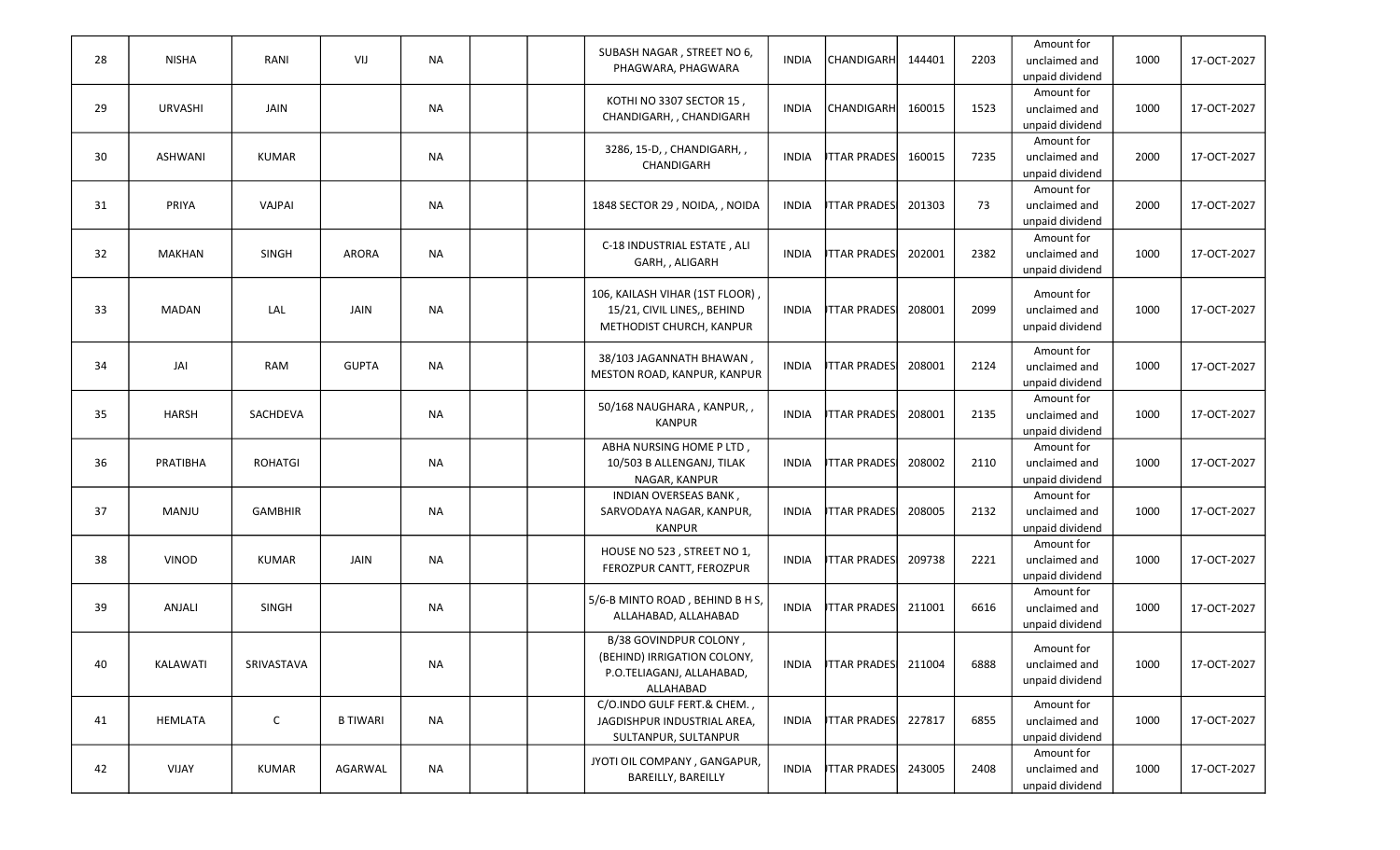| 43 | <b>MADAN</b>  | LAL             |         | <b>NA</b> |  | C/O RISHIKUMAR SUSHILKUMAR<br>RAMNAGAR, NAINITAL, NAINITAL                  | <b>INDIA</b> | <b>JTTARAKHAND</b>  | 244715 | 4447 | Amount for<br>unclaimed and<br>unpaid dividend | 1000 | 17-OCT-2027 |
|----|---------------|-----------------|---------|-----------|--|-----------------------------------------------------------------------------|--------------|---------------------|--------|------|------------------------------------------------|------|-------------|
| 44 | PAWAN         | ARORA           |         | <b>NA</b> |  | PAINTH PARAO, RAM NAGAR, DIST<br>NAINITAL, DIST NAINITAL                    | <b>INDIA</b> | <b>JTTARAKHAND</b>  | 244715 | 5060 | Amount for<br>unclaimed and<br>unpaid dividend | 1000 | 17-OCT-2027 |
| 45 | <b>RAKESH</b> | <b>KUMAR</b>    | SINGHAL | <b>NA</b> |  | A-249, AVAS VIKAS, SAHARANPUR,<br>, SAHARANPUR                              | <b>INDIA</b> | <b>ITTAR PRADES</b> | 247001 | 5047 | Amount for<br>unclaimed and<br>unpaid dividend | 1000 | 17-OCT-2027 |
| 46 | <b>INDRA</b>  | <b>DEVI</b>     |         | <b>NA</b> |  | 118-A-BANK STREET, NEAR SOFIA<br>GIRLS SCHOOL, MEERUT CANTT,<br>MEERUT      | <b>INDIA</b> | <b>ITTAR PRADES</b> | 250001 | 2287 | Amount for<br>unclaimed and<br>unpaid dividend | 1000 | 17-OCT-2027 |
| 47 | ALKA          | GARG            |         | <b>NA</b> |  | C/O NAVEEN GUPTA ADVOCATE<br>40 MAHAPALIKA COMPOUND,<br>MEERUT CITY, MEERUT | <b>INDIA</b> | <b>ITTAR PRADES</b> | 250002 | 2300 | Amount for<br>unclaimed and<br>unpaid dividend | 1000 | 17-OCT-2027 |
| 48 | AMIT          | JAIN            |         | <b>NA</b> |  | C/O JAGDISH CONFACTIONRY,<br>STORE PUNJABI MARKET, BARAUT,<br><b>BARAUT</b> | INDIA        | <b>ITTAR PRADES</b> | 250611 | 2288 | Amount for<br>unclaimed and<br>unpaid dividend | 1000 | 17-OCT-2027 |
| 49 | <b>BEENA</b>  | <b>DEVI</b>     | JAIN    | NA        |  | C/O UJAGAR MALPADAM PRASAD<br>NAYA BAZAR, BARAUT, BARAUT                    | <b>INDIA</b> | <b>ITTAR PRADES</b> | 250611 | 5400 | Amount for<br>unclaimed and<br>unpaid dividend | 1000 | 17-OCT-2027 |
| 50 | AJAY          | <b>KUMAR</b>    |         | NA        |  | MUKANDLAL MEHTA, 1133 HOLI<br>CHOWK PACCA BAGH, KHATAULI U<br>P, KHATAULI   | <b>INDIA</b> | <b>JTTAR PRADES</b> | 251201 | 2286 | Amount for<br>unclaimed and<br>unpaid dividend | 1000 | 17-OCT-2027 |
| 51 | PAMMI         | <b>TANDON</b>   |         | <b>NA</b> |  | C/O DR ARVIND BAIJAL, CIVIL<br>LINES, SITAPUR, SITAPUR                      | <b>INDIA</b> | <b>ITTAR PARDES</b> | 261001 | 2399 | Amount for<br>unclaimed and<br>unpaid dividend | 1000 | 17-OCT-2027 |
| 52 | <b>MEENA</b>  | <b>BARJATYA</b> |         | <b>NA</b> |  | C/O SHRIN LJAIN, 1/205<br>PROFESSORS COLONY, HARI<br>PARWAT, AGRA           | <b>INDIA</b> | <b>ITTAR PRADES</b> | 282002 | 519  | Amount for<br>unclaimed and<br>unpaid dividend | 1000 | 17-OCT-2027 |
| 53 | YASWIN        | KHURANA         |         | <b>NA</b> |  | KHURANA NIWAS,5 NEW RAJA KI<br>MANDI, AGRA, AGRA                            | <b>INDIA</b> | <b>ITTAR PRADES</b> | 282002 | 526  | Amount for<br>unclaimed and<br>unpaid dividend | 1000 | 17-OCT-2027 |
| 54 | NEERAJ        | <b>BENARA</b>   |         | <b>NA</b> |  | 1/205 PROFESSOR COLONY, HARI<br>PARBAT, AGRA-282002, AGRA                   | <b>INDIA</b> | RAJASTHAN           | 282002 | 7063 | Amount for<br>unclaimed and<br>unpaid dividend | 2000 | 17-OCT-2027 |
| 55 | MANJUBALA     | <b>GUPTA</b>    |         | <b>NA</b> |  | 59 KESHAV NAGAR, SCHEME NO<br>13,PO ALWAR, ALWAR                            | <b>INDIA</b> | RAJASTHAN           | 301001 | 1910 | Amount for<br>unclaimed and<br>unpaid dividend | 1000 | 17-OCT-2027 |
| 56 | <b>DWARKA</b> | DAS             | SABOO   | <b>NA</b> |  | C/O SHOP NO 107, CHANDPOLE<br>BAZAR, JAIPUR, JAIPUR                         | <b>INDIA</b> | RAJASTHAN           | 302001 | 1787 | Amount for<br>unclaimed and<br>unpaid dividend | 1000 | 17-OCT-2027 |
| 57 | <b>MANOJ</b>  | KUMAR           | AGARWAL | <b>NA</b> |  | <b>HARYANA STEEL</b><br>COPORATION, LOHA MANDI S C<br>ROAD, JAIPUR, JAIPUR  | <b>INDIA</b> | RAJASTHAN           | 302001 | 1838 | Amount for<br>unclaimed and<br>unpaid dividend | 1000 | 17-OCT-2027 |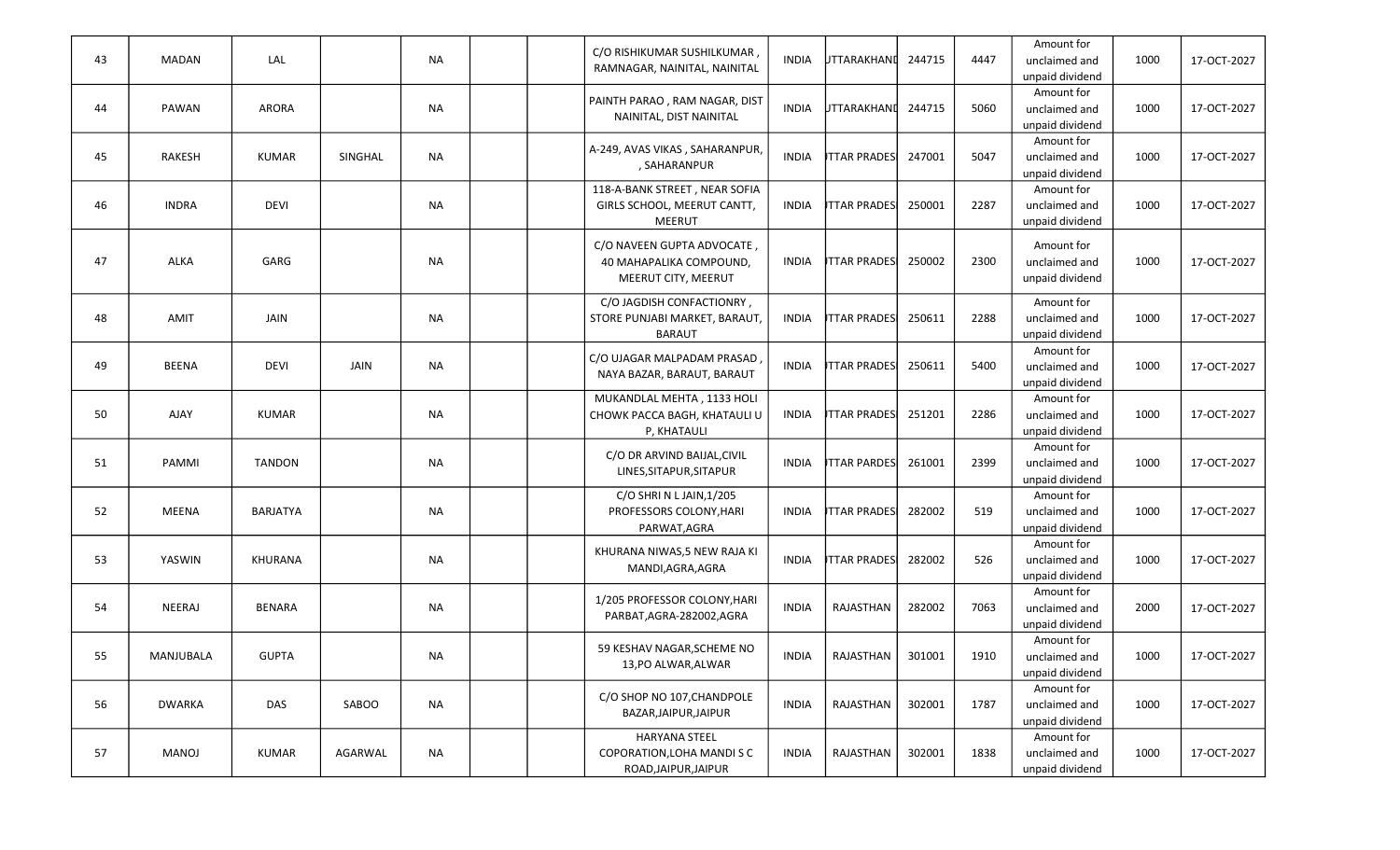|    |                |                 |                |           |  | PLOT NO 9 PATEL COLONY, OPP     |              |                  |        |      | Amount for      |      |             |
|----|----------------|-----------------|----------------|-----------|--|---------------------------------|--------------|------------------|--------|------|-----------------|------|-------------|
| 58 | <b>HANUMAN</b> | SHARMA          |                | <b>NA</b> |  | GOVT PRESS, SARDAR PATEL        | <b>INDIA</b> | RAJASTHAN        | 302001 | 1843 | unclaimed and   | 1000 | 17-OCT-2027 |
|    |                |                 |                |           |  | ROAD, JAIPUR                    |              |                  |        |      | unpaid dividend |      |             |
|    |                |                 |                |           |  |                                 |              |                  |        |      | Amount for      |      |             |
| 59 | <b>BADRI</b>   | <b>NARAIN</b>   | <b>GILARA</b>  | <b>NA</b> |  | B-199B RAJENDRA MARG, BAPU      | <b>INDIA</b> | RAJASTHAN        | 302015 | 1754 | unclaimed and   | 1000 | 17-OCT-2027 |
|    |                |                 |                |           |  | NAGAR, JAIPUR, JAIPUR           |              |                  |        |      | unpaid dividend |      |             |
|    |                |                 |                |           |  |                                 |              |                  |        |      |                 |      |             |
|    |                |                 |                |           |  | JOSHI BHAWAN, 9/462 MALVIYA     |              |                  |        |      | Amount for      |      |             |
| 60 | CHANDRAKANTA   | <b>JOSHI</b>    |                | <b>NA</b> |  | NAGAR,, JAIPUR                  | <b>INDIA</b> | RAJASTHAN        | 302017 | 6112 | unclaimed and   | 1000 | 17-OCT-2027 |
|    |                |                 |                |           |  |                                 |              |                  |        |      | unpaid dividend |      |             |
|    |                |                 |                |           |  | 167 PREM NAGAR, MALVIA          |              |                  |        |      | Amount for      |      |             |
| 61 | RAJENDRA       | PRASAD          | <b>MEENA</b>   | <b>NA</b> |  | NAGAR,, JAIPUR                  | <b>INDIA</b> | RAJASTHAN        | 302017 | 6500 | unclaimed and   | 1000 | 17-OCT-2027 |
|    |                |                 |                |           |  |                                 |              |                  |        |      | unpaid dividend |      |             |
|    |                |                 |                |           |  | 33 POLO                         |              |                  |        |      | Amount for      |      |             |
| 62 | <b>VIKAS</b>   | NALWAYA         |                | <b>NA</b> |  | GROUND, UDAIPUR, RAJASTHAN, UD  | <b>INDIA</b> | RAJASTHAN        | 313001 | 2909 | unclaimed and   | 1000 | 17-OCT-2027 |
|    |                |                 |                |           |  | <b>AIPUR</b>                    |              |                  |        |      | unpaid dividend |      |             |
|    |                |                 |                |           |  |                                 |              |                  |        |      | Amount for      |      |             |
| 63 | VINOD          | BAJAJ           |                | <b>NA</b> |  | VINOD GENRAL STORE, DHAN        | <b>INDIA</b> | RAJASTHAN        | 313001 | 2910 | unclaimed and   | 1000 | 17-OCT-2027 |
|    |                |                 |                |           |  | MANDI, HOSPITAL ROAD, UDAIPUR   |              |                  |        |      |                 |      |             |
|    |                |                 |                |           |  |                                 |              |                  |        |      | unpaid dividend |      |             |
|    |                |                 |                |           |  | 16 MOTI CHOTA, CLOCK            |              |                  |        |      | Amount for      |      |             |
| 64 | CHIRAG         | PORWAL          |                | <b>NA</b> |  | TOWER, UDAIPUR, UDAIPUR         | <b>INDIA</b> | RAJASTHAN        | 313001 | 2918 | unclaimed and   | 1000 | 17-OCT-2027 |
|    |                |                 |                |           |  |                                 |              |                  |        |      | unpaid dividend |      |             |
|    |                |                 |                |           |  | C-81 AMBA MATA                  |              |                  |        |      | Amount for      |      |             |
| 65 | <b>BHANWAR</b> | LAL             | <b>KOTHARI</b> | <b>NA</b> |  | SCHEME, UDAIPUR, RAJASTHAN, UDA | <b>INDIA</b> | <b>RAJASTHAN</b> | 313001 | 2927 | unclaimed and   | 1000 | 17-OCT-2027 |
|    |                |                 |                |           |  | <b>IPUR</b>                     |              |                  |        |      | unpaid dividend |      |             |
|    |                |                 |                |           |  | C-81 AMBA MATA                  |              |                  |        |      | Amount for      |      |             |
| 66 | <b>ASHOK</b>   | <b>KUMAR</b>    | <b>KOTHARI</b> | <b>NA</b> |  | SCHEME, UDAIPUR, RAJASTHAN, UDA | <b>INDIA</b> | RAJASTHAN        | 313001 | 2928 | unclaimed and   | 1000 | 17-OCT-2027 |
|    |                |                 |                |           |  | <b>IPUR</b>                     |              |                  |        |      | unpaid dividend |      |             |
|    |                |                 |                |           |  | $H-24$                          |              |                  |        |      | Amount for      |      |             |
| 67 | <b>KHEMRAJ</b> | <b>MANWANI</b>  |                | <b>NA</b> |  | BHOPALPURA, UDAIPUR, RAJASTHAN  | <b>INDIA</b> | RAJASTHAN        | 313001 | 2932 | unclaimed and   | 1000 | 17-OCT-2027 |
|    |                |                 |                |           |  |                                 |              |                  |        |      |                 |      |             |
|    |                |                 |                |           |  | ,UDAIPUR                        |              |                  |        |      | unpaid dividend |      |             |
|    |                |                 |                |           |  | 25 MANDI KI NAL, OPP JAWARIA    |              |                  |        |      | Amount for      |      |             |
| 68 | SHANKER        | LAL             | JAIN           | <b>NA</b> |  | BHAWAN,, UDAIPUR                | <b>INDIA</b> | RAJASTHAN        | 313001 | 6058 | unclaimed and   | 1000 | 17-OCT-2027 |
|    |                |                 |                |           |  |                                 |              |                  |        |      | unpaid dividend |      |             |
|    |                |                 |                |           |  | ANKIT AUTO AGENCIES, NEW TP     |              |                  |        |      | Amount for      |      |             |
| 69 | PREM           | <b>DEVI</b>     |                | <b>NA</b> |  | NAGAR, HINDAUN CITY, HINDAUN    | <b>INDIA</b> | RAJASTHAN        | 322230 | 1878 | unclaimed and   | 1000 | 17-OCT-2027 |
|    |                |                 |                |           |  |                                 |              |                  |        |      | unpaid dividend |      |             |
|    |                |                 |                |           |  |                                 |              |                  |        |      | Amount for      |      |             |
| 70 | <b>MUKESH</b>  | GOYAL           |                | <b>NA</b> |  | 1-KH-6 VIGYAN                   | <b>INDIA</b> | RAJASTHAN        | 324005 | 1882 | unclaimed and   | 1000 | 17-OCT-2027 |
|    |                |                 |                |           |  | NAGAR, KOTA, RAJ, KOTA          |              |                  |        |      | unpaid dividend |      |             |
|    |                |                 |                |           |  | C/O JAIPRAKASH BAGRA, SADU      |              |                  |        |      | Amount for      |      |             |
| 71 | <b>MAHABIR</b> | PRASAD          | JAIN           | <b>NA</b> |  | HOUSE, NAYA                     | <b>INDIA</b> | RAJASTHAN        | 331507 | 1842 | unclaimed and   | 1000 | 17-OCT-2027 |
|    |                |                 |                |           |  |                                 |              |                  |        |      |                 |      |             |
|    |                |                 |                |           |  | BASS, SUJANGARH, JAIPUR         |              |                  |        |      | unpaid dividend |      |             |
|    |                |                 |                |           |  | C/O MAMTA TRADERS, INSIDE       |              |                  |        |      | Amount for      |      |             |
| 72 | DEEPAK         | <b>BHANDARI</b> |                | <b>NA</b> |  | SOJATI GATE, JODHPUR            | <b>INDIA</b> | RAJASTHAN        | 342001 | 2044 | unclaimed and   | 1000 | 17-OCT-2027 |
|    |                |                 |                |           |  | (RAJ), JODHPUR                  |              |                  |        |      | unpaid dividend |      |             |
|    |                |                 |                |           |  | CEMENT HOUSE, 862 CHOPASNI      |              |                  |        |      | Amount for      |      |             |
| 73 | PRASAN         | <b>KANWAR</b>   | <b>KUMBHAT</b> | <b>NA</b> |  | ROAD, JODHPUR, JODHPUR          | <b>INDIA</b> | RAJASTHAN        | 342003 | 2051 | unclaimed and   | 1000 | 17-OCT-2027 |
|    |                |                 |                |           |  |                                 |              |                  |        |      | unpaid dividend |      |             |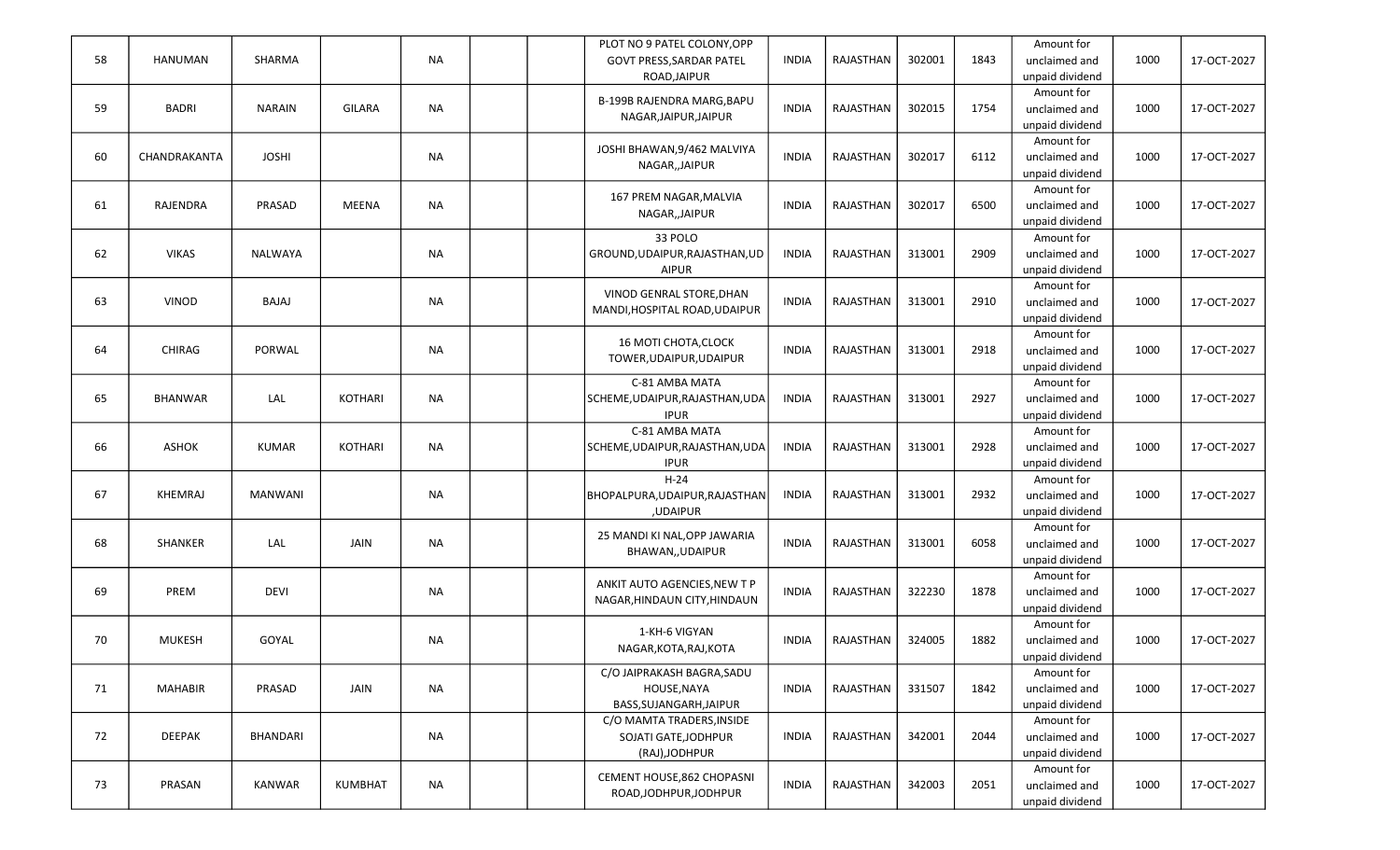|    |                 |                  |              |           | D164-A, DHRAM NARYAN JIKA      |              |                |        |      | Amount for                    |      |             |
|----|-----------------|------------------|--------------|-----------|--------------------------------|--------------|----------------|--------|------|-------------------------------|------|-------------|
| 74 | PRAVEEN         | <b>DUGAR</b>     |              | <b>NA</b> | HATTA, PAOTIA, JODHPUR         | <b>INDIA</b> | RAJASTHAN      | 342006 | 2053 | unclaimed and                 | 1000 | 17-OCT-2027 |
|    |                 |                  |              |           |                                |              |                |        |      | unpaid dividend               |      |             |
|    |                 |                  |              |           | CHHATARI WALA                  |              |                |        |      | Amount for                    |      |             |
| 75 | RAMESH          | <b>KUMAR</b>     | MUNDHRA      | <b>NA</b> | <b>BUNGALOW, PAOTA A</b>       | <b>INDIA</b> | RAJASTHAN      | 342006 | 8260 | unclaimed and                 | 1000 | 17-OCT-2027 |
|    |                 |                  |              |           | ROAD, JODHPUR                  |              |                |        |      | unpaid dividend               |      |             |
|    |                 |                  |              |           | CHHATARI WALA                  |              |                |        |      | Amount for                    |      |             |
| 76 | RASHMI          | SOMANI           |              | NA        | <b>BUNGALOW, PAOTA A</b>       | <b>INDIA</b> | RAJASTHAN      | 342006 | 8261 | unclaimed and                 | 1000 | 17-OCT-2027 |
|    |                 |                  |              |           | ROAD, JODHPUR                  |              |                |        |      | unpaid dividend               |      |             |
|    |                 |                  |              |           | C/O MOHAN LAL DAGA, PAOTA A    |              |                |        |      | Amount for                    |      |             |
| 77 | <b>TEJSINGH</b> | SOLANKI          |              | <b>NA</b> | ROAD, JODHPUR RAJ, JODHPUR     | <b>INDIA</b> | RAJASTHAN      | 342010 | 2035 | unclaimed and                 | 1000 | 17-OCT-2027 |
|    |                 |                  |              |           |                                |              |                |        |      | unpaid dividend               |      |             |
|    |                 |                  |              |           | C/O BHARAT CLOTH               |              |                |        |      | Amount for                    |      |             |
| 78 | <b>MANDI</b>    |                  |              | <b>NA</b> | STORE, STATION                 | <b>INDIA</b> | RAJASTHAN      | 344001 | 3610 | unclaimed and                 | 1000 | 17-OCT-2027 |
|    |                 |                  |              |           | ROAD, BARMER, BARMER           |              |                |        |      | unpaid dividend               |      |             |
|    |                 |                  |              |           | AMRIT MILLS INDIA, E-90 INDL.  |              |                |        |      | Amount for                    |      |             |
| 79 | SHANTILAL       |                  |              | <b>NA</b> | AREA, BALOTRA-344022           | INDIA        | RAJASTHAN      | 344022 | 8200 | unclaimed and                 | 1000 | 17-OCT-2027 |
|    |                 |                  |              |           | (RAJ), BALOTRA                 |              |                |        |      | unpaid dividend               |      |             |
|    |                 |                  |              |           | VICTORIA FABRICS, KHER ROAD    |              |                |        |      | Amount for                    |      |             |
| 80 | <b>KAMLA</b>    | <b>DEVI</b>      | <b>MEHTA</b> | <b>NA</b> | INDUSTRIAL                     | <b>INDIA</b> | <b>GUJARAT</b> | 344022 | 8296 | unclaimed and                 | 1000 | 17-OCT-2027 |
|    |                 |                  |              |           | AREA, BALOTRA, BALOTRA         |              |                |        |      | unpaid dividend               |      |             |
|    |                 |                  |              |           | 11 PATEL COLONY, ARVIND        |              |                |        |      | Amount for                    |      |             |
| 81 | SARLABEN        | H                | SINGALA      | <b>NA</b> | ESTATE, OPP BHAGVATI           | <b>INDIA</b> | <b>GUJARAT</b> | 360001 | 1961 | unclaimed and                 | 1000 | 17-OCT-2027 |
|    |                 |                  |              |           | BHUVAN, JAMNAGAR               |              |                |        |      | unpaid dividend               |      |             |
| 82 | <b>KETAN</b>    | PUJARA           |              | <b>NA</b> | C/O. K K PUJARA, A/5 LAXMI     | <b>INDIA</b> | <b>GUJARAT</b> | 360001 | 2672 | Amount for                    | 1000 | 17-OCT-2027 |
|    |                 |                  |              |           | APARTMENT,, 2/8, COLLEGE       |              |                |        |      | unclaimed and                 |      |             |
|    |                 |                  |              |           | WADI,, RAJKOT                  |              |                |        |      | unpaid dividend<br>Amount for |      |             |
| 83 | MANJULA         | <b>PATEL</b>     |              | <b>NA</b> | 3 KOTAK STREET, UMIYA          | <b>INDIA</b> | <b>GUJARAT</b> | 360001 | 2703 | unclaimed and                 | 1000 | 17-OCT-2027 |
|    |                 |                  |              |           | KRUPA, RAJKOT, RAJKOT          |              |                |        |      | unpaid dividend               |      |             |
|    |                 |                  |              |           |                                |              |                |        |      | Amount for                    |      |             |
| 84 | <b>KHAMMA</b>   | <b>DHIRENDRA</b> | SHAH         | <b>NA</b> | KAMAL GROUND FLOOR, OPP MANI   | <b>INDIA</b> | <b>GUJARAT</b> | 360001 | 2717 | unclaimed and                 | 1000 | 17-OCT-2027 |
|    |                 |                  |              |           | SAGAR, 9 JAYRAJ PLOT, RAJKOT   |              |                |        |      | unpaid dividend               |      |             |
|    |                 |                  |              |           |                                |              |                |        |      | Amount for                    |      |             |
| 85 | <b>KISHOR</b>   | SODHA            |              | <b>NA</b> | ARADHNA SOCIETY, AIRPORT MAIN  | <b>INDIA</b> | <b>GUJARAT</b> | 360001 | 2732 | unclaimed and                 | 1000 | 17-OCT-2027 |
|    |                 |                  |              |           | ROAD, RAJKOT, RAJKOT           |              |                |        |      | unpaid dividend               |      |             |
|    |                 |                  |              |           | PANCHAYAT R & B CIRCLE NO      |              |                |        |      | Amount for                    |      |             |
| 86 | <b>DIPAK</b>    | R                | <b>TANK</b>  | NA        | 2, MANGROL HOUSE, OPP GAISFORD | <b>INDIA</b> | <b>GUJARAT</b> | 360001 | 4513 | unclaimed and                 | 1000 | 17-OCT-2027 |
|    |                 |                  |              |           | CINEMA, RAJKOT                 |              |                |        |      | unpaid dividend               |      |             |
|    |                 |                  |              |           |                                |              |                |        |      | Amount for                    |      |             |
| 87 | <b>JOLLY</b>    | PADALIYA         |              | <b>NA</b> | 1 GULAB NAGAR RAIYA ROAD, "RAM | <b>INDIA</b> | <b>GUJARAT</b> | 360001 | 4522 | unclaimed and                 | 1000 | 17-OCT-2027 |
|    |                 |                  |              |           | KRUPA", RAJKOT, RAJKOT         |              |                |        |      | unpaid dividend               |      |             |
|    |                 |                  |              |           |                                |              |                |        |      |                               |      |             |
|    |                 |                  |              |           | "HARI-KUL" STREET NO.6, GULAB  |              |                |        |      | Amount for                    |      |             |
| 88 | HARJINDERSINGH  | DHILLON          |              | <b>NA</b> | VIHAR SOCIETY,, KALAWAD ROAD,  | <b>INDIA</b> | <b>GUJARAT</b> | 360001 | 7062 | unclaimed and                 | 1000 | 17-OCT-2027 |
|    |                 |                  |              |           | RAJKOT, RAJKOT                 |              |                |        |      | unpaid dividend               |      |             |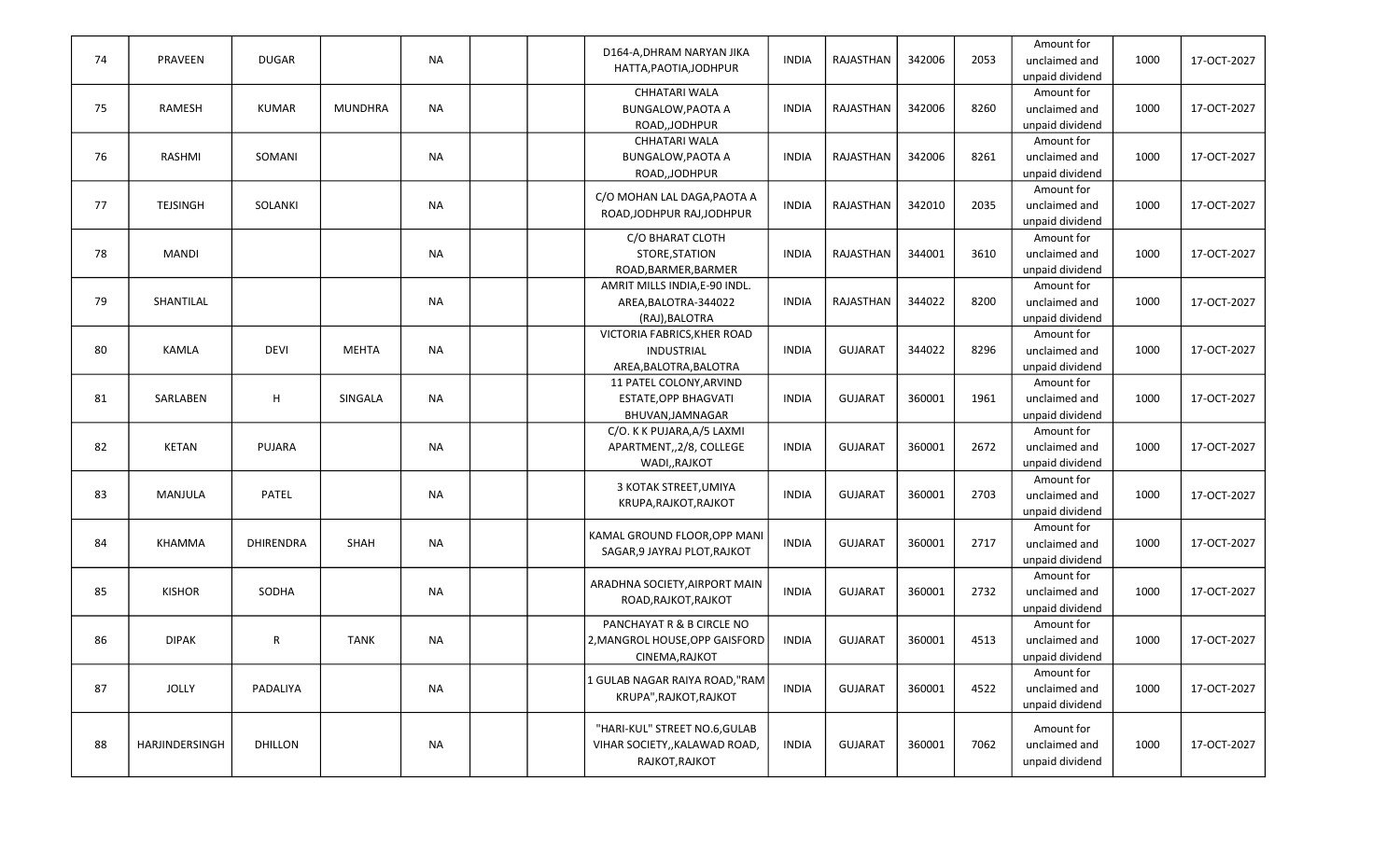| 89  | SHARIFA             | KATHAWALA      |                   | <b>NA</b> | OLD GADHIWAD, SONI BAZAR, NEAR<br><b>GEBI PIR OTA, RAJKOT-</b><br>360001, RAJKOT   | <b>INDIA</b> | <b>GUJARAT</b> | 360001 | 7774 | Amount for<br>unclaimed and<br>unpaid dividend | 1000 | 17-OCT-2027 |
|-----|---------------------|----------------|-------------------|-----------|------------------------------------------------------------------------------------|--------------|----------------|--------|------|------------------------------------------------|------|-------------|
| 90  | RAJESH              | <b>BUVARIA</b> |                   | <b>NA</b> | 2 MANHAR PLOT, KRISHNA<br>KUNJ,, RAJKOT                                            | <b>INDIA</b> | <b>GUJARAT</b> | 360002 | 2724 | Amount for<br>unclaimed and<br>unpaid dividend | 1000 | 17-OCT-2027 |
| 91  | RAMESH              | DAYALAL        | <b>THAKAR</b>     | NA        | 8 MASTER<br>SOCIETY,"SURANATH",RAJKOT,RAJK<br>OT                                   | <b>INDIA</b> | <b>GUJARAT</b> | 360002 | 2765 | Amount for<br>unclaimed and<br>unpaid dividend | 1000 | 17-OCT-2027 |
| 92  | <b>BAGDAI</b>       | <b>BINA</b>    |                   | <b>NA</b> | <b>JALARAM SEASON</b><br>STORES, VANIYAWADI MAIN<br>ROAD, RAJKOT, RAJKOT           | <b>INDIA</b> | <b>GUJARAT</b> | 360002 | 4563 | Amount for<br>unclaimed and<br>unpaid dividend | 1000 | 17-OCT-2027 |
| 93  | <b>KANTABEN</b>     | SAVAJIBHAI     | <b>TILALA</b>     | <b>NA</b> | C/O RAIYANI BROS, KEVEDAVADI<br>MAIN RD, OPP BOMBAY IRON<br><b>WORKS, RAJKOT</b>   | <b>INDIA</b> | <b>GUJARAT</b> | 360002 | 5732 | Amount for<br>unclaimed and<br>unpaid dividend | 1000 | 17-OCT-2027 |
| 94  | PARMINDER           | <b>SINGH</b>   |                   | <b>NA</b> | <b>GLOW TECH STEEL (P) LTD, NEAR</b><br>OCTROI POINT,, GONDAL<br>ROAD, RAJKOT      | <b>INDIA</b> | <b>GUJARAT</b> | 360004 | 474  | Amount for<br>unclaimed and<br>unpaid dividend | 2000 | 17-OCT-2027 |
| 95  | BHAGAVANJI          | M              | <b>DADHANIYA</b>  | <b>NA</b> | TO VEJAGAM, VIA SAURASHTRA<br>UNIVERSITY, RAJKOT, RAJKOT                           | <b>INDIA</b> | <b>GUJARAT</b> | 360005 | 4514 | Amount for<br>unclaimed and<br>unpaid dividend | 1000 | 17-OCT-2027 |
| 96  | <b>BIPINCHANDRA</b> | <b>JOSHI</b>   |                   | <b>NA</b> | 'SHIVALAY', VASUDHA<br>SOCIETY, BEHIND GOVT PRESS<br>COLONY, JAMNAGAR ROAD, RAJKOT | <b>INDIA</b> | <b>GUJARAT</b> | 360006 | 8382 | Amount for<br>unclaimed and<br>unpaid dividend | 1000 | 17-OCT-2027 |
| 97  | <b>GOPALBHAI</b>    | PATEL          |                   | <b>NA</b> | <b>NEAR KOTHINA</b><br>NALA, JASDAN, , JASDAN                                      | <b>INDIA</b> | <b>GUJARAT</b> | 360050 | 2754 | Amount for<br>unclaimed and<br>unpaid dividend | 1000 | 17-OCT-2027 |
| 98  | <b>MAGAN</b>        | M              | <b>BHENSDADIA</b> | <b>NA</b> | AT PO KHAMBHALA, VIA<br>PADADHARI, DT RAJKOT, DIST<br>RAJKOT                       | <b>INDIA</b> | <b>GUJARAT</b> | 360110 | 6026 | Amount for<br>unclaimed and<br>unpaid dividend | 1000 | 17-OCT-2027 |
| 99  | HARSHAD             | JANMASHANKER   | <b>TRIVEDI</b>    | <b>NA</b> | TRIVEDI NAVA PARA NEAR, CHORA<br>AT UPLETHA,, UPLETHA                              | <b>INDIA</b> | <b>GUJARAT</b> | 360490 | 2645 | Amount for<br>unclaimed and<br>unpaid dividend | 1000 | 17-OCT-2027 |
| 100 | MANISHA             | <b>NANALAL</b> | <b>CHOTAI</b>     | <b>NA</b> | LAL PALACE AREA, PATEL<br>COLONY, PORBANDAR, PORBANDER                             | <b>INDIA</b> | <b>GUJARAT</b> | 360575 | 2615 | Amount for<br>unclaimed and<br>unpaid dividend | 1000 | 17-OCT-2027 |
| 101 | RAFIQ               | <b>ESHAQ</b>   | <b>DHOBI</b>      | <b>NA</b> | C/O TOHFA MATCHING<br>CENTAR, NEAR LINDI<br>BAJAR, JAMNAGAR, JAMNAGAR              | <b>INDIA</b> | <b>GUJARAT</b> | 361001 | 1977 | Amount for<br>unclaimed and<br>unpaid dividend | 1000 | 17-OCT-2027 |
| 102 | <b>INDUBEN</b>      | G              | POBARU            | <b>NA</b> | VRAJLAL RAVJIBHAI, MANDVI<br><b>TOWER</b><br>ROAD, JAMNAGAR, JAMNAGAR              | <b>INDIA</b> | <b>GUJARAT</b> | 361001 | 2004 | Amount for<br>unclaimed and<br>unpaid dividend | 1000 | 17-OCT-2027 |
| 103 | GAURANGA            | $\mathsf K$    | SHAH              | <b>NA</b> | KISHOR MOTOR STORES, RANJIT<br>ROAD, JAMNAGAR, JAMNAGAR                            | <b>INDIA</b> | GUJARAT        | 361001 | 2016 | Amount for<br>unclaimed and<br>unpaid dividend | 1000 | 17-OCT-2027 |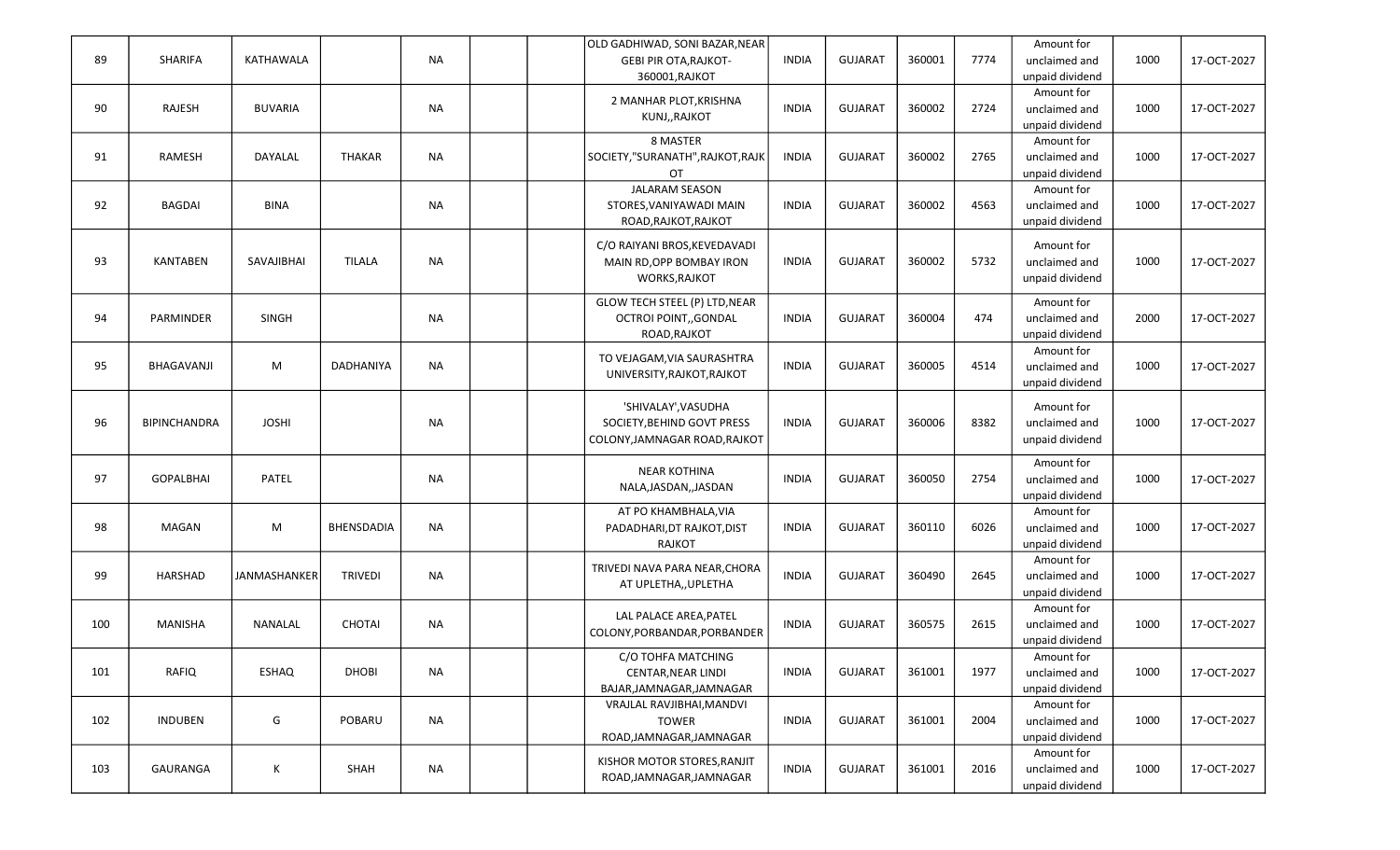| 104 | <b>BHAVNA</b>     | SHAH          |                | <b>NA</b> | VARDHAMAN NAGAR, CHAKLO BU<br>KUVA ST, JAMNAGAR, JAMNAGAR                                  | <b>INDIA</b> | <b>GUJARAT</b> | 361001 | 2020 | Amount for<br>unclaimed and<br>unpaid dividend | 1000 | 17-OCT-2027 |
|-----|-------------------|---------------|----------------|-----------|--------------------------------------------------------------------------------------------|--------------|----------------|--------|------|------------------------------------------------|------|-------------|
| 105 | <b>HIRA</b>       | $\vee$        | <b>DEVANI</b>  | <b>NA</b> | JITU METAL, 16 BURDHAN<br>CHOWK, JAMNAGAR, JAMNAGAR                                        | <b>INDIA</b> | <b>GUJARAT</b> | 361001 | 3573 | Amount for<br>unclaimed and<br>unpaid dividend | 1000 | 17-OCT-2027 |
| 106 | <b>ARATI</b>      | $\mathsf{J}$  | <b>VORA</b>    | <b>NA</b> | THE WEST INDIA AGENCY, RANJIT<br>ROAD, JAMNAGAR, JAMNAGAR                                  | <b>INDIA</b> | <b>GUJARAT</b> | 361001 | 3582 | Amount for<br>unclaimed and<br>unpaid dividend | 1000 | 17-OCT-2027 |
| 107 | <b>JAKIR</b>      | <b>PATANI</b> |                | <b>NA</b> | C/O MAHAVIR AGARBATTI<br>WORKS, C-9 SUPER<br>MARKET, JAMNAGAR, JAMNAGAR                    | <b>INDIA</b> | <b>GUJARAT</b> | 361001 | 6463 | Amount for<br>unclaimed and<br>unpaid dividend | 1000 | 17-OCT-2027 |
| 108 | <b>ASHA</b>       | RAJESH        | <b>KUMAR</b>   | <b>NA</b> | C/O ANIL BRASS INDUST,54<br>DIGVIJAY PLOT, BEHIND VISHRAM<br>WADI,JAMNAGAR                 | <b>INDIA</b> | <b>GUJARAT</b> | 361005 | 1925 | Amount for<br>unclaimed and<br>unpaid dividend | 1000 | 17-OCT-2027 |
| 109 | RAJENDRA          | <b>JOSHI</b>  |                | <b>NA</b> | <b>BANK OF BARODA, DIGVIJAY PLOT</b><br>BRANCH, JAMNAGAR, JAMNAGAR                         | <b>INDIA</b> | <b>GUJARAT</b> | 361005 | 1940 | Amount for<br>unclaimed and<br>unpaid dividend | 1000 | 17-OCT-2027 |
| 110 | DHAVAL            | LAXMAN        | PATEL          | <b>NA</b> | 1 SRINIVASH COLONY, SUMER<br>CALABROAD, OPP<br>SAGAR, JAMNAGAR                             | <b>INDIA</b> | <b>GUJARAT</b> | 361005 | 3574 | Amount for<br>unclaimed and<br>unpaid dividend | 1000 | 17-OCT-2027 |
| 111 | NEMCHAND          | К             | <b>HARIA</b>   | <b>NA</b> | MAYUR-OSWAL COLONY-2,OPP<br>RANJIT NAGAR B-5,, JAMNAGAR                                    | <b>INDIA</b> | <b>GUJARAT</b> | 361005 | 6116 | Amount for<br>unclaimed and<br>unpaid dividend | 1000 | 17-OCT-2027 |
| 112 | PARIMAL           | VASANT        |                | <b>NA</b> | PARISHRAM, PANCHVATI<br>GAUSHALA, SARUSECTION<br>ROAD, JAMNAGAR                            | <b>INDIA</b> | <b>GUJARAT</b> | 361008 | 1960 | Amount for<br>unclaimed and<br>unpaid dividend | 1000 | 17-OCT-2027 |
| 113 | <b>MUKUNDBHAI</b> | D             | <b>OZA</b>     | <b>NA</b> | 6 PATEL COLONY,5 SAGAR<br>APT, JAMNAGAR - 361<br>008,JAMNAGAR                              | <b>INDIA</b> | <b>GUJARAT</b> | 361008 | 8191 | Amount for<br>unclaimed and<br>unpaid dividend | 1000 | 17-OCT-2027 |
| 114 | <b>JIVANLAL</b>   | P             | <b>MANVAR</b>  | <b>NA</b> | 304, VINUS APARTMENT, COLLEGE<br>ROAD, NEAR<br>BHUTNATH, JUNAGADH-362001<br>(GUJ),JUNAGADH | <b>INDIA</b> | <b>GUJARAT</b> | 362001 | 7395 | Amount for<br>unclaimed and<br>unpaid dividend | 1000 | 17-OCT-2027 |
| 115 | <b>BINABEN</b>    | SADRANI       |                | <b>NA</b> | C/OGIRIRAJ SEEDS<br><b>INDUSTRIES, RAJKOT</b><br>ROAD, DOLATPARA, JUNAGADH                 | <b>INDIA</b> | <b>GUJARAT</b> | 362002 | 2096 | Amount for<br>unclaimed and<br>unpaid dividend | 1000 | 17-OCT-2027 |
| 116 | <b>BHUPAT</b>     | P             | GANGDEV        | NA        | C/O HARIDAS<br>MONJIBHAI, VAKHARIA<br>BAZAR, VERAVAL, VERAVAL                              | <b>INDIA</b> | <b>GUJARAT</b> | 362265 | 2091 | Amount for<br>unclaimed and<br>unpaid dividend | 1000 | 17-OCT-2027 |
| 117 | <b>JYOTSNA</b>    | L             | <b>MAKWANA</b> | <b>NA</b> | OPP JAGDISH TEMPLE, PANCHWATI<br>ROAD, DIU U T, PANCHWATI                                  | <b>INDIA</b> | <b>GUJARAT</b> | 362520 | 2762 | Amount for<br>unclaimed and<br>unpaid dividend | 1000 | 17-OCT-2027 |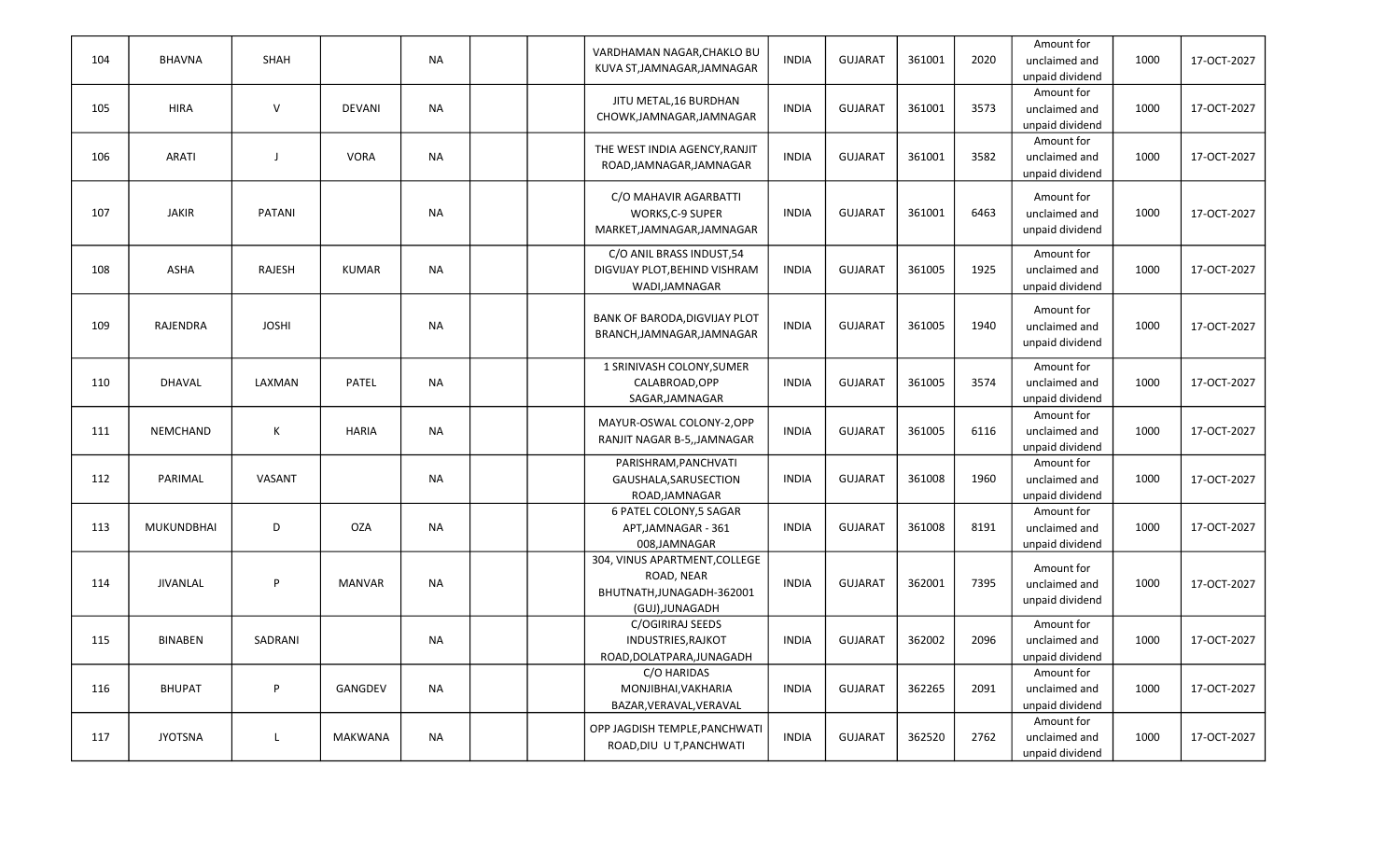| 118 | ARVIND            | <b>KUMAR</b>        | <b>VEDANT</b> | NA        |  | GOVERNMENT HOSPITAL UNA, AT<br>POST UNA SORATH, DIST<br>JUNAGADH, JUNAGADH          | <b>INDIA</b> | <b>GUJARAT</b> | 362560 | 2624 | Amount for<br>unclaimed and<br>unpaid dividend | 1000 | 17-OCT-2027 |
|-----|-------------------|---------------------|---------------|-----------|--|-------------------------------------------------------------------------------------|--------------|----------------|--------|------|------------------------------------------------|------|-------------|
| 119 | NALINKUMAR        | S                   | <b>DOSHI</b>  | NA        |  | C/O DALAL S J & CO, STTA<br>BAZAR.MANAVADAR.DIST.<br><b>JUNAGADH</b>                | <b>INDIA</b> | <b>GUJARAT</b> | 362630 | 2768 | Amount for<br>unclaimed and<br>unpaid dividend | 1000 | 17-OCT-2027 |
| 120 | RASILABEN         | S                   | <b>GEDIYA</b> | <b>NA</b> |  | <b>BEHIND</b><br>GURUKUL, ALKAPURI, SURENDRA<br>NAGAR, SURENDRA NAGAR               | <b>INDIA</b> | <b>GUJARAT</b> | 363001 | 916  | Amount for<br>unclaimed and<br>unpaid dividend | 1000 | 17-OCT-2027 |
| 121 | <b>DEEPIKA</b>    | B                   | DHOLAKIYA     | <b>NA</b> |  | <b>KANSARA MAGANLAL</b><br>GOKALDAS, MAIN<br>ROAD, SURENDRANAGAR, SURENDR<br>ANAGAR | <b>INDIA</b> | <b>GUJARAT</b> | 363001 | 3624 | Amount for<br>unclaimed and<br>unpaid dividend | 1000 | 17-OCT-2027 |
| 122 | RAMESHBHAI        | G                   | <b>SHAH</b>   | <b>NA</b> |  | C/O DEVCHAND<br>TRIKAMBHAI, MASJID CHOWK MAIN<br>BAZAR, WADHWAN<br>CITY.WADHWAN     | <b>INDIA</b> | <b>GUJARAT</b> | 363030 | 3607 | Amount for<br>unclaimed and<br>unpaid dividend | 1000 | 17-OCT-2027 |
| 123 | <b>HARIBHAI</b>   |                     |               | <b>NA</b> |  | TO RAMPURA, DIST SURENDRA<br>NAGAR, TA WADHWAN, WADHWAN                             | <b>INDIA</b> | <b>GUJARAT</b> | 363435 | 3642 | Amount for<br>unclaimed and<br>unpaid dividend | 1000 | 17-OCT-2027 |
| 124 | <b>TARABEN</b>    | <b>MAHENDRABHAI</b> | <b>PAREKH</b> | <b>NA</b> |  | MAKWANA TAILOR, OPP SADHNA<br>RADHANPURI<br>BAZAR, BHAVNAGAR, BHAVNAGAR             | <b>INDIA</b> | <b>GUJARAT</b> | 364001 | 1098 | Amount for<br>unclaimed and<br>unpaid dividend | 1000 | 17-OCT-2027 |
| 125 | <b>NAYAN</b>      | PRAMODRAI           | SHAH          | <b>NA</b> |  | 25 SHRIPAL APARTMENT, DOWN<br>CHOWK DARI ROAD,, BHAVNAGAR-<br>364001, BHAVNAGAR     | <b>INDIA</b> | <b>GUJARAT</b> | 364001 | 6713 | Amount for<br>unclaimed and<br>unpaid dividend | 2000 | 17-OCT-2027 |
| 126 | <b>DIPAK</b>      | <b>HARSHADRAI</b>   | <b>POPAT</b>  | <b>NA</b> |  | NEAR LOHANAWADI, KAZIWAD<br>NAKA, KHARGATE, BHAVNAGAR, BHA<br><b>VNAGAR</b>         | <b>INDIA</b> | <b>GUJARAT</b> | 364001 | 8332 | Amount for<br>unclaimed and<br>unpaid dividend | 1000 | 17-OCT-2027 |
| 127 | RAMNIKLAL         | <b>GANDHI</b>       |               | NA        |  | PLOT NO 42 KALUBHA<br>ROAD, BHAVNAGAR, , BHAVNAGAR                                  | <b>INDIA</b> | <b>GUJARAT</b> | 364002 | 1139 | Amount for<br>unclaimed and<br>unpaid dividend | 1000 | 17-OCT-2027 |
| 128 | <b>KISHORIBEN</b> | <b>GANDHI</b>       |               | NA        |  | <b>42 KISHORIKUNJ NR</b><br>VIKASGRIH, VIDYANAGAR, , BHAVNA<br>GAR                  | <b>INDIA</b> | <b>GUJARAT</b> | 364002 | 5642 | Amount for<br>unclaimed and<br>unpaid dividend | 1000 | 17-OCT-2027 |
| 129 | <b>ILABEN</b>     | н                   | SONI          | <b>NA</b> |  | C/O VISHAL JWELLERS, AMBAJEE<br>CHOWK, BOTAD, BOTAD                                 | <b>INDIA</b> | <b>GUJARAT</b> | 364710 | 1131 | Amount for<br>unclaimed and<br>unpaid dividend | 1000 | 17-OCT-2027 |
| 130 | <b>GULABBEN</b>   | <b>VORA</b>         |               | NA        |  | C/O VARDHAMAN SAW<br>MILL, RAILWAY STATION<br>ROAD, ANJAR, KUTCH                    | <b>INDIA</b> | <b>GUJARAT</b> | 370110 | 5957 | Amount for<br>unclaimed and<br>unpaid dividend | 1000 | 17-OCT-2027 |
| 131 | LAHERIKANT        | JUMAKHLAL           | SHAH          | NA        |  | <b>BUNDER</b><br>ROAD, MANDVI, KUTCH, MANDVI                                        | <b>INDIA</b> | <b>GUJARAT</b> | 370465 | 2614 | Amount for<br>unclaimed and<br>unpaid dividend | 1000 | 17-OCT-2027 |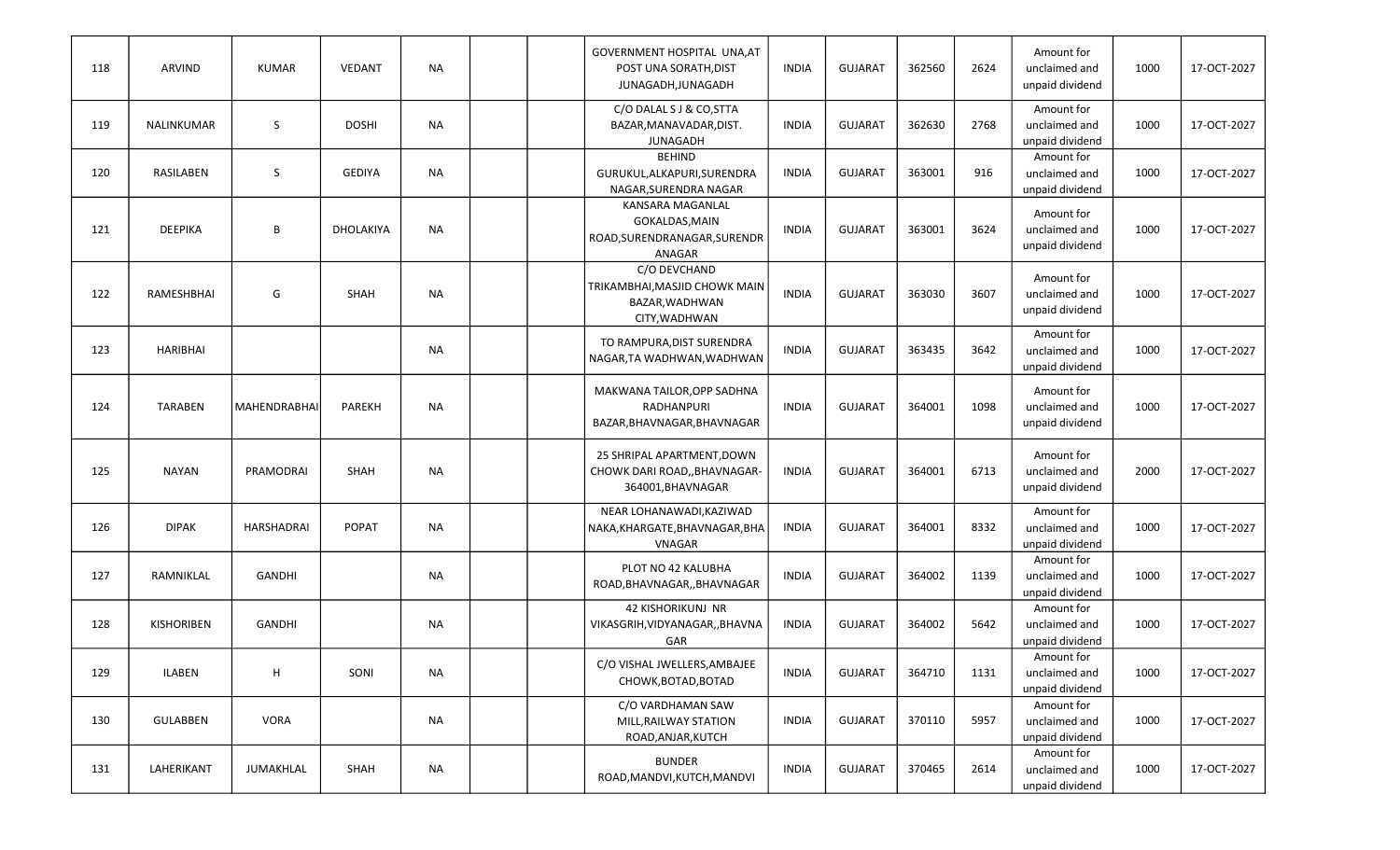| 132 | KOUROMAL           | C                 | <b>BUDRANI</b> | <b>NA</b> |  | KOUROMAL CHOITHRAM, K G<br>MARKET, KALUPUR KOTNI<br>RANG, AHMEDABAD                   | <b>INDIA</b> | <b>GUJARAT</b> | 380001 | 553               | Amount for<br>unclaimed and<br>unpaid dividend | 1000 | 17-OCT-2027 |
|-----|--------------------|-------------------|----------------|-----------|--|---------------------------------------------------------------------------------------|--------------|----------------|--------|-------------------|------------------------------------------------|------|-------------|
| 133 | <b>HAMIDA</b>      | <b>HAKIMJI</b>    |                | NA        |  | C/O G S LIGHTWALA, 1758<br>SHAHMUJAL POLE, KALUPUR<br>TOWER, AHMEDABAD                | <b>INDIA</b> | <b>GUJARAT</b> | 380001 | 646               | Amount for<br>unclaimed and<br>unpaid dividend | 1000 | 17-OCT-2027 |
| 134 | <b>NIKITA</b>      | $\vee$            | <b>SHETH</b>   | NA        |  | 686/11, DERASAR NI<br>KHADKI,LAMBESHWAR NI<br>POLE, OPP. CALICO<br>DOM, AHMEDABAD     | <b>INDIA</b> | <b>GUJARAT</b> | 380001 | 668               | Amount for<br>unclaimed and<br>unpaid dividend | 1000 | 17-OCT-2027 |
| 135 | <b>DHIREN</b>      | $\vee$            | <b>VYAS</b>    | <b>NA</b> |  | 766 BAMBAWALO<br>KHANCHO, BHAUNI<br>POLE, RAIPUR, AHMEDABAD                           | <b>INDIA</b> | <b>GUJARAT</b> | 380001 | 914               | Amount for<br>unclaimed and<br>unpaid dividend | 1000 | 17-OCT-2027 |
| 136 | <b>RUPESH</b>      | R                 | <b>DESAI</b>   | <b>NA</b> |  | C-19 SATYAM FLAT, 4TH FLOOR NR<br>KADAVA POLE, OPP KADIYANAKA<br>DARIYAPUR, AHMEDABAD | <b>INDIA</b> | <b>GUJARAT</b> | 380001 | 949               | Amount for<br>unclaimed and<br>unpaid dividend | 1000 | 17-OCT-2027 |
| 137 | <b>ARVIND</b>      |                   | PATEL          | <b>NA</b> |  | 10 SUNITA SOCIETY, BHUDARPURA<br>ROAD, AMBAWADI, AHMEDABAD                            | <b>INDIA</b> | <b>GUJARAT</b> | 380001 | 3084              | Amount for<br>unclaimed and<br>unpaid dividend | 1000 | 17-OCT-2027 |
| 138 | RAJNI              | A                 | AGARWAL        | <b>NA</b> |  | 1505 PATWA SHERI, DHANA<br><b>SUTHARS</b><br>POLE, KALPUR, AHMEDABAD                  | <b>INDIA</b> | <b>GUJARAT</b> | 380001 | 3087              | Amount for<br>unclaimed and<br>unpaid dividend | 1000 | 17-OCT-2027 |
| 139 | <b>DIPAK</b>       | <b>KUMAR</b>      | MAHASUKHBHAI   | <b>NA</b> |  | 1485<br>TANKSHAL, KALUPUR, AHMEDABAD,<br>AHMEDABAD                                    | <b>INDIA</b> | <b>GUJARAT</b> | 380001 | 3653              | Amount for<br>unclaimed and<br>unpaid dividend | 1000 | 17-OCT-2027 |
| 140 | <b>DILIPBHAI</b>   | <b>PATEL</b>      |                | <b>NA</b> |  | 2487/4 BADSHAHS<br>HAZIRA, MANEKCHOWK, , AHMEDAB<br>AD                                | <b>INDIA</b> | <b>GUJARAT</b> | 380001 | 3732              | Amount for<br>unclaimed and<br>unpaid dividend | 1000 | 17-OCT-2027 |
| 141 | <b>FULCHANDDAS</b> | <b>GORDHANDAS</b> | SHAH           | NA        |  | 2583 RAIPUR, PAKHALIS<br>POLE, DHUNAS POLE, AHMEDABAD                                 | <b>INDIA</b> | <b>GUJARAT</b> | 380001 | 3877              | Amount for<br>unclaimed and<br>unpaid dividend | 1000 | 17-OCT-2027 |
| 142 | <b>KANTILAL</b>    | SHAH              |                | <b>NA</b> |  | HOTEL GULMARG, OPP LUCKY<br>RESTAURANT, LALDARWAJA, AHMED<br>ABAD                     | <b>INDIA</b> | <b>GUJARAT</b> | 380001 | 6248              | Amount for<br>unclaimed and<br>unpaid dividend | 1000 | 17-OCT-2027 |
| 143 | RAMANLAL           | <b>KACHARADAS</b> |                | <b>NA</b> |  | C/O SARASWATI ELEC<br>STORES, BADA HANUMAN<br>GALI, GANDHI ROAD, AHMEDABAD            | <b>INDIA</b> | GUJARAT        | 380001 | 8346              | Amount for<br>unclaimed and<br>unpaid dividend | 1000 | 17-OCT-2027 |
| 144 | DHARMENDRA         | AMRATLAL          | SHAH           | <b>NA</b> |  | 613/20 NANIHAMAM, POLE ROYAL<br>BUILDING, GHEEKANTA, AHMEDABA<br>D                    | <b>INDIA</b> | <b>GUJARAT</b> |        | 380001 8320000685 | Amount for<br>unclaimed and<br>unpaid dividend | 1000 | 17-OCT-2027 |
| 145 | INDUMATIBEN        | R                 | SHAH           | NA        |  | C/O SHAHSHANKARLAL<br>MADAVLAL,506<br>PANCHKUVA, AHMEDABAD, AHMED<br>ABAD             | <b>INDIA</b> | <b>GUJARAT</b> | 380002 | 654               | Amount for<br>unclaimed and<br>unpaid dividend | 1000 | 17-OCT-2027 |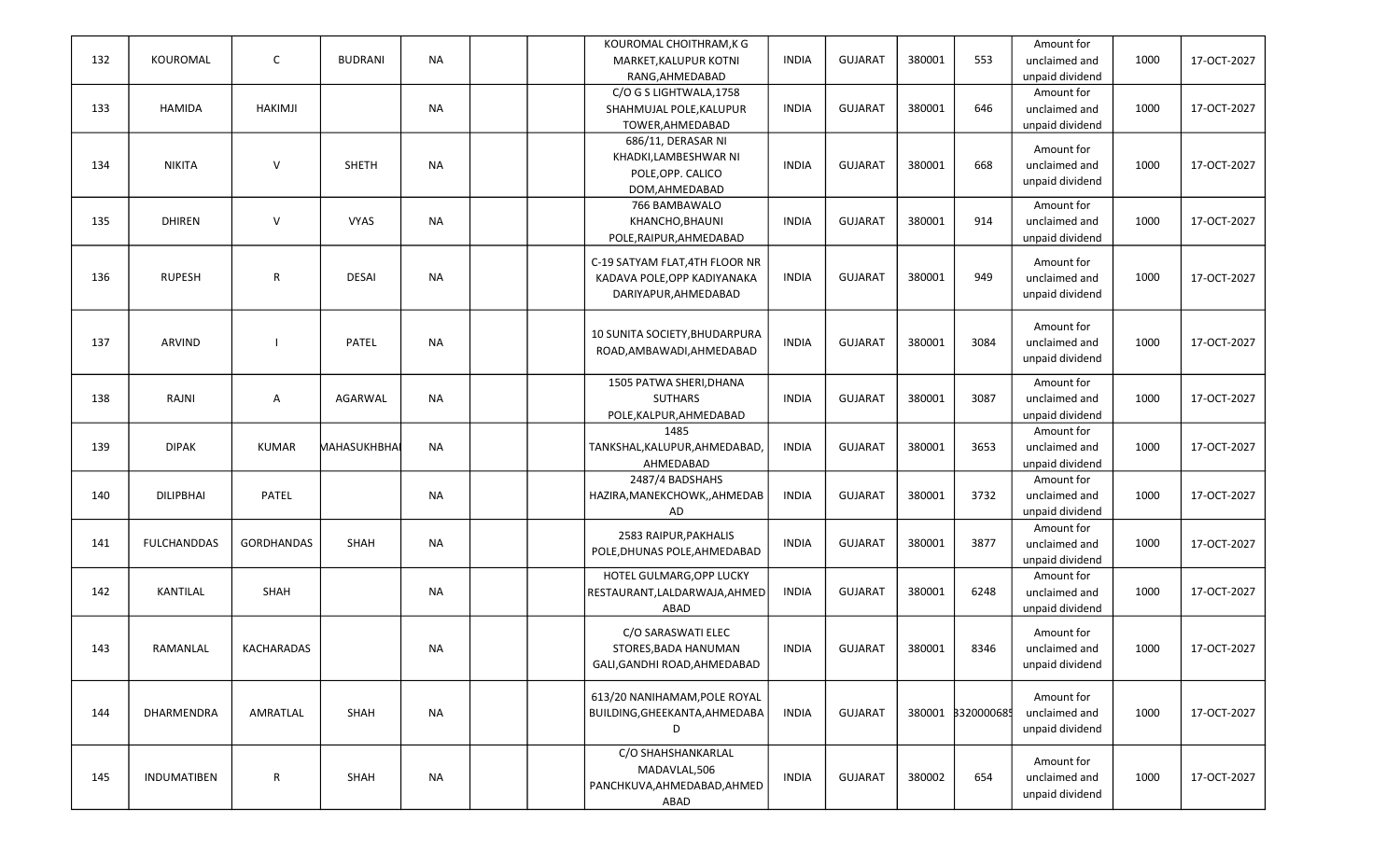|     |                |                  |                |           | 1 MOHAN CHHOTA                  |              |                |        |      | Amount for      |      |             |
|-----|----------------|------------------|----------------|-----------|---------------------------------|--------------|----------------|--------|------|-----------------|------|-------------|
| 146 | <b>ASHVIN</b>  | R                | <b>ARORA</b>   | <b>NA</b> | CHAMBER, PANCHKUVA, AHMEDABA    | <b>INDIA</b> | <b>GUJARAT</b> | 380002 | 657  | unclaimed and   | 1000 | 17-OCT-2027 |
|     |                |                  |                |           | D, AHMEDABAD                    |              |                |        |      | unpaid dividend |      |             |
|     |                |                  |                |           | H.K.ENTERPRISES, 27 MASKATI     |              |                |        |      | Amount for      |      |             |
| 147 | KANTILAL       | <b>TAKHATMAL</b> | <b>MEHTA</b>   | <b>NA</b> | MARKET, AHMEDABAD - 380         | <b>INDIA</b> | <b>GUJARAT</b> | 380002 | 8175 | unclaimed and   | 1000 | 17-OCT-2027 |
|     |                |                  |                |           | 002,AHMEDABAD                   |              |                |        |      | unpaid dividend |      |             |
|     |                |                  |                |           | E/12, JAYPREM SOCIETY, NEAR C L |              |                |        |      | Amount for      |      |             |
| 148 | <b>GIRISH</b>  | M                | <b>KOTHARI</b> | <b>NA</b> | HOSPITALS, CAMP ROAD            | <b>INDIA</b> | <b>GUJARAT</b> | 380004 | 736  | unclaimed and   | 1000 | 17-OCT-2027 |
|     |                |                  |                |           |                                 |              |                |        |      |                 |      |             |
|     |                |                  |                |           | SHAHIBAUG, AHMEDABAD            |              |                |        |      | unpaid dividend |      |             |
|     |                |                  |                |           | 404 CHANDRA LOCK, DAFANALA      |              |                |        |      | Amount for      |      |             |
| 149 | <b>JAYESH</b>  | M                | PATEL          | <b>NA</b> | ROAD, SHAHIBAUG, AHMEDABAD      | <b>INDIA</b> | <b>GUJARAT</b> | 380004 | 749  | unclaimed and   | 1000 | 17-OCT-2027 |
|     |                |                  |                |           |                                 |              |                |        |      | unpaid dividend |      |             |
|     |                |                  |                |           | AMAR PURA NO, NEAR BASANT       |              |                |        |      | Amount for      |      |             |
| 150 | <b>JITENER</b> | <b>IDAN</b>      | KALAL          | <b>NA</b> | CINEMA, AHMEDABAD, AHMEDABA     | <b>INDIA</b> | <b>GUJARAT</b> | 380004 | 3784 | unclaimed and   | 1000 | 17-OCT-2027 |
|     |                |                  |                |           | D                               |              |                |        |      | unpaid dividend |      |             |
|     |                |                  |                |           |                                 |              |                |        |      | Amount for      |      |             |
| 151 | ARPANA         | <b>HASMUKH</b>   | SHAH           | <b>NA</b> | C-7 PARASMANI SOCIETY, JAWAHAR  | <b>INDIA</b> | <b>GUJARAT</b> | 380005 | 3230 | unclaimed and   | 1000 | 17-OCT-2027 |
|     |                |                  |                |           | CHOWK, SABARMATI, AHMEDABAD     |              |                |        |      |                 |      |             |
|     |                |                  |                |           |                                 |              |                |        |      | unpaid dividend |      |             |
|     |                |                  |                |           | 7 ASHTAMANGAL                   |              |                |        |      |                 |      |             |
|     |                |                  |                |           | FLAT, MAHALAXMI                 |              |                |        |      | Amount for      |      |             |
| 152 | CHANDRAKANT    | SHAH             |                | <b>NA</b> | SOCIETY, RAMNAGAR               | <b>INDIA</b> | <b>GUJARAT</b> | 380005 | 3655 | unclaimed and   | 1000 | 17-OCT-2027 |
|     |                |                  |                |           | SABARMATI.AHMEDABAD             |              |                |        |      | unpaid dividend |      |             |
|     |                |                  |                |           | <b>B/17 SAMBHAU</b>             |              |                |        |      |                 |      |             |
|     |                |                  |                |           | KRRIPPA, APPARTMENT             |              |                |        |      | Amount for      |      |             |
| 153 | <b>MEHTA</b>   | SARSWATI         |                | <b>NA</b> |                                 | <b>INDIA</b> | <b>GUJARAT</b> | 380005 | 3740 | unclaimed and   | 1000 | 17-OCT-2027 |
|     |                |                  |                |           | SABARMATI, AHMEDABAD, AHMEDA    |              |                |        |      | unpaid dividend |      |             |
|     |                |                  |                |           | <b>BAD</b>                      |              |                |        |      |                 |      |             |
|     |                |                  |                |           | PIOMA INDUSTRIES, 8TH FLOOR,    |              |                |        |      | Amount for      |      |             |
| 154 | <b>PERSIS</b>  | A                | KHAMBATTA      | <b>NA</b> | WHITEHOUSE, PANCHWATI, AHMED    | <b>INDIA</b> | <b>GUJARAT</b> | 380006 | 7430 | unclaimed and   | 4800 | 17-OCT-2027 |
|     |                |                  |                |           | ABAD                            |              |                |        |      | unpaid dividend |      |             |
|     |                |                  |                |           | 901,902 VRAJBHUMI               |              |                |        |      | Amount for      |      |             |
| 155 | SHASHANK       | J                | SHAH           | NA        | APTS, NR. SANJAY                | <b>INDIA</b> | <b>GUJARAT</b> | 380006 | 8183 | unclaimed and   | 1000 | 17-OCT-2027 |
|     |                |                  |                |           | APPT, AMBAWADI, AHMEDABAD       |              |                |        |      | unpaid dividend |      |             |
|     |                |                  |                |           | C 3 SHRIJIBAPA COMPLEX, BARAGE  |              |                |        |      | Amount for      |      |             |
| 156 | SHAILESH       | <b>THAKKAR</b>   |                | NA        | <b>ROAD</b>                     | <b>INDIA</b> | <b>GUJARAT</b> | 380007 | 895  | unclaimed and   | 1000 | 17-OCT-2027 |
|     |                |                  |                |           |                                 |              |                |        |      |                 |      |             |
|     |                |                  |                |           | VASNA, AHMEDABAD, AHMEDABAD     |              |                |        |      | unpaid dividend |      |             |
|     |                |                  |                |           | <b>25 SUKITA</b>                |              |                |        |      | Amount for      |      |             |
| 157 | <b>HARSHA</b>  | <b>SHAH</b>      |                | ΝA        | APPARTMENTS, FATEHPURA, PALDI,  | <b>INDIA</b> | <b>GUJARAT</b> | 380007 | 3062 | unclaimed and   | 1000 | 17-OCT-2027 |
|     |                |                  |                |           | AHMEDABAD                       |              |                |        |      | unpaid dividend |      |             |
|     |                |                  |                |           | D/12 KUNDAN APTS, VIBHAG-2      |              |                |        |      | Amount for      |      |             |
| 158 | VISHAKHABEN    | SHAH             |                | NA        | VASANA, AHMEDABAD, AHMEDABA     | <b>INDIA</b> | <b>GUJARAT</b> | 380007 | 3169 | unclaimed and   | 1000 | 17-OCT-2027 |
|     |                |                  |                |           | D                               |              |                |        |      | unpaid dividend |      |             |
|     |                |                  |                |           |                                 |              |                |        |      |                 |      |             |
|     |                |                  |                |           | 3, OPERA SOCIETY PART-1, NEAR   |              |                |        |      | Amount for      |      |             |
| 159 | MINAXI         | DESAI            |                | NA        | <b>NEW VIKAS</b>                | <b>INDIA</b> | <b>GUJARAT</b> | 380007 | 5096 | unclaimed and   | 1000 | 17-OCT-2027 |
|     |                |                  |                |           | GRUH, FATEHPURA, AHMEDABAD      |              |                |        |      | unpaid dividend |      |             |
|     |                |                  |                |           |                                 |              |                |        |      |                 |      |             |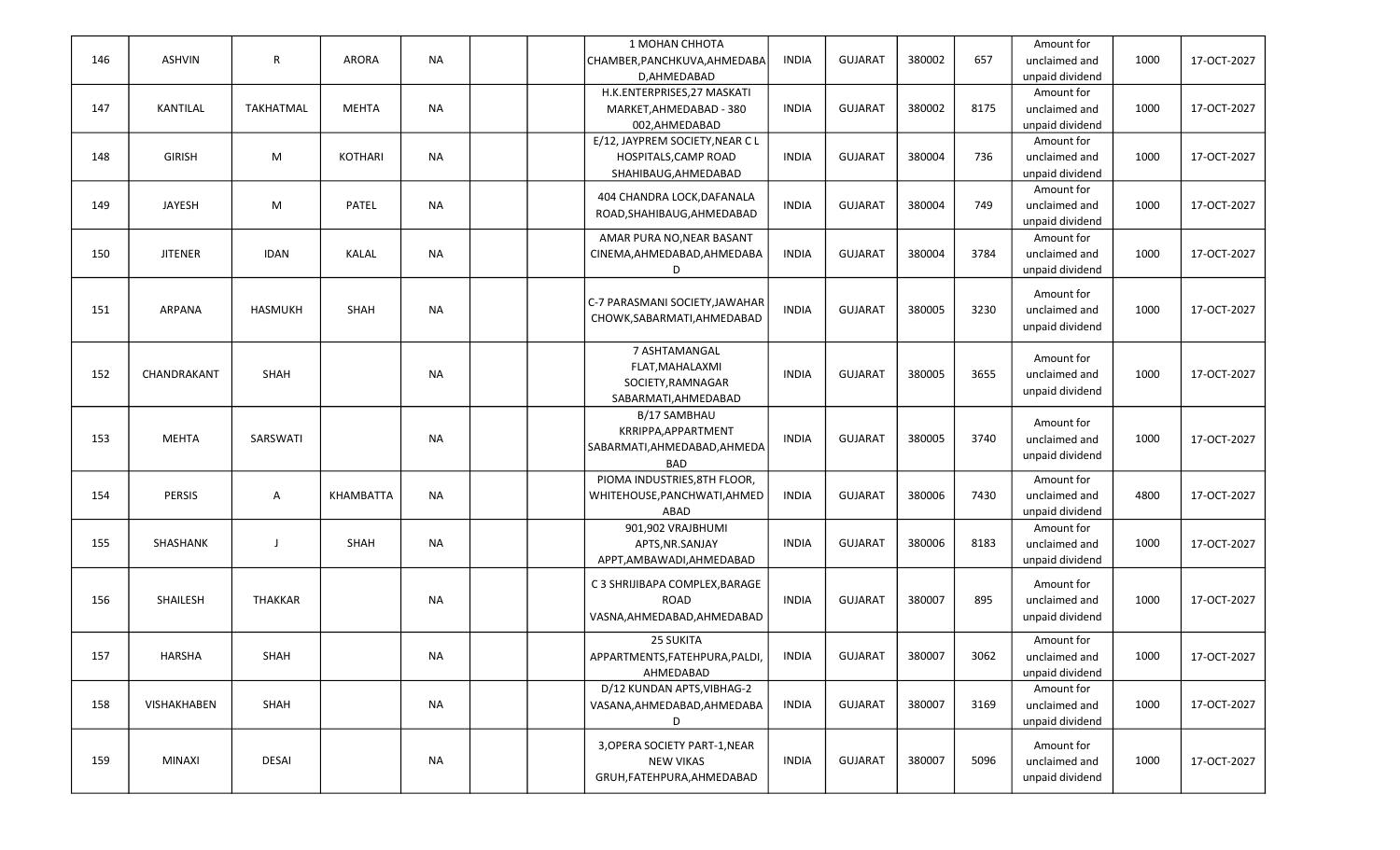| 160 | JAYANTILAL          | PAREKH         |                   | <b>NA</b>      |            | C 7 DALAL APARTMENT, VIKAS<br>GRUH ROAD, PALDI, AHMEDABAD                                               | <b>INDIA</b> | <b>GUJARAT</b> | 380007 | 5107 | Amount for<br>unclaimed and<br>unpaid dividend | 1000 | 17-OCT-2027 |
|-----|---------------------|----------------|-------------------|----------------|------------|---------------------------------------------------------------------------------------------------------|--------------|----------------|--------|------|------------------------------------------------|------|-------------|
| 161 | NARENDRA            | <b>BHAI</b>    | <b>DESAI</b>      | <b>NA</b>      |            | MANINAGAR PATH LAB,1 DK<br>COMPLEX, MANINAGAR<br>(EAST), AHMEDABAD                                      | <b>INDIA</b> | <b>GUJARAT</b> | 380008 | 677  | Amount for<br>unclaimed and<br>unpaid dividend | 1000 | 17-OCT-2027 |
| 162 | <b>KANTILAL</b>     | <b>MISTRY</b>  |                   | <b>NA</b>      |            | 16 IDEAL COLONY, B/H JAYHIND<br>HIGH SCHOOL, MANI<br>NAGAR, AHMEDABAD                                   | <b>INDIA</b> | <b>GUJARAT</b> | 380008 | 966  | Amount for<br>unclaimed and<br>unpaid dividend | 1000 | 17-OCT-2027 |
| 163 | <b>PUNAM</b>        | CHAND          | <b>SHAH</b>       | <b>NA</b>      |            | 12 MILL OFFICER<br>COLONEY, ASHRAM<br>ROAD, AHMEDABAD, AHMEDABAD                                        | <b>INDIA</b> | <b>GUJARAT</b> | 380009 | 3241 | Amount for<br>unclaimed and<br>unpaid dividend | 1000 | 17-OCT-2027 |
| 164 | <b>NORTH</b>        | <b>GUJARAT</b> | <b>HOUSING</b>    | <b>FINANCE</b> | <b>LTD</b> | 316 TULSI NR MITHAKALI, CROSS<br>ROAD, NAVRANGPURA, AHMEDABA<br>D                                       | <b>INDIA</b> | <b>GUJARAT</b> | 380009 | 3383 | Amount for<br>unclaimed and<br>unpaid dividend | 7200 | 17-OCT-2027 |
| 165 | <b>JAYESH</b>       | DEVCHANDBHAI   | <b>PATEL</b>      | <b>NA</b>      |            | 41/481 RAGHUKUL<br>APARTMENTS, SOLA<br>ROAD, NARANPURA, AHMEDABAD                                       | <b>INDIA</b> | <b>GUJARAT</b> | 380013 | 544  | Amount for<br>unclaimed and<br>unpaid dividend | 1000 | 17-OCT-2027 |
| 166 | BALDEVBHAI          | <b>PATEL</b>   |                   | <b>NA</b>      |            | 261/3128 SUNDERVAN APTS, SOLA<br><b>RD</b><br>NARANPURA, AHMEDABAD, AHMED<br>ABAD                       | <b>INDIA</b> | <b>GUJARAT</b> | 380013 | 3177 | Amount for<br>unclaimed and<br>unpaid dividend | 1000 | 17-OCT-2027 |
| 167 | <b>JASHVANTIBEN</b> | <b>SHAH</b>    |                   | <b>NA</b>      |            | 10/A SATYAVADI<br>SOCY, VADAJ, AHMEDABAD, AHMEDA<br><b>BAD</b>                                          | <b>INDIA</b> | <b>GUJARAT</b> | 380013 | 3195 | Amount for<br>unclaimed and<br>unpaid dividend | 1000 | 17-OCT-2027 |
| 168 | PRANAV              | SHAH           |                   | <b>NA</b>      |            | 10/A SATYAVADI<br>SOCY, VADAJ, AHMEDABAD, AHMEDA<br><b>BAD</b>                                          | <b>INDIA</b> | <b>GUJARAT</b> | 380013 | 3196 | Amount for<br>unclaimed and<br>unpaid dividend | 1000 | 17-OCT-2027 |
| 169 | <b>NITABEN</b>      | SHIVRAM        | <b>BHAI PATEL</b> | <b>NA</b>      |            | <b>5A SAVITA</b><br>SOC, NARANPURA, AHMEDABAD, AH<br>MEDABAD                                            | <b>INDIA</b> | <b>GUJARAT</b> | 380013 | 3197 | Amount for<br>unclaimed and<br>unpaid dividend | 1000 | 17-OCT-2027 |
| 170 | PRASHANT            | <b>NAYAK</b>   |                   | <b>NA</b>      |            | 36/425 AKASHDIP APPT, NR<br>AKHBARNAGAR, NAVA<br>VADAJ, AHMEDABAD                                       | <b>INDIA</b> | <b>GUJARAT</b> | 380013 | 3222 | Amount for<br>unclaimed and<br>unpaid dividend | 1000 | 17-OCT-2027 |
| 171 | ANKIT               | <b>MEHTA</b>   |                   | <b>NA</b>      |            | 3 SATYADEEP APPARTMENT, OPP<br>ANKUR JAIN TEMPLE, ANKUR ROAD<br>NARANPURA, AHMEDABAD                    | <b>INDIA</b> | <b>GUJARAT</b> | 380013 | 3635 | Amount for<br>unclaimed and<br>unpaid dividend | 1000 | 17-OCT-2027 |
| 172 | SURESHCHANDRA       | $\mathsf{R}$   | <b>SHAH</b>       | <b>NA</b>      |            | <b>DEVARSONS PVT LTD</b><br>DEVARSON, HOUSE, BEHIND JAIN<br>TEMPLE, USMANPURA CHAR RASTA-<br>,AHMEDABAD | <b>INDIA</b> | <b>GUJARAT</b> | 380014 | 5740 | Amount for<br>unclaimed and<br>unpaid dividend | 5000 | 17-OCT-2027 |
| 173 | SUNITA              | $\mathsf{C}$   | KHAMAR            | <b>NA</b>      |            | 29 VRUNDAVAN<br><b>BUNGLOWS, SATELITE RING</b><br>RD, AHMEDABAD, AHMEDABAD                              | <b>INDIA</b> | <b>GUJARAT</b> | 380015 | 3859 | Amount for<br>unclaimed and<br>unpaid dividend | 1000 | 17-OCT-2027 |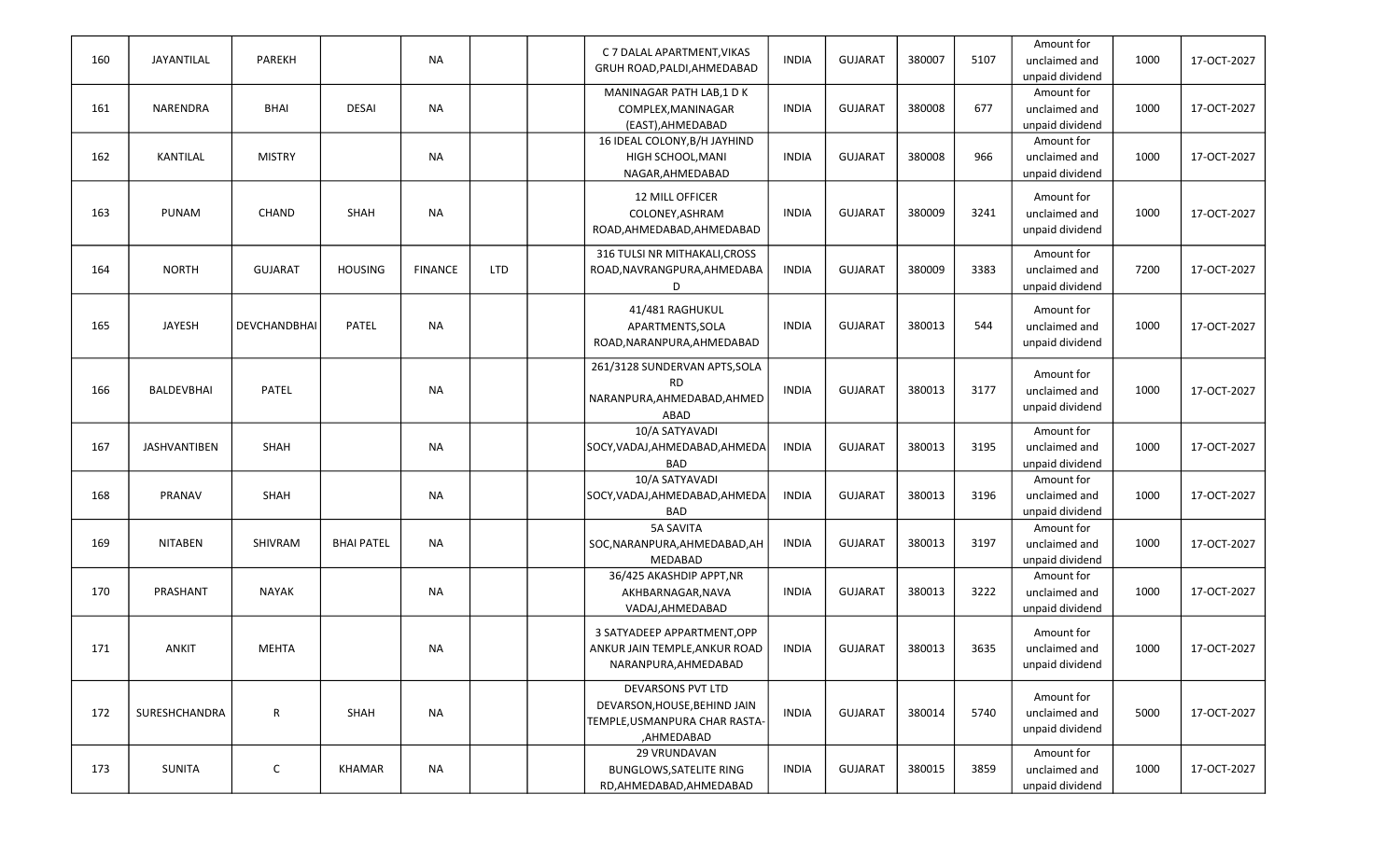| 174 | <b>FULWANTI</b> | <b>SHAH</b>     |                | <b>NA</b> |  | 5 PARSHVNAGAR<br>SOCIETY, GITANJALI NAGAR D<br>CABIN, PO RAILWAY COLONY<br>SABARMATI, SABARMATI | <b>INDIA</b> | <b>GUJARAT</b> | 380019 | 3671 | Amount for<br>unclaimed and<br>unpaid dividend | 1000 | 17-OCT-2027 |
|-----|-----------------|-----------------|----------------|-----------|--|-------------------------------------------------------------------------------------------------|--------------|----------------|--------|------|------------------------------------------------|------|-------------|
| 175 | BHAGYAVANTIBEN  | SHAH            |                | <b>NA</b> |  | 406/13 PILI CHALI, OPP POST<br>OFFICE, RAKHIYAL<br>ROAD, AHMEDABAD                              | <b>INDIA</b> | <b>GUJARAT</b> | 380021 | 3631 | Amount for<br>unclaimed and<br>unpaid dividend | 1000 | 17-OCT-2027 |
| 176 | <b>NAGIN</b>    | К               | PATEL          | NA        |  | 278/4 PATEL<br>PARMANDANDCHALI, OPP VIJAY<br>PETROLIUM<br>RAKHIAL, ROAD, AHMEDABAD              | <b>INDIA</b> | <b>GUJARAT</b> | 380021 | 3766 | Amount for<br>unclaimed and<br>unpaid dividend | 1000 | 17-OCT-2027 |
| 177 | <b>JAYANTI</b>  | L               | RATHOD         | <b>NA</b> |  | <b>BAJRANG SOCIETY SHOP NO</b><br>6, BEHIND L B STADIUM, BAPU<br>NAGAR, AHMEDABAD               | <b>INDIA</b> | <b>GUJARAT</b> | 380024 | 647  | Amount for<br>unclaimed and<br>unpaid dividend | 1000 | 17-OCT-2027 |
| 178 | <b>PATEL</b>    | <b>BIPIN</b>    |                | <b>NA</b> |  | 15, NEW SURYANAGAR SOC, B/H LBS<br>STADIUM, BAPUNAGAR, AHMEDABA<br>D                            | <b>INDIA</b> | <b>GUJARAT</b> | 380024 | 8380 | Amount for<br>unclaimed and<br>unpaid dividend | 1000 | 17-OCT-2027 |
| 179 | SANJIV          | AMRATLAL        | PATEL          | <b>NA</b> |  | C-48 AMIAKHAND ANAND, SOCIETY<br><b>CTM</b><br>AMRAIWADI, AHMEDABAD, AHMED<br>ABAD              | <b>INDIA</b> | <b>GUJARAT</b> | 380026 | 595  | Amount for<br>unclaimed and<br>unpaid dividend | 1000 | 17-OCT-2027 |
| 180 | <b>SURESH</b>   | Α               | PATEL          | <b>NA</b> |  | PRANAV, NEAR MOTIBA HIGH<br>SCHOOL, AMRAIWADI, AHMEDABAD                                        | <b>INDIA</b> | <b>GUJARAT</b> | 380026 | 776  | Amount for<br>unclaimed and<br>unpaid dividend | 1000 | 17-OCT-2027 |
| 181 | <b>KISHORE</b>  | P               | <b>TALREJA</b> | <b>NA</b> |  | <b>18 NIRANKAR</b><br>SOCIETY, BHAIRAVNATH<br>ROAD, MANINAGAR, AHMEDABAD                        | <b>INDIA</b> | <b>GUJARAT</b> | 380028 | 6564 | Amount for<br>unclaimed and<br>unpaid dividend | 1000 | 17-OCT-2027 |
| 182 | <b>PATEL</b>    | <b>MANISHA</b>  | S              | NA        |  | 46 KAMESHWAR PARK, OPP<br>GHANSHYAM<br>PARK, GHODASAR, AHMEDABAD                                | <b>INDIA</b> | <b>GUJARAT</b> | 380050 | 803  | Amount for<br>unclaimed and<br>unpaid dividend | 1000 | 17-OCT-2027 |
| 183 | SITARAM         | <b>JOITARAM</b> | PATEL          | NA        |  | G-802 SAMRAJAYA FLATS, OPP<br>MANAV MANDIR DRIVE IN<br>ROAD, AHMEDABAD, AHMEDABAD               | <b>INDIA</b> | <b>GUJARAT</b> | 380052 | 3319 | Amount for<br>unclaimed and<br>unpaid dividend | 1000 | 17-OCT-2027 |
| 184 | HIMANSHU        | MAHADEVBHAI     | <b>PATEL</b>   | NA        |  | C/5 BHAKTINAGAR ROW<br>HOUSE, MEMNAGAR, AHMEDABAD-<br>380052, AHMEDABAD                         | <b>INDIA</b> | <b>GUJARAT</b> | 380052 | 3698 | Amount for<br>unclaimed and<br>unpaid dividend | 1000 | 17-OCT-2027 |
| 185 | <b>SUREKHA</b>  | JAYANTILAL      | MEHTA          | NA        |  | A/5/14 GOYEL INTER CITY, OPP TV<br>TOWER, DRIVE IN<br>ROAD, AHMEDABAD                           | <b>INDIA</b> | <b>GUJARAT</b> | 380054 | 845  | Amount for<br>unclaimed and<br>unpaid dividend | 1000 | 17-OCT-2027 |
| 186 | ANIL            | CHIMANLAL       | SHAH           | <b>NA</b> |  | C/O.PRAKASH C. SHAH, 269/3225,<br>SUNDARVAN APPT., SOLA ROAD,<br>NARANPURA,, AHMEDABAD          | <b>INDIA</b> | <b>GUJARAT</b> | 380063 | 681  | Amount for<br>unclaimed and<br>unpaid dividend | 1000 | 17-OCT-2027 |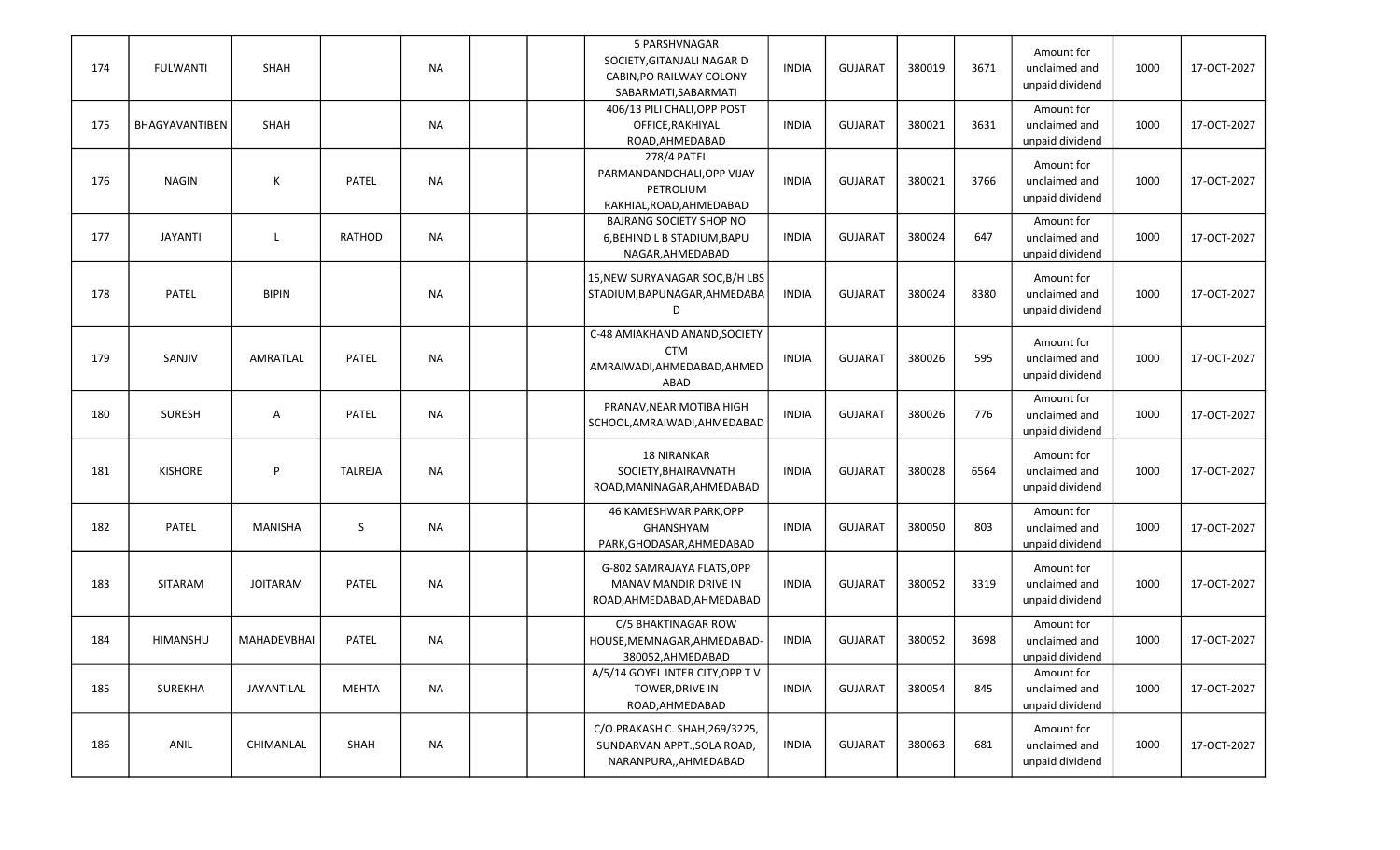|     |                   |                   |                |           | C/O DR JAIN J M, SARVODAY                         |              |                |        |      | Amount for                       |      |             |
|-----|-------------------|-------------------|----------------|-----------|---------------------------------------------------|--------------|----------------|--------|------|----------------------------------|------|-------------|
| 187 | ASHA              | JAIN              |                | <b>NA</b> | SOCIETY, VIRAMGAM, VIRAMGAM                       | <b>INDIA</b> | <b>GUJARAT</b> | 382150 | 959  | unclaimed and<br>unpaid dividend | 1000 | 17-OCT-2027 |
|     |                   |                   |                |           |                                                   |              |                |        |      | Amount for                       |      |             |
| 188 | RAJESH            | <b>BUDHALAL</b>   | PATEL          | <b>NA</b> | AT & POST SARKHEJ, NEAR DUTT                      | <b>INDIA</b> | <b>GUJARAT</b> | 382210 | 829  | unclaimed and                    | 1000 | 17-OCT-2027 |
|     |                   |                   |                |           | MANDIR, TA.CITY, AHMEDABAD                        |              |                |        |      | unpaid dividend                  |      |             |
|     |                   |                   |                |           | <b>LUHANAVAS BEHIND</b>                           |              |                |        |      | Amount for                       |      |             |
| 189 | <b>BALDEVDAS</b>  | J                 | <b>THAKKAR</b> | <b>NA</b> | BAZAR, DEHGAM, DIST                               | <b>INDIA</b> | <b>GUJARAT</b> | 382305 | 6575 | unclaimed and                    | 1000 | 17-OCT-2027 |
|     |                   |                   |                |           | AHMEDABAD, AHMEDABAD                              |              |                |        |      | unpaid dividend                  |      |             |
|     |                   |                   |                |           | <b>66 HARIVALLAPH</b>                             |              |                |        |      | Amount for                       |      |             |
| 190 | <b>MEENABEN</b>   | P                 | PATEL          | <b>NA</b> | SOCIETY, NARODA, AHMEDABAD, AH                    | <b>INDIA</b> | <b>GUJARAT</b> | 382325 | 789  | unclaimed and                    | 1000 | 17-OCT-2027 |
|     |                   |                   |                |           | MEDABAD                                           |              |                |        |      | unpaid dividend                  |      |             |
| 191 | RAJESH            | В                 | SHAH           | <b>NA</b> | 12, GHIYANAGAR                                    | <b>INDIA</b> | <b>GUJARAT</b> | 382325 | 809  | Amount for<br>unclaimed and      | 1000 | 17-OCT-2027 |
|     |                   |                   |                |           | SOCIETY, NARODA, AHMEDABAD                        |              |                |        |      | unpaid dividend                  |      |             |
|     |                   |                   |                |           |                                                   |              |                |        |      | Amount for                       |      |             |
| 192 | <b>HARSHA</b>     | BHAGIA            |                | <b>NA</b> | C/43 KUBER                                        | <b>INDIA</b> | <b>GUJARAT</b> | 382340 | 3684 | unclaimed and                    | 1000 | 17-OCT-2027 |
|     |                   |                   |                |           | NAGAR,AHMEDABAD,,AHMEDABAD                        |              |                |        |      | unpaid dividend                  |      |             |
|     |                   |                   |                |           |                                                   |              |                |        |      |                                  |      |             |
|     | RAJU              | TAHELANI          |                | <b>NA</b> | 235/2 PRAKASH GALI, THAKKAR<br><b>BAPA</b>        | <b>INDIA</b> | <b>GUJARAT</b> | 382350 | 660  | Amount for<br>unclaimed and      |      | 17-OCT-2027 |
| 193 |                   |                   |                |           | NAGAR, AHMEDABAD, AHMEDABAD                       |              |                |        |      | unpaid dividend                  | 1000 |             |
|     |                   |                   |                |           |                                                   |              |                |        |      |                                  |      |             |
|     |                   |                   |                |           | 16 MANGAL PARK CO OP SOC, OPP                     |              |                |        |      | Amount for                       |      |             |
| 194 | RAJENDRA          | <b>VISHNUBHAI</b> | PATEL          | <b>NA</b> | SHYAM TALKIES, BAREJA                             | <b>INDIA</b> | <b>GUJARAT</b> | 382425 | 5758 | unclaimed and                    | 1000 | 17-OCT-2027 |
|     |                   |                   |                |           |                                                   |              |                |        |      | unpaid dividend                  |      |             |
|     |                   |                   |                |           | INDUSTRIAL OXYGEN CO LTD, A 1/15                  |              |                |        |      | Amount for                       |      |             |
| 195 | <b>CHIMANBHAI</b> | <b>RATNABHAI</b>  | <b>RAJPUT</b>  | <b>NA</b> | <b>GIDC</b>                                       | <b>INDIA</b> | <b>GUJARAT</b> | 382445 | 489  | unclaimed and                    | 1000 | 17-OCT-2027 |
|     |                   |                   |                |           | VATVA, AHMEDABAD, AHMEDABAD                       |              |                |        |      | unpaid dividend                  |      |             |
|     |                   |                   |                |           |                                                   |              |                |        |      | Amount for                       |      |             |
| 196 | MANJU             | AGRAWAL           |                | <b>NA</b> | C/O BASANT CHEMICAL, C-1/396 G I                  | <b>INDIA</b> | <b>GUJARAT</b> | 382445 | 3680 | unclaimed and                    | 1000 | 17-OCT-2027 |
|     |                   |                   |                |           | D C PH II, VATVA, AHMEDABAD                       |              |                |        |      | unpaid dividend                  |      |             |
|     |                   |                   |                |           | 29 SUN SHINE SOCIETY, HANSOL                      |              |                |        |      | Amount for                       |      |             |
| 197 | <b>BHAGWANDAS</b> | <b>RAMDAS</b>     | PARYANI        | NA        | SHARDAR                                           | <b>INDIA</b> | <b>GUJARAT</b> | 382475 | 580  | unclaimed and                    | 1000 | 17-OCT-2027 |
|     |                   |                   |                |           | NAGAR, AHMEDABD, AHMEDABAD                        |              |                |        |      | unpaid dividend                  |      |             |
|     |                   |                   |                |           |                                                   |              |                |        |      |                                  |      |             |
|     |                   |                   |                |           | 13 VIJAYNAGAR                                     |              |                |        |      | Amount for                       |      |             |
| 198 | <b>MAHENDRA</b>   | <b>SOMABHAI</b>   | <b>PATEL</b>   | <b>NA</b> | SOCIETY, OPP.RAMJI                                | <b>INDIA</b> | <b>GUJARAT</b> | 382480 | 3747 | unclaimed and                    | 1000 | 17-OCT-2027 |
|     |                   |                   |                |           | TEMPLE, RANIP, AHMEDABAD<br>1 MANAN SOCIETY PART- |              |                |        |      | unpaid dividend<br>Amount for    |      |             |
| 199 | TIKENDRA          | K                 | PATEL          | <b>NA</b> | 3, RANIP, AHMEDABAD-                              | <b>INDIA</b> | <b>GUJARAT</b> | 382480 | 8223 | unclaimed and                    | 1000 | 17-OCT-2027 |
|     |                   |                   |                |           | 382480, AHMEDABAD                                 |              |                |        |      | unpaid dividend                  |      |             |
|     |                   |                   |                |           | 9 RAMVADI SOCIETY, NEAR NIRNAY                    |              |                |        |      | Amount for                       |      |             |
| 200 | RAMILABEN         | T                 | YADAV          | <b>NA</b> | NAGAR, CHAND LUDIA                                | <b>INDIA</b> | <b>GUJARAT</b> | 382481 | 886  | unclaimed and                    | 1000 | 17-OCT-2027 |
|     |                   |                   |                |           | ROAD, AHMEDABAD                                   |              |                |        |      | unpaid dividend                  |      |             |
|     |                   |                   |                |           | SOLAGAM, TA                                       |              |                |        |      | Amount for                       |      |             |
| 201 | RAMESHBHAI        | PATEL             |                | <b>NA</b> | DASKROI, SONIVAS, DIST                            | <b>INDIA</b> | <b>GUJARAT</b> | 382481 | 3704 | unclaimed and                    | 1000 | 17-OCT-2027 |
|     |                   |                   |                |           | AHMEDABAD, AHMEDABAD                              |              |                |        |      | unpaid dividend                  |      |             |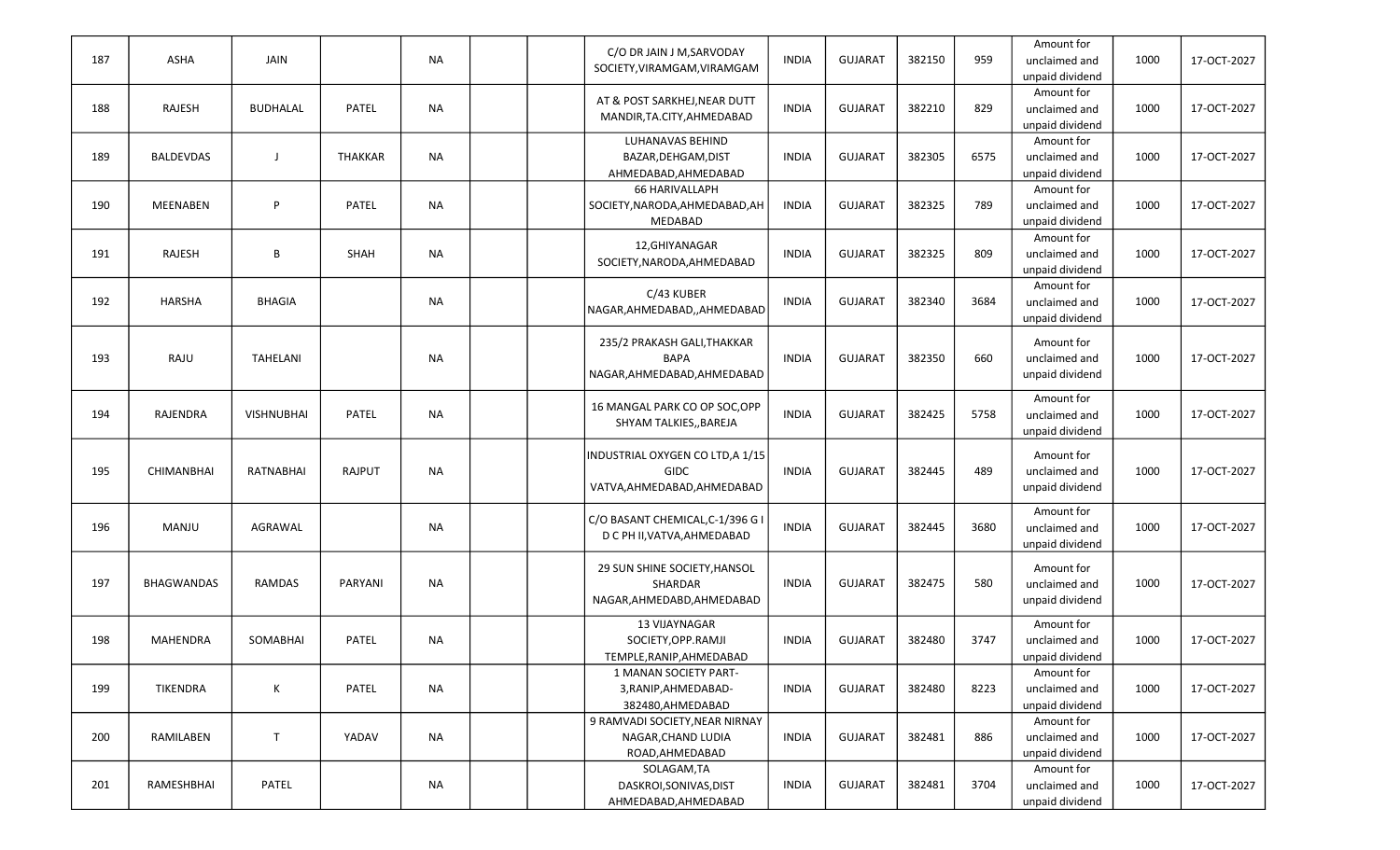| 202 | SHABANABANU       | $\vee$           | LOHAR              | <b>NA</b> |  | NEAR ANAND PARK SOC, KALOL N<br>G,, DIST MEHSANA                                       | <b>INDIA</b> | <b>GUJARAT</b> | 382721 | 6225 | Amount for<br>unclaimed and<br>unpaid dividend | 1000 | 17-OCT-2027 |
|-----|-------------------|------------------|--------------------|-----------|--|----------------------------------------------------------------------------------------|--------------|----------------|--------|------|------------------------------------------------|------|-------------|
| 203 | BHIKHALAL         | M                | PATEL              | <b>NA</b> |  | AT - DINGUCHA OLD VILLAGE, TA -<br>KALOL POST - PANSAR, DIST<br>MEHSANA (N G), MEHSANA | <b>INDIA</b> | <b>GUJARAT</b> | 382740 | 3643 | Amount for<br>unclaimed and<br>unpaid dividend | 1000 | 17-OCT-2027 |
| 204 | CHAMPAKBHAI       | SHANKABHAI       | <b>SJ PATEL</b>    | <b>NA</b> |  | AT PO CHARADATATA<br>VIJAPUR, DIST MEHSANA, C/O<br>BECHARPURA RASTA, MEHSANA           | <b>INDIA</b> | <b>GUJARAT</b> | 382810 | 3788 | Amount for<br>unclaimed and<br>unpaid dividend | 1000 | 17-OCT-2027 |
| 205 | <b>BALDEVBHAI</b> | <b>BECHARDAS</b> | PATEL              | <b>NA</b> |  | HANUMANPURA, AT-RIDROL, TAL-<br>MANSA, DIST. GANDHINAGAR, DIST<br>GANDHINAGAR          | <b>INDIA</b> | <b>GUJARAT</b> | 382835 | 8255 | Amount for<br>unclaimed and<br>unpaid dividend | 2000 | 17-OCT-2027 |
| 206 | <b>VISHNU</b>     | Α                | <b>PATEL</b>       | <b>NA</b> |  | TIRUPATI PAN CENTRE, PO MANSA<br>N G,TA VIJAPUR, MEHSANA                               | <b>INDIA</b> | <b>GUJARAT</b> | 382845 | 3828 | Amount for<br>unclaimed and<br>unpaid dividend | 1000 | 17-OCT-2027 |
| 207 | <b>ASHISH</b>     | D                | PATEL              | <b>NA</b> |  | MANGAL MURTI STORE, PO MANSA<br>N G BAZAR, TA VIJAPUR, MEHSANA                         | <b>INDIA</b> | <b>GUJARAT</b> | 382845 | 3829 | Amount for<br>unclaimed and<br>unpaid dividend | 1000 | 17-OCT-2027 |
| 208 | <b>HIMAT</b>      | M                | PATEL              | <b>NA</b> |  | C/O.TALOD MOTORS PARTS<br>CENTRE, NEAR TOWER, , TALOD (SK)-<br>383215, TALOD           | <b>INDIA</b> | <b>GUJARAT</b> | 383215 | 7177 | Amount for<br>unclaimed and<br>unpaid dividend | 2000 | 17-OCT-2027 |
| 209 | SHAH              | <b>KAUSHIK</b>   | JAYANTILAL         | <b>NA</b> |  | PANJARA POLE, MEHSANA, NORTH<br>GUJARAT, MEHSANA                                       | <b>INDIA</b> | <b>GUJARAT</b> | 384001 | 2275 | Amount for<br>unclaimed and<br>unpaid dividend | 1000 | 17-OCT-2027 |
| 210 | <b>HITESH</b>     | <b>KUMAR</b>     | KANTILAL           | <b>NA</b> |  | F 16 JAY SHREE MARKET, OPP<br><b>TALUKA</b><br>PANCHAYAT, MEHSANA, MEHSANA             | <b>INDIA</b> | <b>GUJARAT</b> | 384001 | 3741 | Amount for<br>unclaimed and<br>unpaid dividend | 1000 | 17-OCT-2027 |
| 211 | <b>BHIKHABHAI</b> | SAMALDAS         | <b>PATEL</b>       | <b>NA</b> |  | 5 ABHAY PARK SOCIETY, GAYATRI<br><b>MANDIR</b><br>ROAD, MEHSANA, MEHSANA               | <b>INDIA</b> | <b>GUJARAT</b> | 384002 | 3313 | Amount for<br>unclaimed and<br>unpaid dividend | 1000 | 17-OCT-2027 |
| 212 | ARVIND            | PARSHOTTAMDAS    | PATEL              | NA        |  | <b>G E BOARD DIVISION</b><br>OFFICE, HIGHWAY<br>ROAD, SIDHPUR, MEHSANA                 | <b>INDIA</b> | <b>GUJARAT</b> | 384151 | 3342 | Amount for<br>unclaimed and<br>unpaid dividend | 1000 | 17-OCT-2027 |
| 213 | <b>PATEL</b>      | <b>ASMITABEN</b> | <b>JAYANTIBHAI</b> | <b>NA</b> |  | SAMANINI BARI, AT/POST<br>CHANASMA MEHSANA,N<br>G, MEHSANA                             | <b>INDIA</b> | <b>GUJARAT</b> | 384220 | 5738 | Amount for<br>unclaimed and<br>unpaid dividend | 1000 | 17-OCT-2027 |
| 214 | HARGOVANBHAI      | VELABHAI         | PATEL              | <b>NA</b> |  | JAL CHOWK LIMDAWALO<br>MADH, PATAN, DIST-<br>MEHSANA, MEHSANA                          | <b>INDIA</b> | <b>GUJARAT</b> | 384265 | 5661 | Amount for<br>unclaimed and<br>unpaid dividend | 1000 | 17-OCT-2027 |
| 215 | HITESHBHAI        | MANILAL          | PATEL              | <b>NA</b> |  | TELEPHONE EXCHANGE, NEAR DELHI<br>GATE,1ST FLOOR,, PALANPUR B K                        | <b>INDIA</b> | <b>GUJARAT</b> | 385001 | 5921 | Amount for<br>unclaimed and<br>unpaid dividend | 1000 | 17-OCT-2027 |
| 216 | RAMESHBHAI        | PATEL            |                    | <b>NA</b> |  | SAMSAMAVAS OLD<br>LAXMIPURAM, PALANPUR B<br>K,,PALANPUR                                | <b>INDIA</b> | <b>GUJARAT</b> | 385002 | 3336 | Amount for<br>unclaimed and<br>unpaid dividend | 1000 | 17-OCT-2027 |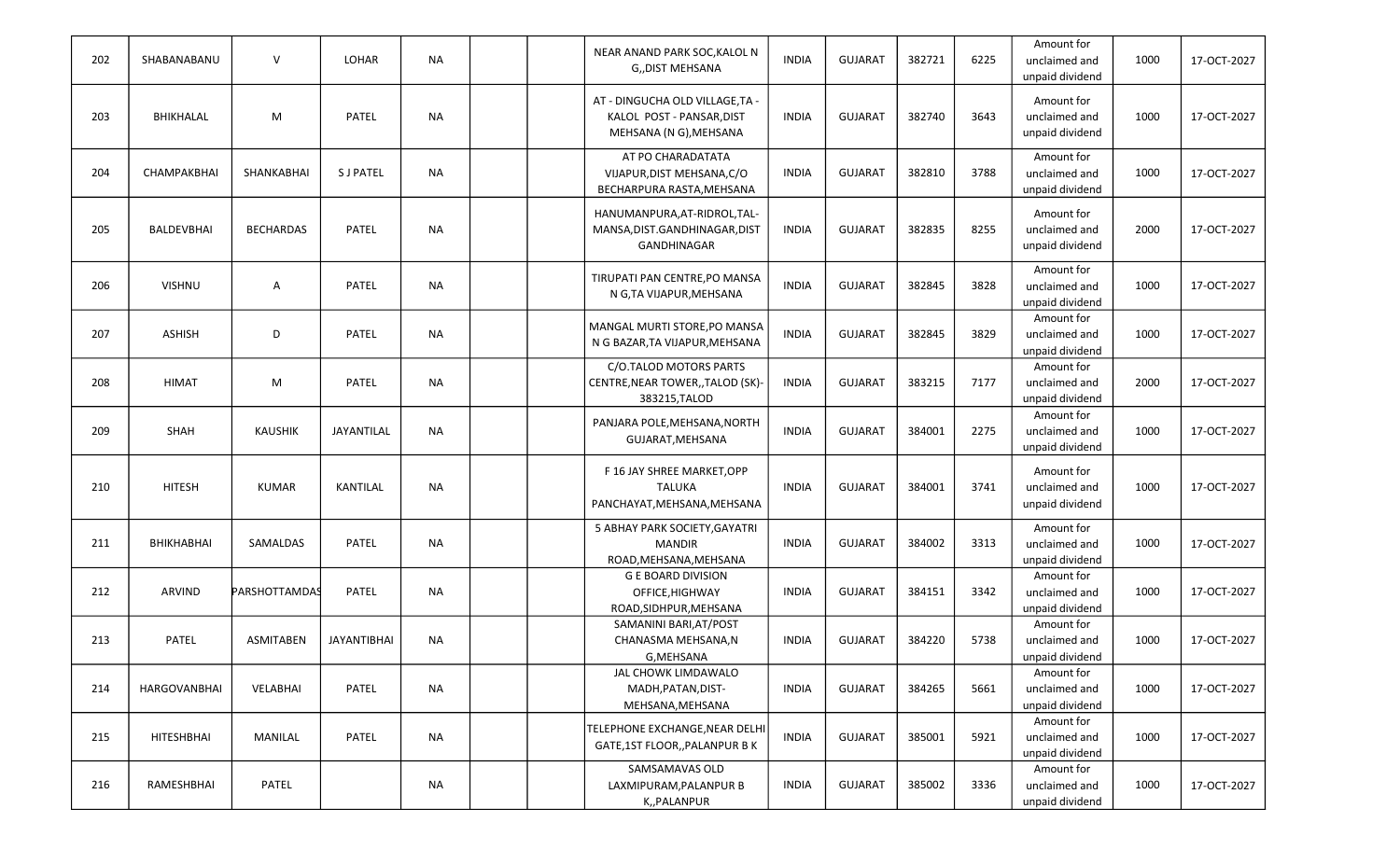| 217 | <b>REKHA</b>     | PRAHALAD         | <b>JOSHI</b>  | <b>NA</b> |  | 47 PURUSHOTTAM PARK,HIGHWAY<br>ROAD, DEESA DIST B K, DEESA | <b>INDIA</b> | <b>GUJARAT</b> | 385535 | 855  | Amount for<br>unclaimed and | 1000 | 17-OCT-2027 |
|-----|------------------|------------------|---------------|-----------|--|------------------------------------------------------------|--------------|----------------|--------|------|-----------------------------|------|-------------|
|     |                  |                  |               |           |  |                                                            |              |                |        |      | unpaid dividend             |      |             |
|     |                  |                  |               |           |  | 23 MAYUL SOC NR JAWAHAR                                    |              |                |        |      | Amount for                  |      |             |
| 218 | RAMCHAND         | L                | MANGNANI      | NA        |  | NAGAR, NADIAD, , NADIAD                                    | <b>INDIA</b> | <b>GUJARAT</b> | 387001 | 5689 | unclaimed and               | 1000 | 17-OCT-2027 |
|     |                  |                  |               |           |  |                                                            |              |                |        |      | unpaid dividend             |      |             |
|     |                  |                  |               |           |  | 11 M D PATEL'S CHALI, B/H PAPPU                            |              |                |        |      | Amount for                  |      |             |
| 219 | <b>VINIT</b>     | <b>BHATIA</b>    |               | <b>NA</b> |  | HOSPITAL, JUNA RASTA, ANAND                                | <b>INDIA</b> | <b>GUJARAT</b> | 388001 | 3140 | unclaimed and               | 1000 | 17-OCT-2027 |
|     |                  |                  |               |           |  |                                                            |              |                |        |      | unpaid dividend             |      |             |
|     |                  |                  |               |           |  | B MUSLIM SOCIETY, VADI NA ODA                              |              |                |        |      | Amount for                  |      |             |
| 220 | MOHAMMEDHANIF    | <b>IBRAHIM</b>   | <b>GITELI</b> | NA        |  | GODHRA, GODHRA, GODHRA                                     | <b>INDIA</b> | <b>GUJARAT</b> | 389001 | 2980 | unclaimed and               | 1000 | 17-OCT-2027 |
|     |                  |                  |               |           |  |                                                            |              |                |        |      | unpaid dividend             |      |             |
|     |                  |                  |               |           |  | 1 JYOTI SOCIETY, NEAR SOCIAL                               |              |                |        |      | Amount for                  |      |             |
| 221 | ANIL             | MADHUSUDAN       | PATIL         | <b>NA</b> |  | WELFARE OFFICE, GODHRA DIST P                              | <b>INDIA</b> | <b>GUJARAT</b> | 389001 | 6196 | unclaimed and               | 1000 | 17-OCT-2027 |
|     |                  |                  |               |           |  | M S, GODHRA                                                |              |                |        |      | unpaid dividend             |      |             |
|     |                  |                  |               |           |  | INDUSTRIAL OXYGEN CO LTD, BARU                             |              |                |        |      | Amount for                  |      |             |
| 222 | <b>MANILAL</b>   | <b>RAJPUT</b>    |               | <b>NA</b> |  | ROAD NEAR NARMADA                                          | <b>INDIA</b> | <b>GUJARAT</b> | 389330 | 448  | unclaimed and               | 2000 | 17-OCT-2027 |
|     |                  |                  |               |           |  | COLONY, KALOL DIST                                         |              |                |        |      |                             |      |             |
|     |                  |                  |               |           |  | PANCHMAHAL, KALOL                                          |              |                |        |      | unpaid dividend             |      |             |
|     |                  |                  |               |           |  | RANCHHOD NIVAS, MOHANLAL                                   |              |                |        |      | Amount for                  |      |             |
| 223 | ANILKUMAR        | PATNI            |               | <b>NA</b> |  | <b>BONESETTERS</b>                                         | <b>INDIA</b> | <b>GUJARAT</b> | 390001 | 3022 | unclaimed and               | 1000 | 17-OCT-2027 |
|     |                  |                  |               |           |  | LANE, CHOKHANDI, BARODA                                    |              |                |        |      | unpaid dividend             |      |             |
|     |                  |                  |               |           |  | C/O AMBICA GENRAL STORES, JUNA                             |              |                |        |      | Amount for                  |      |             |
| 224 | PIYUSH           | H                | <b>PATEL</b>  | <b>NA</b> |  | BAZAR, AT & PO KARJAN, DIST                                | <b>INDIA</b> | <b>GUJARAT</b> | 390001 | 4676 | unclaimed and               | 1000 | 17-OCT-2027 |
|     |                  |                  |               |           |  | <b>BARODA</b>                                              |              |                |        |      | unpaid dividend             |      |             |
|     |                  |                  |               |           |  |                                                            |              |                |        |      | Amount for                  |      |             |
| 225 | <b>VINA</b>      | <b>CHINUBHAI</b> | <b>PARIKH</b> | <b>NA</b> |  | 39 GANESH SOC, R V DESAI                                   | <b>INDIA</b> | <b>GUJARAT</b> | 390001 | 6174 | unclaimed and               | 1000 | 17-OCT-2027 |
|     |                  |                  |               |           |  | ROAD,, BARODA                                              |              |                |        |      | unpaid dividend             |      |             |
|     |                  |                  |               |           |  |                                                            |              |                |        |      | Amount for                  |      |             |
| 226 | <b>BACHUBHAI</b> | SHANKERBHAI      | PATEL         | NA        |  | 100 RUXMANI NAGAR, NEW SAMA                                | <b>INDIA</b> | <b>GUJARAT</b> | 390002 | 2942 | unclaimed and               | 1000 | 17-OCT-2027 |
|     |                  |                  |               |           |  | ROAD, BARODA, BARODA                                       |              |                |        |      | unpaid dividend             |      |             |
|     |                  |                  |               |           |  | 22/1 UTKANTH SOCIETY, BEHIND                               |              |                |        |      | Amount for                  |      |             |
| 227 | <b>HARIOM</b>    | SHUKLA           |               | NA        |  | ALKAPURI CLUB, OPP HOTEL                                   | <b>INDIA</b> | <b>GUJARAT</b> | 390005 | 440  | unclaimed and               | 1000 | 17-OCT-2027 |
|     |                  |                  |               |           |  | EXPRESS, BARODA                                            |              |                |        |      | unpaid dividend             |      |             |
|     |                  |                  |               |           |  |                                                            |              |                |        |      |                             |      |             |
|     |                  |                  |               |           |  | 25/13 NARMDANUGUR, OPP                                     |              |                |        |      | Amount for                  |      |             |
| 228 | AMRITLAL         | К                | SHAH          | <b>NA</b> |  | RAJNIGANDHA                                                | <b>INDIA</b> | <b>GUJARAT</b> | 390015 | 2950 | unclaimed and               | 1000 | 17-OCT-2027 |
|     |                  |                  |               |           |  | APARTMENT, DIWALIPURA, BARODA                              |              |                |        |      | unpaid dividend             |      |             |
|     |                  |                  |               |           |  | 6 PANCHVATI SOCIETY, NEXT TO                               |              |                |        |      | Amount for                  |      |             |
| 229 | RAJENDRA         | SONI             |               | <b>NA</b> |  | SNEH SUDHA APPT, VIP ROAD,                                 | <b>INDIA</b> | <b>GUJARAT</b> | 390022 | 4639 | unclaimed and               | 1000 | 17-OCT-2027 |
|     |                  |                  |               |           |  | KARELI BAUG, BARODA                                        |              |                |        |      | unpaid dividend             |      |             |
|     |                  |                  |               |           |  | SECTOR NO 27, BLOCK NO                                     |              |                |        |      |                             |      |             |
|     |                  |                  |               |           |  | 522, GUJARAT HOUSING                                       |              |                |        |      | Amount for                  |      |             |
| 230 | KANAIYALAL       | SHRIMALE         |               | <b>NA</b> |  | BOARD, YELLOW BOARDER, GANDHI                              | <b>INDIA</b> | <b>GUJARAT</b> | 390027 | 2983 | unclaimed and               | 1000 | 17-OCT-2027 |
|     |                  |                  |               |           |  | NAGAR                                                      |              |                |        |      | unpaid dividend             |      |             |
|     |                  |                  |               |           |  | C/O VITTHAL RICE MILL, OPP                                 |              |                |        |      | Amount for                  |      |             |
| 231 | JAYESHBHAI       | V                | SHAH          | <b>NA</b> |  | RAILWAY STATION, POST                                      | <b>INDIA</b> | <b>GUJARAT</b> | 391135 | 3046 | unclaimed and               | 1000 | 17-OCT-2027 |
|     |                  |                  |               |           |  | BODELI, BARODA                                             |              |                |        |      | unpaid dividend             |      |             |
|     |                  |                  |               |           |  |                                                            |              |                |        |      |                             |      |             |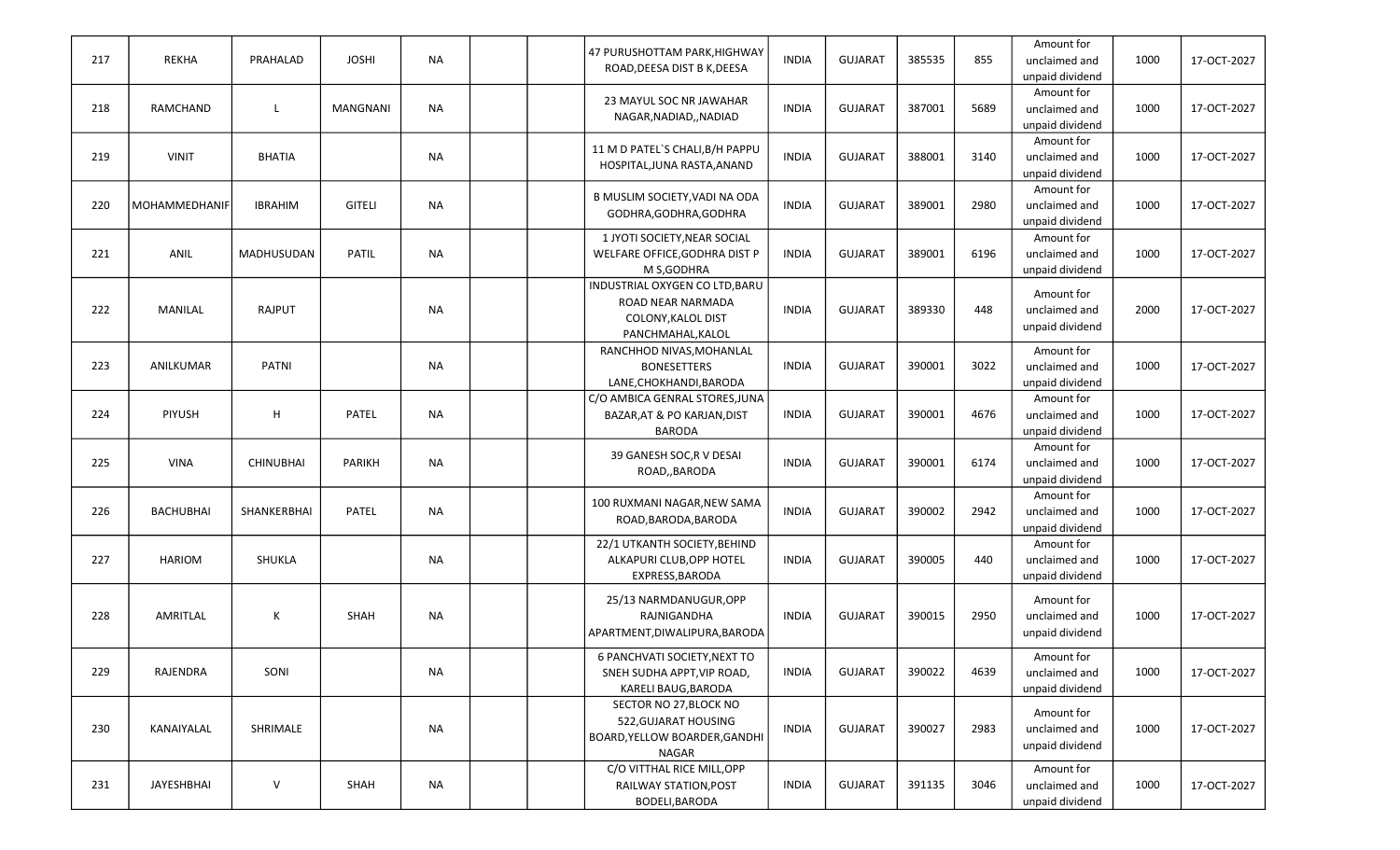|     |                  |                  |              |             |  | C/O SHIV FINANCE, CLUB RD NR  |              |                |        |      | Amount for      |      |             |
|-----|------------------|------------------|--------------|-------------|--|-------------------------------|--------------|----------------|--------|------|-----------------|------|-------------|
| 232 | RASHMIN          | <b>BHAI</b>      | J            | <b>SHAH</b> |  | MAHALAXMI BANK, PO CHHOTA     | <b>INDIA</b> | <b>GUJARAT</b> | 391165 | 4624 | unclaimed and   | 1000 | 17-OCT-2027 |
|     |                  |                  |              |             |  | UDEPUR, DIST BARODA           |              |                |        |      | unpaid dividend |      |             |
|     |                  |                  |              |             |  | C/O                           |              |                |        |      | Amount for      |      |             |
| 233 | <b>NEHA</b>      | S                | SHAH         | <b>NA</b>   |  | DINESHCHANDRA, KASTURCHAND, K | <b>INDIA</b> | <b>GUJARAT</b> | 392001 | 719  | unclaimed and   | 1000 | 17-OCT-2027 |
|     |                  |                  |              |             |  | ATOPOR BAZAR, BHARUCH         |              |                |        |      | unpaid dividend |      |             |
|     |                  |                  |              |             |  |                               |              |                |        |      | Amount for      |      |             |
| 234 | <b>VISHWAJIT</b> | PATEL            |              | <b>NA</b>   |  | LAXMI KUNJ, KALAPESI          | <b>INDIA</b> | <b>GUJARAT</b> | 395001 | 2796 | unclaimed and   | 1000 | 17-OCT-2027 |
|     |                  |                  |              |             |  | ST, NANPURA, SURAT            |              |                |        |      | unpaid dividend |      |             |
|     |                  |                  |              |             |  | 4 KAILASHNAGAR SOC, NR JOGANI |              |                |        |      | Amount for      |      |             |
|     |                  |                  |              |             |  |                               |              |                |        |      |                 |      |             |
| 235 | AMIT             | NAVINCHANDRA     | SHAH         | <b>NA</b>   |  | NAGAR, B/H NAVYUG             | <b>INDIA</b> | <b>GUJARAT</b> | 395001 | 2803 | unclaimed and   | 1000 | 17-OCT-2027 |
|     |                  |                  |              |             |  | COLLEGE, RANDER RD, SURAT     |              |                |        |      | unpaid dividend |      |             |
|     |                  |                  |              |             |  | 1/730 NANPURA CIVILCOURT      |              |                |        |      | Amount for      |      |             |
| 236 | BHARATKUMAR      | <b>MODI</b>      |              | <b>NA</b>   |  | RD,, SURAT, SURAT             | <b>INDIA</b> | <b>GUJARAT</b> | 395001 | 2820 | unclaimed and   | 1000 | 17-OCT-2027 |
|     |                  |                  |              |             |  |                               |              |                |        |      | unpaid dividend |      |             |
|     |                  |                  |              |             |  | 303 CITY TEXTILE MARKET, RING |              |                |        |      | Amount for      |      |             |
| 237 | <b>MAHESH</b>    | <b>TAHILIANI</b> |              | <b>NA</b>   |  |                               | <b>INDIA</b> | <b>GUJARAT</b> | 395001 | 2840 | unclaimed and   | 1000 | 17-OCT-2027 |
|     |                  |                  |              |             |  | ROAD, SURAT, SURAT            |              |                |        |      | unpaid dividend |      |             |
|     |                  |                  |              |             |  |                               |              |                |        |      | Amount for      |      |             |
| 238 | <b>HEMANT</b>    | D                | PATEL        | <b>NA</b>   |  | 4/4469 BEGUMPURA, KHANGHAD    | <b>INDIA</b> | <b>GUJARAT</b> | 395001 | 5972 | unclaimed and   | 1000 | 17-OCT-2027 |
|     |                  |                  |              |             |  | SHARE, SURAT, SURAT           |              |                |        |      | unpaid dividend |      |             |
|     |                  |                  |              |             |  |                               |              |                |        |      | Amount for      |      |             |
| 239 | <b>TARABEN</b>   | <b>MORKER</b>    |              | <b>NA</b>   |  | 10 AMI APT, KALAPESI          | <b>INDIA</b> | <b>GUJARAT</b> | 395001 | 6081 | unclaimed and   | 1000 | 17-OCT-2027 |
|     |                  |                  |              |             |  | MOHLLO, NANPURA, SURAT        |              |                |        |      |                 |      |             |
|     |                  |                  |              |             |  |                               |              |                |        |      | unpaid dividend |      |             |
|     |                  |                  |              |             |  | 12/2690 SAYADPURA, DR KAVINA  |              |                |        |      | Amount for      |      |             |
| 240 | <b>BHARAT</b>    | VENILAL          | LOTWALA      | <b>NA</b>   |  | ST, SURAT, SURAT              | <b>INDIA</b> | <b>GUJARAT</b> | 395001 | 6326 | unclaimed and   | 1000 | 17-OCT-2027 |
|     |                  |                  |              |             |  |                               |              |                |        |      | unpaid dividend |      |             |
|     |                  |                  |              |             |  | 4/4469 BEGUM PURA, KHANGHAD   |              |                |        |      | Amount for      |      |             |
| 241 | <b>JITENDRA</b>  | D                | <b>PATEL</b> | <b>NA</b>   |  | SHERI, SURAT 395001, SURAT    | <b>INDIA</b> | <b>GUJARAT</b> | 395001 | 6699 | unclaimed and   | 1000 | 17-OCT-2027 |
|     |                  |                  |              |             |  |                               |              |                |        |      | unpaid dividend |      |             |
|     |                  |                  |              |             |  |                               |              |                |        |      | Amount for      |      |             |
| 242 | <b>BINITA</b>    | $\mathsf{C}$     | <b>DOSHI</b> | <b>NA</b>   |  | 302 SIDDHI NAGAR, NEAR RADIO  | <b>INDIA</b> | <b>GUJARAT</b> | 395001 | 6940 | unclaimed and   | 1000 | 17-OCT-2027 |
|     |                  |                  |              |             |  | STATION., BHATAR ROAD,, SURAT |              |                |        |      | unpaid dividend |      |             |
|     |                  |                  |              |             |  | Z-3181 SECOND FLOOR, SURAT    |              |                |        |      | Amount for      |      |             |
| 243 | RAMESH           | <b>KUMAR</b>     | JAIN         | <b>NA</b>   |  | TEXTILE MARKET, RING          | <b>INDIA</b> | <b>GUJARAT</b> | 395002 | 2782 | unclaimed and   | 1000 | 17-OCT-2027 |
|     |                  |                  |              |             |  | ROAD, SURAT                   |              |                |        |      | unpaid dividend |      |             |
|     |                  |                  |              |             |  |                               |              |                |        |      |                 |      |             |
|     |                  |                  |              |             |  | 015 ACARYA PARK, HIRA MODI    |              |                |        |      | Amount for      |      |             |
| 244 | MANJULA          | <b>SURENDRA</b>  | REVAWALA     | <b>NA</b>   |  | ST, SAGRAM PURA, SURAT        | <b>INDIA</b> | <b>GUJARAT</b> | 395002 | 2788 | unclaimed and   | 1000 | 17-OCT-2027 |
|     |                  |                  |              |             |  |                               |              |                |        |      | unpaid dividend |      |             |
|     |                  |                  |              |             |  | 2015 J J AC MARKET, RING      |              |                |        |      | Amount for      |      |             |
| 245 | SATYA            | PRAKASH          | GARG         | <b>NA</b>   |  | ROAD, SURAT, SURAT            | <b>INDIA</b> | <b>GUJARAT</b> | 395002 | 2903 | unclaimed and   | 1000 | 17-OCT-2027 |
|     |                  |                  |              |             |  |                               |              |                |        |      | unpaid dividend |      |             |
|     |                  |                  |              |             |  |                               |              |                |        |      | Amount for      |      |             |
| 246 | CHANDRIKA        | $\mathsf{R}$     | <b>MEHTA</b> | <b>NA</b>   |  | 503 SARITA APT, PARSHVA NAGAR | <b>INDIA</b> | <b>GUJARAT</b> | 395002 | 5624 | unclaimed and   | 1000 | 17-OCT-2027 |
|     |                  |                  |              |             |  | COMPLEX, KAILASH NAGAR, SURAT |              |                |        |      | unpaid dividend |      |             |
|     |                  |                  |              |             |  |                               |              |                |        |      | Amount for      |      |             |
| 247 | MANHARLAL        | <b>DUMASWALA</b> |              | <b>NA</b>   |  | 12/2937 PARSISHERI            | <b>INDIA</b> | <b>GUJARAT</b> | 395003 | 2826 | unclaimed and   | 1000 | 17-OCT-2027 |
|     |                  |                  |              |             |  | NAKA, RANITALAO, SURAT, SURAT |              |                |        |      | unpaid dividend |      |             |
|     |                  |                  |              |             |  |                               |              |                |        |      |                 |      |             |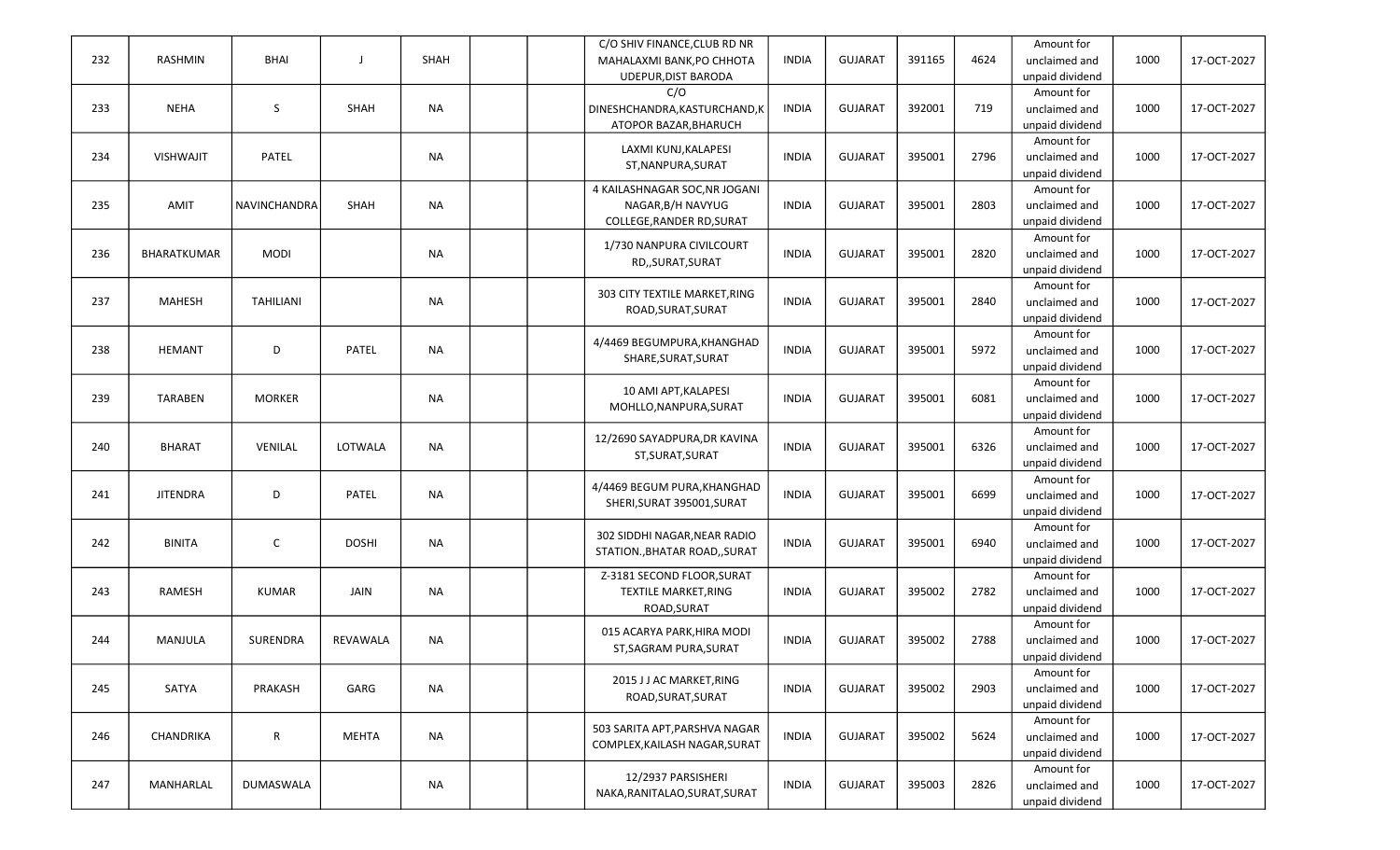| 248 | <b>JITESHKUMAR</b>   | VENILAL        | <b>JUKHARAMWAL</b> | <b>NA</b> |  | 4/90<br>HARIPURA, MALIFALIA, SURAT, SURA                                                          | <b>INDIA</b> | <b>GUJARAT</b>     | 395003 | 2846 | Amount for<br>unclaimed and<br>unpaid dividend | 1000 | 17-OCT-2027 |
|-----|----------------------|----------------|--------------------|-----------|--|---------------------------------------------------------------------------------------------------|--------------|--------------------|--------|------|------------------------------------------------|------|-------------|
| 249 | PADAMABEN            | JARIWALA       |                    | <b>NA</b> |  | VISHNU APPT, MALIFALIA<br>ALLAYAWADI, SURAT, SURAT                                                | <b>INDIA</b> | <b>GUJARAT</b>     | 395003 | 2848 | Amount for<br>unclaimed and<br>unpaid dividend | 1000 | 17-OCT-2027 |
| 250 | CHETNA               | <b>DHANESH</b> | SHAH               | <b>NA</b> |  | H NO 11/1335 NANAVAT, MAIN<br>ROAD, MANIBHADRA KRUPA, SURAT                                       | <b>INDIA</b> | <b>GUJARAT</b>     | 395003 | 2859 | Amount for<br>unclaimed and<br>unpaid dividend | 1000 | 17-OCT-2027 |
| 251 | ANUPCHAND            | M              | <b>SHETH</b>       | <b>NA</b> |  | 204 PRATIBHA APPT, PATEL FALIA<br>KATARGAM,, SURAT                                                | <b>INDIA</b> | <b>GUJARAT</b>     | 395004 | 6478 | Amount for<br>unclaimed and<br>unpaid dividend | 1000 | 17-OCT-2027 |
| 252 | <b>SUDHA</b>         | SHUKLA         |                    | <b>NA</b> |  | C/O S K SHUKLA, TYPE 4/6, CENTRAL<br><b>REVENUE</b><br>COLONY, ATHWALINES, SURAT                  | <b>INDIA</b> | <b>GUJARAT</b>     | 395007 | 165  | Amount for<br>unclaimed and<br>unpaid dividend | 2000 | 17-OCT-2027 |
| 253 | KAMALESHKUMAR        | ZINZALA        |                    | <b>NA</b> |  | 13, AYODHYA NAGRI, HANI PARK<br>RD, OPP PATEL PRAGATI<br>MANDAL, ADAJAN, SURAT                    | <b>INDIA</b> | <b>GUJARAT</b>     | 395009 | 3031 | Amount for<br>unclaimed and<br>unpaid dividend | 1000 | 17-OCT-2027 |
| 254 | <b>DALPAT</b>        | RASHIKLAL      | SHAH               | <b>NA</b> |  | 410 SANGHAVI TOWERS, NEAR NEW<br>BRIDGE, ADAJAN ROAD, SURAT                                       | <b>INDIA</b> | <b>GUJARAT</b>     | 395009 | 5907 | Amount for<br>unclaimed and<br>unpaid dividend | 2000 | 17-OCT-2027 |
| 255 | <b>SUKKO</b>         | <b>DEVI</b>    | <b>MEENA</b>       | <b>NA</b> |  | C/O.H.P.MEENA,301,SHREE<br>MAHALAXMI APT, DAMAN ROAD<br>CHALA, VAPI, VALSAD                       | <b>INDIA</b> | <b>GUJARAT</b>     | 396191 | 164  | Amount for<br>unclaimed and<br>unpaid dividend | 2000 | 17-OCT-2027 |
| 256 | KETANKUMAR           | G              | <b>PATEL</b>       | NA        |  | AT GHEKTI VANKAL, TA-CHIKHLI<br>VALSAD,, VALSAD                                                   | <b>INDIA</b> | <b>GUJARAT</b>     | 396321 | 2877 | Amount for<br>unclaimed and<br>unpaid dividend | 1000 | 17-OCT-2027 |
| 257 | <b>BHAICHANDBHAI</b> | В              | <b>THAKAR</b>      | <b>NA</b> |  | CHANDNI CHOWK, 302 III<br>FLOOR, YATIN APPT, NAVSARI                                              | <b>INDIA</b> | <b>MAHARASHTRA</b> | 396445 | 2816 | Amount for<br>unclaimed and<br>unpaid dividend | 1000 | 17-OCT-2027 |
| 258 | <b>JESAL</b>         | $\vee$         | SHAH               | <b>NA</b> |  | 157-61 PRINCESS ST, 2ND FLOOR<br>ZAVERI BUILDING, BLOCK<br>4, MUMBAI                              | <b>INDIA</b> | <b>MAHARASHTR</b>  | 400002 | 1208 | Amount for<br>unclaimed and<br>unpaid dividend | 1000 | 17-OCT-2027 |
| 259 | <b>VINODKUMAR</b>    | $\mathsf{T}$   | JAIN               | <b>NA</b> |  | KANCHAN JEWELLERS, 2ND<br>FLR, CHANDRA MAHAL, ZAVERI<br>BAZAR, 130-132 SHEIKH MEMON<br>ST, MUMBAI | INDIA        | MAHARASHTRA        | 400002 | 3436 | Amount for<br>unclaimed and<br>unpaid dividend | 1000 | 17-OCT-2027 |
| 260 | <b>KANTABAI</b>      | ASSANAND       | <b>BHATIA</b>      | <b>NA</b> |  | 20/22 RAM<br>MANSION.BHAIJIWANJEE<br>LANE, THAKURDWAR, MUMBAI                                     | INDIA        | <b>MAHARASHTRA</b> | 400002 | 4869 | Amount for<br>unclaimed and<br>unpaid dividend | 1000 | 17-OCT-2027 |
| 261 | <b>TARA</b>          | N              | <b>THAKKAR</b>     | <b>NA</b> |  | MANGALDAS MKT, 9TH LANE SHOP<br>NO H 6,, MUMBAI                                                   | INDIA        | <b>MAHARASHTRA</b> | 400002 | 4912 | Amount for<br>unclaimed and<br>unpaid dividend | 1000 | 17-OCT-2027 |
| 262 | <b>BHARAT</b>        | BHABUTMAL      | JAIN               | NA        |  | 39 POPATWADI,1ST FLOOR, ROOM<br>NO.9 KALBADEVI ROAD, MUMBAI-<br>400 002, MUMBAI                   | INDIA        | <b>MAHARASHTR</b>  | 400002 | 6768 | Amount for<br>unclaimed and<br>unpaid dividend | 1000 | 17-OCT-2027 |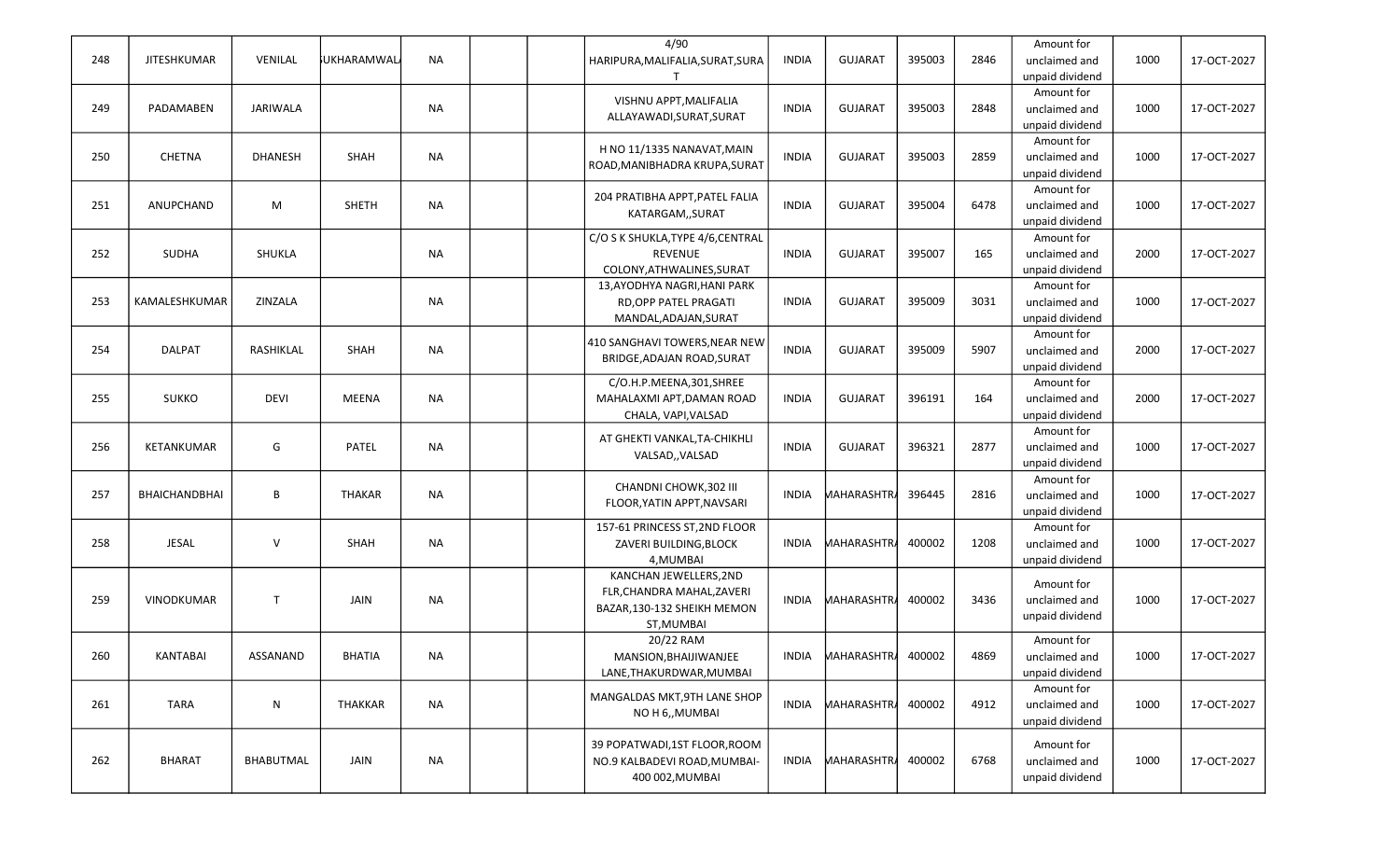| 263 | <b>KETAN</b>    | M              | <b>MITHANI</b>   | <b>NA</b> | 46, KITCHEN GARDEN<br>LANE,, MANGALDAS BLDG NO.5,4TH<br>FLOOR, ROOM NO.379, MUMBAI  | INDIA        | <b>MAHARASHTRA</b> | 400002 | 7772 | Amount for<br>unclaimed and<br>unpaid dividend | 1000 | 17-OCT-2027 |
|-----|-----------------|----------------|------------------|-----------|-------------------------------------------------------------------------------------|--------------|--------------------|--------|------|------------------------------------------------|------|-------------|
| 264 | <b>MAMTA</b>    | JAIN           |                  | <b>NA</b> | 102 BANIAN ST, TANKIWALA<br><b>BUILDING R NO 17,3RD</b><br>FLOOR, MUMBAI            | <b>INDIA</b> | <b>MAHARASHTR</b>  | 400003 | 1183 | Amount for<br>unclaimed and<br>unpaid dividend | 1000 | 17-OCT-2027 |
| 265 | <b>DAMYANTI</b> | ${\sf N}$      | <b>DALAL</b>     | <b>NA</b> | IST FLR D COR HOUSE, 212/216<br>SHERIFF DEVJI<br>ST, MUMBAI, MUMBAI                 | INDIA        | <b>MAHARASHTRA</b> | 400003 | 1445 | Amount for<br>unclaimed and<br>unpaid dividend | 1000 | 17-OCT-2027 |
| 266 | ILA             | ARUN           | SHAH             | <b>NA</b> | ARUN KANTILAL & CO, 206 SAMUEL<br>STREET, MANDVI, MUMBAI                            | INDIA        | <b>MAHARASHTRA</b> | 400003 | 5571 | Amount for<br>unclaimed and<br>unpaid dividend | 2000 | 17-OCT-2027 |
| 267 | RANJAN          | <b>MEHTA</b>   |                  | <b>NA</b> | 805 PANCHRATNA OPERA<br>HOUSE, MUMBAI,, MUMBAI                                      | <b>INDIA</b> | <b>MAHARASHTRA</b> | 400004 | 1186 | Amount for<br>unclaimed and<br>unpaid dividend | 1000 | 17-OCT-2027 |
| 268 | <b>SURESH</b>   | <b>MEHTA</b>   |                  | <b>NA</b> | 805 PANCHRATNA, OPERA<br>HOUSE, MUMBAI, MUMBAI                                      | <b>INDIA</b> | MAHARASHTRA        | 400004 | 1188 | Amount for<br>unclaimed and<br>unpaid dividend | 1000 | 17-OCT-2027 |
| 269 | <b>AVANI</b>    | $\mathsf{R}$   | <b>BHANSALI</b>  | <b>NA</b> | ROOM NO.1, 2ND FLOOR,, BLACK<br>STONE BUILDING, MITRASEN<br>MAHIMTURA MARG, MUMBAI  | <b>INDIA</b> | <b>MAHARASHTRA</b> | 400004 | 7273 | Amount for<br>unclaimed and<br>unpaid dividend | 1000 | 17-OCT-2027 |
| 270 | <b>AVANI</b>    | RAMESH         | <b>BHANSALI</b>  | <b>NA</b> | ROOM NO.1, 2ND FLOOR, BLACK<br>STONE BUILDING,, MITRASEN<br>MAHIMTURA MARG,, MUMBAI | INDIA        | <b>MAHARASHTRA</b> | 400004 | 7280 | Amount for<br>unclaimed and<br>unpaid dividend | 1000 | 17-OCT-2027 |
| 271 | JAYESH          | <b>JHAVERI</b> |                  | <b>NA</b> | 92 PATEL TERRACE, IST FLR, OLD<br>WHITE HOUSE<br>WALKESHWAR, MUMBAI                 | INDIA        | <b>MAHARASHTRA</b> | 400006 | 4070 | Amount for<br>unclaimed and<br>unpaid dividend | 1000 | 17-OCT-2027 |
| 272 | JAYANTILAL      | MALUKCHAND     | SHAH             | <b>NA</b> | 301 CHANDRALOK B,12 MANAV<br>MANDIR ROAD,, MUMBAI                                   | INDIA        | <b>MAHARASHTRA</b> | 400006 | 6574 | Amount for<br>unclaimed and<br>unpaid dividend | 1000 | 17-OCT-2027 |
| 273 | YASINALI        | <b>BADAMI</b>  |                  | <b>NA</b> | 85 HAROON MANZIL, 3RD FLR<br>SHAYDA MARG, DONGRI, MUMBAI                            | <b>INDIA</b> | <b>MAHARASHTRA</b> | 400009 | 3440 | Amount for<br>unclaimed and<br>unpaid dividend | 1000 | 17-OCT-2027 |
| 274 | <b>AJIT</b>     | RAMJI          | RAMBHIA          | <b>NA</b> | FLAT NO.20, NAWAB BLDG, 1ST<br>FLOOR, 75, MAHESHWARI<br>ROAD, MUMBAI, MAHARASHTRA   | INDIA        | <b>MAHARASHTRA</b> | 400009 | 8365 | Amount for<br>unclaimed and<br>unpaid dividend | 1000 | 17-OCT-2027 |
| 275 | CONSTANCIO      | GABRIEL        | <b>FERNANDES</b> | <b>NA</b> | B IT BLOCK NO 10 NO 62, REBSCH<br>STREET AGRIPADA,, MUMBAI                          | INDIA        | <b>MAHARASHTRA</b> | 400011 | 195  | Amount for<br>unclaimed and<br>unpaid dividend | 1000 | 17-OCT-2027 |
| 276 | RAMA            | <b>MURARKA</b> |                  | <b>NA</b> | A/3 POONAM PARK #504, LALBAUG<br>IND EST ROAD, LALBAUG, MUMBAI                      | <b>INDIA</b> | <b>MAHARASHTRA</b> | 400012 | 4039 | Amount for<br>unclaimed and<br>unpaid dividend | 1000 | 17-OCT-2027 |
| 277 | RAMILA          | PRAVIN         | <b>FURIA</b>     | <b>NA</b> | THAKARSHI TEJSHI &<br>CO, JAMANADAS PRABHUDAS<br>CHAWL,T J RD SEWREE, MUMBAI        | INDIA        | <b>MAHARASHTRA</b> | 400015 | 4917 | Amount for<br>unclaimed and<br>unpaid dividend | 1000 | 17-OCT-2027 |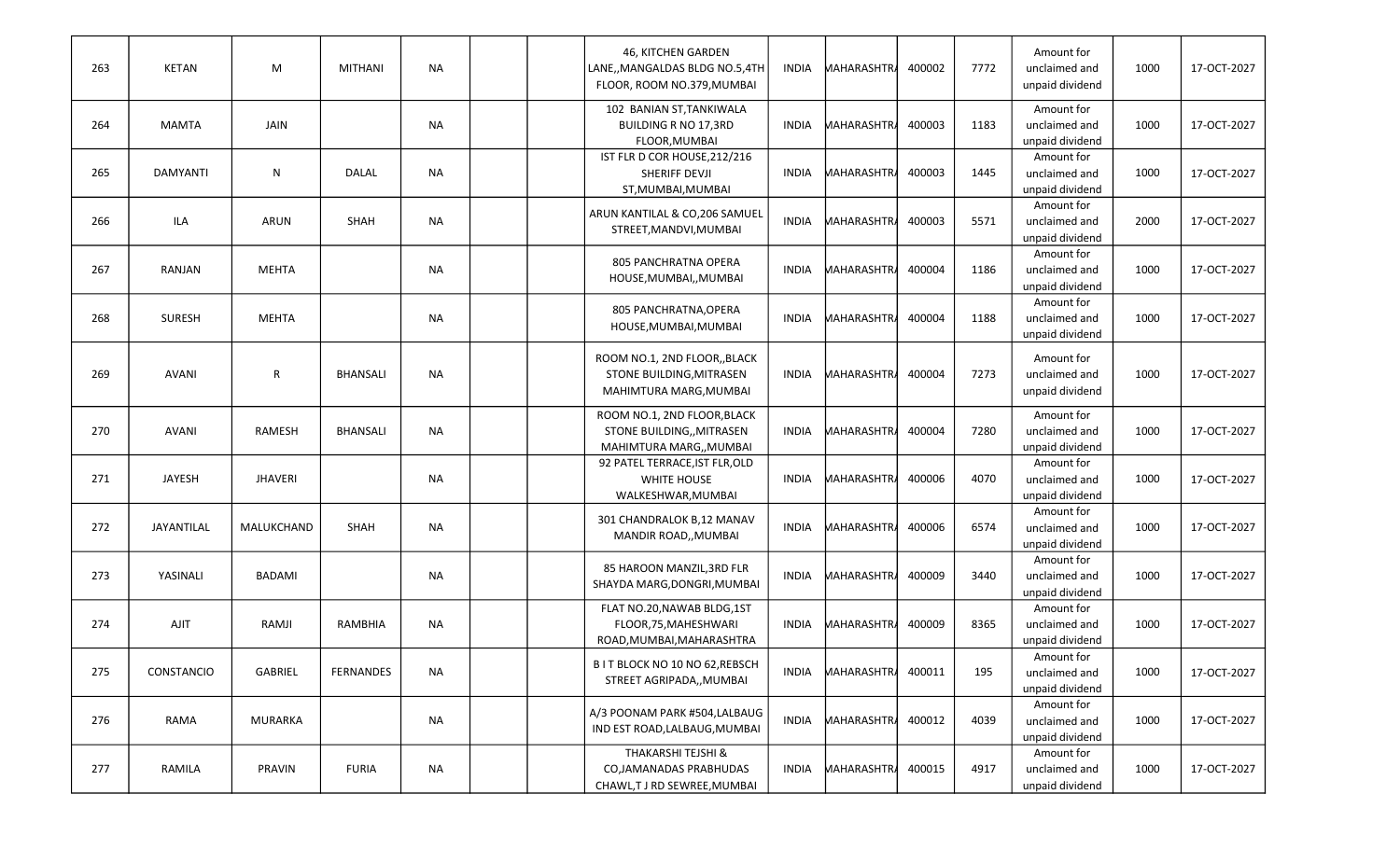| 278 | <b>TARABEN</b>  | $\mathsf{T}$     | <b>MEHTA</b> | <b>NA</b> |  | 167 VISHAL VILLA., SHIVAJI<br>PARK, ROAD NO.5, FLAT<br>NO.2, MUMBAI                        | <b>INDIA</b> | <b>MAHARASHTRA</b> | 400016 | 6709 | Amount for<br>unclaimed and<br>unpaid dividend | 1000 | 17-OCT-2027 |
|-----|-----------------|------------------|--------------|-----------|--|--------------------------------------------------------------------------------------------|--------------|--------------------|--------|------|------------------------------------------------|------|-------------|
| 279 | SANJAY          | PRABHULAL        | SHAH         | <b>NA</b> |  | 701, SUNFLOWER APT, OM<br>SIDDHIVINAYAK<br>CHS, SAKHARAMKHEER RD, SHIVAJI<br>PARK,, MUMBAI | INDIA        | <b>MAHARASHTRA</b> | 400016 | 6854 | Amount for<br>unclaimed and<br>unpaid dividend | 1000 | 17-OCT-2027 |
| 280 | <b>TARABEN</b>  | $\mathsf{T}$     | MEHTA        | <b>NA</b> |  | 167 VISHAL VILLA,, SHIVAJI PARK<br>ROAD NO.5, FLAT NO.2, MUMBAI                            | <b>INDIA</b> | <b>MAHARASHTRA</b> | 400016 | 6967 | Amount for<br>unclaimed and<br>unpaid dividend | 1000 | 17-OCT-2027 |
| 281 | SHANTIBEN       | <b>NEEMA</b>     |              | <b>NA</b> |  | 501-B, POONAM APTS, DR ANNIE<br>BESANT ROAD, WORLI, MUMBAI                                 | <b>INDIA</b> | <b>MAHARASHTRA</b> | 400018 | 1294 | Amount for<br>unclaimed and<br>unpaid dividend | 1000 | 17-OCT-2027 |
| 282 | KUMUDCHANDRA    | HATHICHAND       | <b>DOSHI</b> | <b>NA</b> |  | 13-14, RAM SHARAN, 2ND FLOOR,<br>PLOT NO 45, SION (WEST), MUMBAI                           | <b>INDIA</b> | <b>MAHARASHTRA</b> | 400022 | 1297 | Amount for<br>unclaimed and<br>unpaid dividend | 1000 | 17-OCT-2027 |
| 283 | RATANSHI        | DEDHIA           |              | <b>NA</b> |  | B M C BLD NO 12/9,, RAOLI CAMP<br>SION KOLIWADA,, MUMBAI                                   | <b>INDIA</b> | <b>MAHARASHTRA</b> | 400022 | 5218 | Amount for<br>unclaimed and<br>unpaid dividend | 1000 | 17-OCT-2027 |
| 284 | VIJAYSHREE      | S                | CHOUMAL      | <b>NA</b> |  | 1/11. SHIVAJI<br>NAGAR, WORLI, MUMBAI, MUMBAI                                              | <b>INDIA</b> | <b>MAHARASHTRA</b> | 400025 | 1290 | Amount for<br>unclaimed and<br>unpaid dividend | 1000 | 17-OCT-2027 |
| 285 | <b>MAYUR</b>    | S                | <b>MEHTA</b> | <b>NA</b> |  | 207, JEWELLERS APT.,,56, PEDDAR<br>ROAD, MUMBAI - 400 026, MUMBAI                          | <b>INDIA</b> | <b>MAHARASHTRA</b> | 400026 | 7822 | Amount for<br>unclaimed and<br>unpaid dividend | 1000 | 17-OCT-2027 |
| 286 | SANGITA         | JAIN             |              | <b>NA</b> |  | 81 DEEPAK BUILDING, 755 PEDDAR<br>ROAD, MUMBAI - 400 026, MUMBAI                           | <b>INDIA</b> | <b>MAHARASHTRA</b> | 400026 | 7903 | Amount for<br>unclaimed and<br>unpaid dividend | 7200 | 17-OCT-2027 |
| 287 | <b>USHA</b>     | AMRITLAL         | JAIN         | <b>NA</b> |  | 180 BYCULLA LOVE LANE, A 501<br>MOTISHAH JAIN<br>PARK, BYCULLA, MUMBAI                     | <b>INDIA</b> | <b>MAHARASHTRA</b> | 400027 | 4046 | Amount for<br>unclaimed and<br>unpaid dividend | 1000 | 17-OCT-2027 |
| 288 | CHANDRAPRAKASH  | GULWANI          |              | <b>NA</b> |  | SATNAM BUILDING, FLAT NO10 3RD<br>FLOOR 29TH RD, BANDRA<br>(WEST), MUMBAI                  | <b>INDIA</b> | <b>MAHARASHTR</b>  | 400050 | 1227 | Amount for<br>unclaimed and<br>unpaid dividend | 1000 | 17-OCT-2027 |
| 289 | AZIZ            | <b>MERCHANT</b>  |              | <b>NA</b> |  | AISHA MANZIL, 1ST FLOOR, PERRY<br>CROSS ROAD,, NEAR SACHIN'S<br>BUNGLOW, BANDRA, MUMBAI    | INDIA        | <b>MAHARASHTR</b>  | 400050 | 5174 | Amount for<br>unclaimed and<br>unpaid dividend | 1000 | 17-OCT-2027 |
| 290 | ACHRATLAL       | BHANSALI         |              | <b>NA</b> |  | 17 PRAGATI, 60, J K MEHTA<br>MARG, SANTACRUZ, MUMBAI                                       | <b>INDIA</b> | <b>MAHARASHTRA</b> | 400054 | 1389 | Amount for<br>unclaimed and<br>unpaid dividend | 1000 | 17-OCT-2027 |
| 291 | <b>MIMIDEVI</b> | M                | MAHESWARI    | <b>NA</b> |  | 22 AUROVILLE, 26 B ST ANDREWS<br>RD, SANTACRUZ (W), MUMBAI                                 | <b>INDIA</b> | <b>MAHARASHTR</b>  | 400054 | 4896 | Amount for<br>unclaimed and<br>unpaid dividend | 1000 | 17-OCT-2027 |
| 292 | AMOL            | <b>UBHAYAKAR</b> |              | <b>NA</b> |  | D 19 KUMAR SOCIETY, NEHRU<br>RD, VAKOLA, MUMBAI                                            | <b>INDIA</b> | <b>MAHARASHTR</b>  | 400055 | 133  | Amount for<br>unclaimed and<br>unpaid dividend | 2000 | 17-OCT-2027 |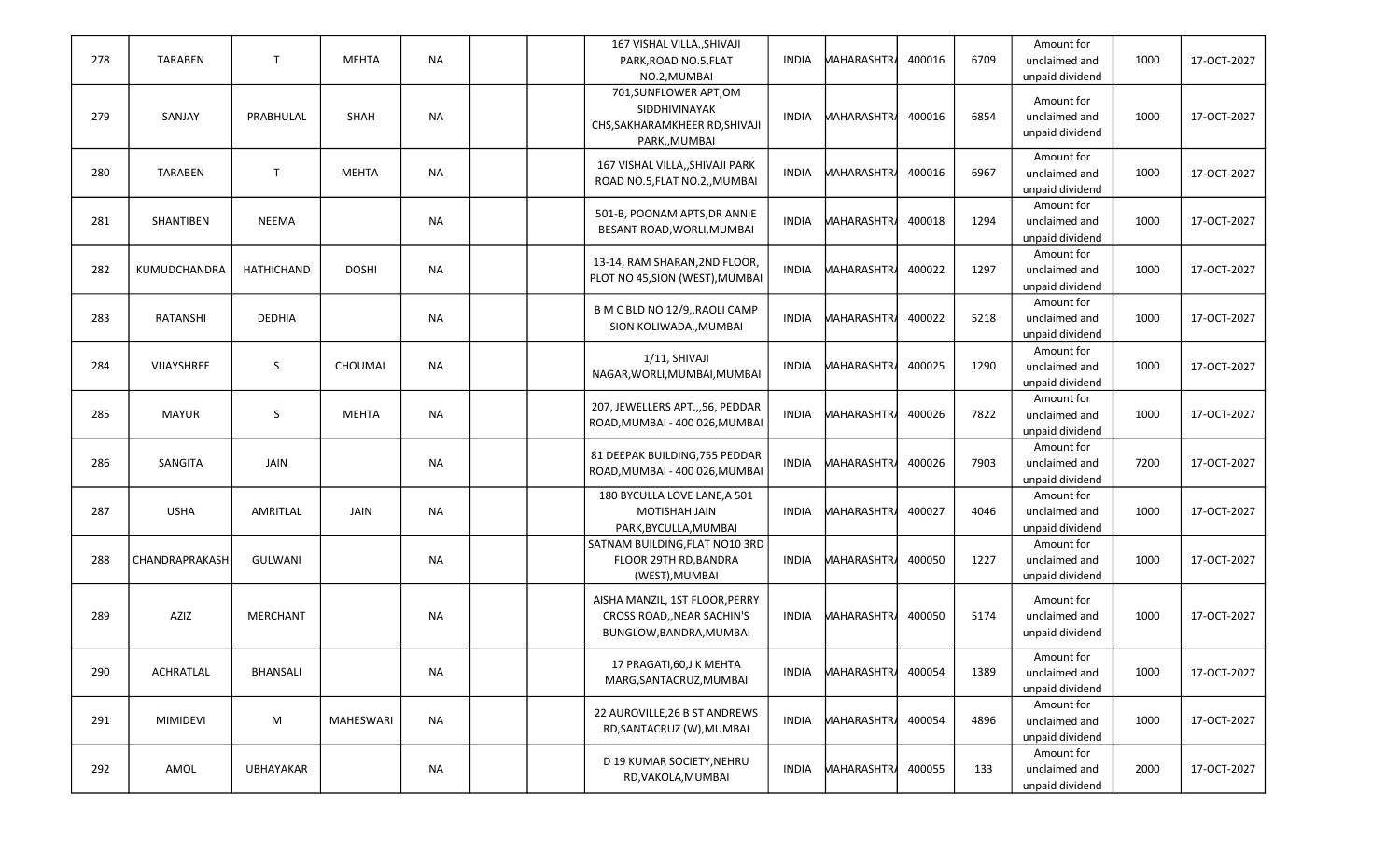|     |                  |                  |                |           | D 19 KUMAR SOCIETY, NEHRU        |              |                    |        |      | Amount for      |      |             |
|-----|------------------|------------------|----------------|-----------|----------------------------------|--------------|--------------------|--------|------|-----------------|------|-------------|
| 293 | PRATIBHA         | <b>UBHAYAKAR</b> |                | <b>NA</b> |                                  | INDIA        | <b>MAHARASHTRA</b> | 400055 | 134  | unclaimed and   | 2000 | 17-OCT-2027 |
|     |                  |                  |                |           | ROAD, VAKOLA, MUMBAI             |              |                    |        |      | unpaid dividend |      |             |
|     |                  |                  |                |           | A/5 SURAJ SADAN, N S ROAD NO 3   |              |                    |        |      | Amount for      |      |             |
| 294 | <b>TEJAS</b>     | S.               | <b>TOLIA</b>   | <b>NA</b> | JUHU SCHEME, VILE PARLE          | <b>INDIA</b> | <b>MAHARASHTRA</b> | 400056 | 5165 | unclaimed and   | 1000 | 17-OCT-2027 |
|     |                  |                  |                |           | W, MUMBAI                        |              |                    |        |      | unpaid dividend |      |             |
|     |                  |                  |                |           | 15-A RECHAN VILLA, N S ROAD NO 4 |              |                    |        |      | Amount for      |      |             |
| 295 | <b>NALINI</b>    | J                | <b>DEDHIA</b>  | <b>NA</b> | JUHU SCHEME, VILE PARLE          | <b>INDIA</b> | <b>MAHARASHTRA</b> | 400056 | 5450 | unclaimed and   | 1000 | 17-OCT-2027 |
|     |                  |                  |                |           | WEST, MUMBAI                     |              |                    |        |      | unpaid dividend |      |             |
|     |                  |                  |                |           |                                  |              |                    |        |      | Amount for      |      |             |
| 296 |                  |                  |                | <b>NA</b> | C 14 JOSHI APPT, LALLUBHAI PARK  |              | <b>MAHARASHTRA</b> | 400058 | 4016 |                 | 1000 | 17-OCT-2027 |
|     | <b>TARUNA</b>    | <b>HINDUJA</b>   |                |           | ROAD, ANDHERI WEST, MUMBAI       | <b>INDIA</b> |                    |        |      | unclaimed and   |      |             |
|     |                  |                  |                |           |                                  |              |                    |        |      | unpaid dividend |      |             |
|     |                  |                  |                |           | 702 VENUS, CHURCH ROAD, MAROL    |              |                    |        |      | Amount for      |      |             |
| 297 | ABDUL            | <b>HAFEEZ</b>    | CONTRACTOR     | <b>NA</b> | ANDHERI (EAST), MUMBAI, MUMBAI   | <b>INDIA</b> | <b>MAHARASHTRA</b> | 400059 | 284  | unclaimed and   | 2000 | 17-OCT-2027 |
|     |                  |                  |                |           |                                  |              |                    |        |      | unpaid dividend |      |             |
|     |                  |                  |                |           | 402 RASHMI TOWER,, KANTI         |              |                    |        |      | Amount for      |      |             |
| 298 | <b>RAVINDRA</b>  | <b>SINGHVI</b>   |                | <b>NA</b> | NAGAR, J B NAGAR, , ANDHERI      | INDIA        | <b>MAHARASHTRA</b> | 400059 | 6993 | unclaimed and   | 1000 | 17-OCT-2027 |
|     |                  |                  |                |           | (E), MUMBAI                      |              |                    |        |      | unpaid dividend |      |             |
|     |                  |                  |                |           | 402 RASHMI TOWERS, KANTI         |              |                    |        |      | Amount for      |      |             |
| 299 | <b>ASHISH</b>    | SANGHAVI         |                | <b>NA</b> | NAGAR, J B NAGAR, ANDHERI (E)    | <b>INDIA</b> | <b>MAHARASHTRA</b> | 400059 | 6994 | unclaimed and   | 1000 | 17-OCT-2027 |
|     |                  |                  |                |           | BOMBAY-400 059, MUMBAI           |              |                    |        |      | unpaid dividend |      |             |
|     |                  |                  |                |           |                                  |              |                    |        |      | Amount for      |      |             |
| 300 | <b>VIVEK</b>     | VIJAY            | <b>PANDIT</b>  | NA        | 7 KANCHAN,, 30 PANDURANG         | <b>INDIA</b> | <b>MAHARASHTRA</b> | 400063 | 6805 | unclaimed and   | 1000 | 17-OCT-2027 |
|     |                  |                  |                |           | WADI,,GOREGAON (E),MUMBAI        |              |                    |        |      | unpaid dividend |      |             |
|     |                  |                  |                |           |                                  |              |                    |        |      |                 |      |             |
|     |                  |                  |                |           | 6 ZAVERI NIWAS, RAMACHANDRA      |              |                    |        |      | Amount for      |      |             |
| 301 | AMIT             | KIRTILAL         | SHAH           | NA        | LANE,S V ROAD MALAD              | <b>INDIA</b> | <b>MAHARASHTRA</b> | 400064 | 1245 | unclaimed and   | 1000 | 17-OCT-2027 |
|     |                  |                  |                |           | (WEST), MUMBAI                   |              |                    |        |      | unpaid dividend |      |             |
|     |                  |                  |                |           |                                  |              |                    |        |      | Amount for      |      |             |
|     |                  |                  |                |           | 7 A NEEL APPT, MAMLETDARWADI     |              |                    |        |      |                 |      |             |
| 302 | <b>BHUPENDRA</b> | P                | PATEL          | <b>NA</b> | RD NO 6, MALAD WEST, MUMBAI      | <b>INDIA</b> | <b>MAHARASHTR</b>  | 400064 | 5223 | unclaimed and   | 1000 | 17-OCT-2027 |
|     |                  |                  |                |           |                                  |              |                    |        |      | unpaid dividend |      |             |
|     |                  |                  |                |           | A-5 SUMAN APTS, SHANKAR          |              |                    |        |      | Amount for      |      |             |
| 303 | <b>DEEPAK</b>    | D                | <b>KAPADIA</b> | <b>NA</b> | LANE, KANDIVLI WEST, MUMBAI      | INDIA        | <b>MAHARASHTRA</b> | 400067 | 5229 | unclaimed and   | 1000 | 17-OCT-2027 |
|     |                  |                  |                |           |                                  |              |                    |        |      | unpaid dividend |      |             |
|     |                  |                  |                |           | 14 SHIV KRIPA, OPP MUNICIPAL     |              |                    |        |      | Amount for      |      |             |
| 304 | <b>HITENDRA</b>  | M                | SHAH           | NA        | GARDEN, S V P ROAD KANDIVALI     | <b>INDIA</b> | <b>MAHARASHTRA</b> | 400067 | 6567 | unclaimed and   | 1000 | 17-OCT-2027 |
|     |                  |                  |                |           | W, MUMBAI                        |              |                    |        |      | unpaid dividend |      |             |
|     |                  |                  |                |           | JAIN SWEET & FARSAN MART, OLD    |              |                    |        |      | Amount for      |      |             |
| 305 | HAREN            | <b>INDULAL</b>   | SANGHVI        | <b>NA</b> | NAGARDAS ROAD, ANDHERI           | INDIA        | <b>MAHARASHTRA</b> | 400069 | 6308 | unclaimed and   | 1000 | 17-OCT-2027 |
|     |                  |                  |                |           | E, MUMBAI                        |              |                    |        |      | unpaid dividend |      |             |
|     |                  |                  |                |           | II/705, AMARTARU, 7TH            |              |                    |        |      |                 |      |             |
|     |                  |                  |                |           | FLOOR,, PATEL COMPOUND, NEW      |              |                    |        |      | Amount for      |      |             |
| 306 | <b>DINESH</b>    | JAYANTILAL       | SHAH           | NA        | NAGARDAS, ROAD, ANDHERI          | INDIA        | <b>MAHARASHTR</b>  | 400069 | 7641 | unclaimed and   | 2000 | 17-OCT-2027 |
|     |                  |                  |                |           | (EAST), MUMBAI                   |              |                    |        |      | unpaid dividend |      |             |
|     |                  |                  |                |           | II/705, AMARTARU, 7TH            |              |                    |        |      |                 |      |             |
|     |                  |                  |                |           | FLOOR, PATEL COMPOUND, NEW       |              |                    |        |      | Amount for      |      |             |
| 307 | KANAN            | <b>DINESH</b>    | SHAH           | NA        | NAGARDAS, ROAD, ANDHERI          | INDIA        | <b>MAHARASHTR</b>  | 400069 | 7731 | unclaimed and   | 1000 | 17-OCT-2027 |
|     |                  |                  |                |           |                                  |              |                    |        |      | unpaid dividend |      |             |
|     |                  |                  |                |           | (EAST),, MUMBAI                  |              |                    |        |      |                 |      |             |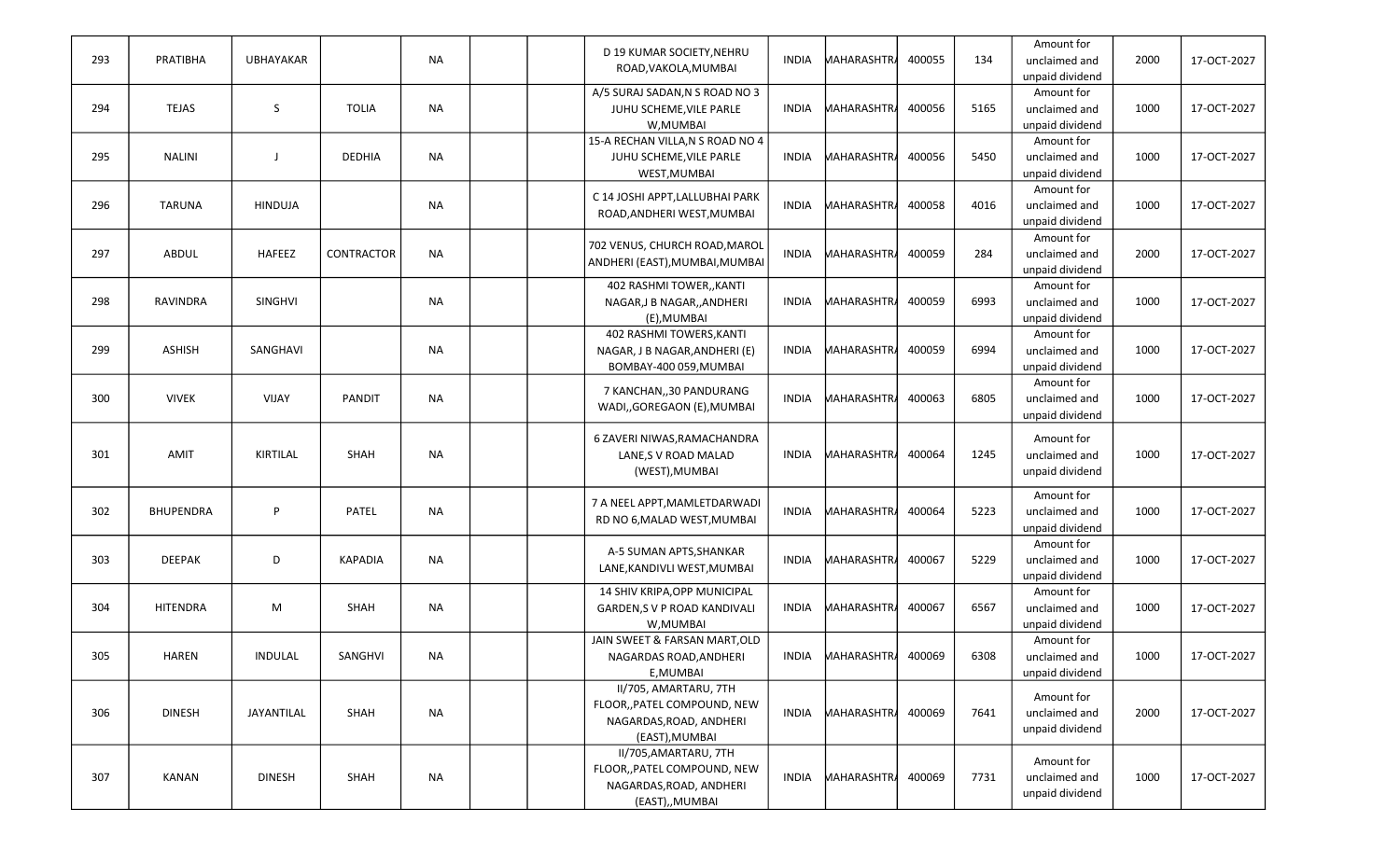| 308 | <b>MANOJ</b>       | <b>OBHAN</b>      |                 | <b>NA</b> |  | 204 VAIKUNTH, SINDHI<br>SOC, CHEMBUR, MUMBAI                                                               | <b>INDIA</b> | <b>MAHARASHTRA</b> | 400071 | 4902 | Amount for<br>unclaimed and<br>unpaid dividend | 1000 | 17-OCT-2027 |
|-----|--------------------|-------------------|-----------------|-----------|--|------------------------------------------------------------------------------------------------------------|--------------|--------------------|--------|------|------------------------------------------------|------|-------------|
| 309 | <b>RAJEN</b>       | LAXMAN            | <b>PARTHE</b>   | <b>NA</b> |  | 184 5026 PANTNAGAR, GHATKOPAR<br>EAST,, MUMBAI                                                             | <b>INDIA</b> | MAHARASHTRA        | 400075 | 6357 | Amount for<br>unclaimed and<br>unpaid dividend | 1000 | 17-OCT-2027 |
| 310 | <b>JAGDISH</b>     | $\mathsf{R}$      | <b>RITA</b>     | <b>NA</b> |  | 102 SAYONARA I ST FLR, SHANTI<br>PARK, GORODIA NAGAR, VALLABH<br><b>BAGH EXTN</b><br>RD, GHATKOPAR, MUMBAI | <b>INDIA</b> | <b>MAHARASHTRA</b> | 400077 | 5635 | Amount for<br>unclaimed and<br>unpaid dividend | 2000 | 17-OCT-2027 |
| 311 | SUNIL              | <b>VISHWANATH</b> |                 | <b>NA</b> |  | 3/88 GARODIA<br>NAGAR,, GHATKOPAR (E), MUMBAI-<br>400077, MUMBAI                                           | <b>INDIA</b> | <b>MAHARASHTRA</b> | 400077 | 7359 | Amount for<br>unclaimed and<br>unpaid dividend | 3000 | 17-OCT-2027 |
| 312 | <b>NAIR</b>        | <b>UDAYAN</b>     | SREEDHARAN      | <b>NA</b> |  | C/5 SATYA VIJAY SOCIETY, J M ROAD<br>OPP<br>SARVODAYANAGAR, BHANDUP, MU<br><b>MBAI</b>                     | <b>INDIA</b> | <b>MAHARASHTR</b>  | 400078 | 257  | Amount for<br>unclaimed and<br>unpaid dividend | 1000 | 17-OCT-2027 |
| 313 | KIRIT              | AMRATLAL          | <b>NAGDA</b>    | <b>NA</b> |  | 1/7 PUNJABI CHAWL, BHATTIPADA<br>CROSS RD, BHANDUP, MUMBAI                                                 | <b>INDIA</b> | <b>MAHARASHTRA</b> | 400078 | 4882 | Amount for<br>unclaimed and<br>unpaid dividend | 1000 | 17-OCT-2027 |
| 314 | KIRITASH           | AMRATLAL          | <b>NAGDA</b>    | <b>NA</b> |  | 1/7 PUNJABI CHAWL, BHATTIPADA<br>CROSS RD, BHANDUP, MUMBAI                                                 | <b>INDIA</b> | <b>MAHARASHTRA</b> | 400078 | 5210 | Amount for<br>unclaimed and<br>unpaid dividend | 1000 | 17-OCT-2027 |
| 315 | <b>KISHORKUMAR</b> | C                 | <b>DESAI</b>    | <b>NA</b> |  | 13 SHANKAR KRUPA, MITHAGAR<br>ROAD, MULUND E, MUMBAI                                                       | <b>INDIA</b> | <b>MAHARASHTRA</b> | 400081 | 3400 | Amount for<br>unclaimed and<br>unpaid dividend | 1000 | 17-OCT-2027 |
| 316 | <b>ELIAS</b>       | D'SOUZA           |                 | <b>NA</b> |  | 903 FALCON CREST 9TH FLR, JAYRAJ<br>NAGAR, LINKING ROAD BORIVLI<br>W, MUMBAI                               | <b>INDIA</b> | <b>MAHARASHTRA</b> | 400092 | 1278 | Amount for<br>unclaimed and<br>unpaid dividend | 1000 | 17-OCT-2027 |
| 317 | <b>BHAVANA</b>     | M                 | <b>DADHANIA</b> | <b>NA</b> |  | 301 MANGAL APARTMENT, AKURLI<br>CROSS ROAD NO 2, KANDIVLI<br>EAST, MUMBAI                                  | <b>INDIA</b> | <b>MAHARASHTRA</b> | 400101 | 6240 | Amount for<br>unclaimed and<br>unpaid dividend | 1000 | 17-OCT-2027 |
| 318 | <b>FAROOQ</b>      | N                 | <b>BASATHIA</b> | <b>NA</b> |  | SUGREEBAI HAG CHAWL, ROOM NO<br>24/11 KEVANI PADA, JOGESHWARI<br>WEST AMBOLI, MUMBAI                       | <b>INDIA</b> | <b>MAHARASHTRA</b> | 400107 | 3495 | Amount for<br>unclaimed and<br>unpaid dividend | 1000 | 17-OCT-2027 |
| 319 | SUNIL              | <b>VILAS</b>      | APARAJ          | <b>NA</b> |  | 12/107 MIDC COLONY, WAGLE<br>ESTATE, THANE, THANE                                                          | INDIA        | <b>MAHARASHTRA</b> | 400601 | 184  | Amount for<br>unclaimed and<br>unpaid dividend | 2000 | 17-OCT-2027 |
| 320 | <b>SUDHIR</b>      | S                 | VAIDYA          | <b>NA</b> |  | VAIDYA WADA,, OPP.BAZAR<br>P.O., STATION ROAD, THANA<br>(W), THANA                                         | INDIA        | <b>MAHARASHTRA</b> | 400601 | 7125 | Amount for<br>unclaimed and<br>unpaid dividend | 1000 | 17-OCT-2027 |
| 321 | RAJ                | KANWAR            | <b>MUNDRA</b>   | <b>NA</b> |  | 6 SANKET APARTMENTS, UDAY<br>NAGAR PANCH PAKHADI,, THANE                                                   | <b>INDIA</b> | <b>MAHARASHTR</b>  | 400602 | 5998 | Amount for<br>unclaimed and<br>unpaid dividend | 1000 | 17-OCT-2027 |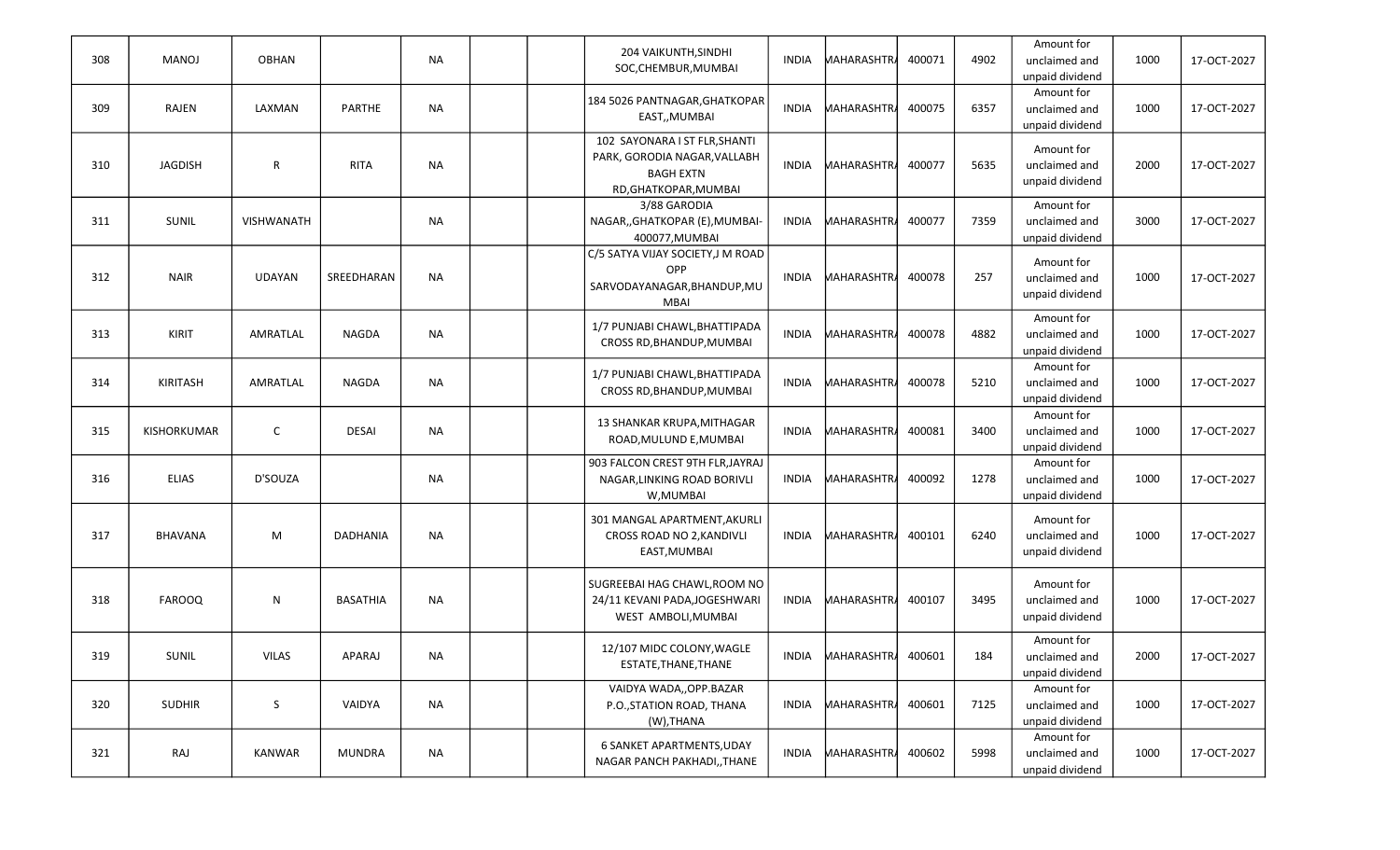|     |                  |                  |                  |           |  | PLOT NO.307, G.E.S, SECTOR      |              |                       |        |      | Amount for      |      |             |
|-----|------------------|------------------|------------------|-----------|--|---------------------------------|--------------|-----------------------|--------|------|-----------------|------|-------------|
| 322 | CHANDRAKANT      | G                | <b>POLEKAR</b>   | <b>NA</b> |  | 31A, VASHI VILLAGE, NAVI        | <b>INDIA</b> | <b>MAHARASHTR</b>     | 400705 | 214  | unclaimed and   | 1000 | 17-OCT-2027 |
|     |                  |                  |                  |           |  | MUMBAI, THANE                   |              |                       |        |      | unpaid dividend |      |             |
|     |                  |                  |                  |           |  | G/5 RATAN APARTMENT, NEAR       |              |                       |        |      | Amount for      |      |             |
| 323 | <b>MAHESH</b>    | $\mathsf{R}$     | AGARWAL          | <b>NA</b> |  | DENA BANK, BHAYANDAR            | <b>INDIA</b> | <b>MAHARASHTRA</b>    | 401101 | 3499 | unclaimed and   | 1000 | 17-OCT-2027 |
|     |                  |                  |                  |           |  | WEST, THANA                     |              |                       |        |      | unpaid dividend |      |             |
|     |                  |                  |                  |           |  | 270/12 MAHAVIR NAGAR            |              |                       |        |      | Amount for      |      |             |
| 324 | PUKHRAJ          | <b>GUMANAJI</b>  | JAIN             | <b>NA</b> |  | SOC, TIMBER MARKET, BHAWANJI    | <b>INDIA</b> | MAHARASHTR <i>i</i> l | 411000 | 6397 | unclaimed and   | 2000 | 17-OCT-2027 |
|     |                  |                  |                  |           |  | PETH, PUNE                      |              |                       |        |      | unpaid dividend |      |             |
|     |                  |                  |                  |           |  |                                 |              |                       |        |      | Amount for      |      |             |
| 325 | ARCHANA          | <b>BHAGWAT</b>   |                  | <b>NA</b> |  | C/O M B KARVE, 759/19 DECCAN    | <b>INDIA</b> | <b>MAHARASHTRA</b>    | 411004 | 4469 | unclaimed and   | 1000 | 17-OCT-2027 |
|     |                  |                  |                  |           |  | GYMKHANA, PUNE, PUNE            |              |                       |        |      | unpaid dividend |      |             |
|     |                  |                  |                  |           |  | 1195/5 BHOSALE                  |              |                       |        |      | Amount for      |      |             |
| 326 | AVINASH          | <b>NIVRUTTI</b>  | <b>BHOSALE</b>   | <b>NA</b> |  | HEIGHTS, FERGUSSON COLLEGE      | <b>INDIA</b> | <b>MAHARASHTRA</b>    | 411005 | 4488 | unclaimed and   | 4000 | 17-OCT-2027 |
|     |                  |                  |                  |           |  | RD, PUNE, PUNE                  |              |                       |        |      | unpaid dividend |      |             |
|     |                  |                  |                  |           |  |                                 |              |                       |        |      | Amount for      |      |             |
| 327 | RAJKUMAR         | <b>BHIKAMDAS</b> | <b>GADIYA</b>    | <b>NA</b> |  | 210/1 RASTA PETH, SHIRAL SHETH  | <b>INDIA</b> | <b>MAHARASHTRA</b>    | 411011 | 6501 | unclaimed and   | 1000 | 17-OCT-2027 |
|     |                  |                  |                  |           |  | CHOWK,, PUNE                    |              |                       |        |      | unpaid dividend |      |             |
|     |                  |                  |                  |           |  | SANKALPA, PLOT NO-3, S NO-      |              |                       |        |      | Amount for      |      |             |
| 328 | ASHOK            | <b>BABURAO</b>   | JAMDADE          | <b>NA</b> |  | 48, ICHAPURTI COOP HSG          | <b>INDIA</b> | <b>MAHARASHTRA</b>    | 411014 | 6481 | unclaimed and   | 1000 | 17-OCT-2027 |
|     |                  |                  |                  |           |  | SOC, VADGAON SHERI, PUNE        |              |                       |        |      | unpaid dividend |      |             |
|     |                  |                  |                  |           |  |                                 |              |                       |        |      |                 |      |             |
|     |                  |                  |                  |           |  | AT POST: DUNKURK LINE, VILLAGE: |              |                       |        |      | Amount for      |      |             |
| 329 | <b>BHAUSAHEB</b> | KALURAM          | PATHARE          | <b>NA</b> |  | KHARADI, NAGAR ROAD, PUNE-      | <b>INDIA</b> | <b>MAHARASHTRA</b>    | 411014 | 7790 | unclaimed and   | 4800 | 17-OCT-2027 |
|     |                  |                  |                  |           |  | 411014, PUNE                    |              |                       |        |      | unpaid dividend |      |             |
|     |                  |                  |                  |           |  |                                 |              |                       |        |      | Amount for      |      |             |
| 330 | <b>DR</b>        | <b>RAVINDRA</b>  | <b>GHATNEKAR</b> | <b>NA</b> |  | KASTURBA GENERAL, HOSPITAL      | <b>INDIA</b> | <b>MAHARASHTRA</b>    | 411015 | 4463 | unclaimed and   | 1000 | 17-OCT-2027 |
|     |                  |                  |                  |           |  | VISHRANTWADI, PUNE, PUNE        |              |                       |        |      | unpaid dividend |      |             |
|     |                  |                  |                  |           |  |                                 |              |                       |        |      | Amount for      |      |             |
| 331 | <b>DEVIBAI</b>   | KANMAL           | <b>UNECHA</b>    | <b>NA</b> |  | 428/4 GULTEKDI RANG, TARUNG     | <b>INDIA</b> | <b>MAHARASHTRA</b>    | 411037 | 2554 | unclaimed and   | 1000 | 17-OCT-2027 |
|     |                  |                  |                  |           |  | BLDG, PUNE, PUNE                |              |                       |        |      | unpaid dividend |      |             |
|     |                  |                  |                  |           |  |                                 |              |                       |        |      | Amount for      |      |             |
| 332 | <b>SUREKHA</b>   | KARMARKAR        |                  | <b>NA</b> |  | VASANTIKA HOSG SOCIETY, 47/6B   | <b>INDIA</b> | <b>MAHARASHTRA</b>    | 411038 | 4470 | unclaimed and   | 1000 | 17-OCT-2027 |
|     |                  |                  |                  |           |  | PAUD ROAD, PUNE, PUNE           |              |                       |        |      | unpaid dividend |      |             |
|     |                  |                  |                  |           |  | C/O S T GUNDECHA, 270/11        |              |                       |        |      | Amount for      |      |             |
| 333 | <b>USHA</b>      | <b>GUNDECHA</b>  |                  | <b>NA</b> |  | MAHATMA PHULE PETH, MAHAVIR     | <b>INDIA</b> | <b>MAHARASHTRA</b>    | 411042 | 2566 | unclaimed and   | 1000 | 17-OCT-2027 |
|     |                  |                  |                  |           |  | SOCIETY, PUNE                   |              |                       |        |      | unpaid dividend |      |             |
|     |                  |                  |                  |           |  |                                 |              |                       |        |      | Amount for      |      |             |
| 334 | <b>MAHESH</b>    | RATHI            |                  | NA        |  | C/O NANDLAL RATHI, POST         | INDIA        | MAHARASHTRA 412801    |        | 5979 | unclaimed and   | 1000 | 17-OCT-2027 |
|     |                  |                  |                  |           |  | SHIRWAL, DIST SATARA            |              |                       |        |      | unpaid dividend |      |             |
|     |                  |                  |                  |           |  |                                 |              |                       |        |      | Amount for      |      |             |
| 335 | KARL             | <b>VICTOR</b>    | <b>DCOSTA</b>    | <b>NA</b> |  | "FATIMA NIWAS, SANGAMNER        | <b>INDIA</b> | <b>MAHARASHTR</b>     | 413709 | 2548 | unclaimed and   | 1000 | 17-OCT-2027 |
|     |                  |                  |                  |           |  | ROAD, SHRIRAMPUR, SHRIRAMPUR    |              |                       |        |      | unpaid dividend |      |             |
|     |                  |                  |                  |           |  |                                 |              |                       |        |      |                 |      |             |
|     |                  |                  |                  |           |  | KAMPOO BRIGADE,, NEAR TAKSAL    |              |                       |        |      | Amount for      |      |             |
| 336 | <b>MOHAN</b>     | LAL              | <b>GUPTA</b>     | <b>NA</b> |  | SCHOOL, LASHKAR, GWALIOR-       | INDIA        | MAHARASHTRA           | 414001 | 6819 | unclaimed and   | 1000 | 17-OCT-2027 |
|     |                  |                  |                  |           |  | 414001, GWALIOR                 |              |                       |        |      | unpaid dividend |      |             |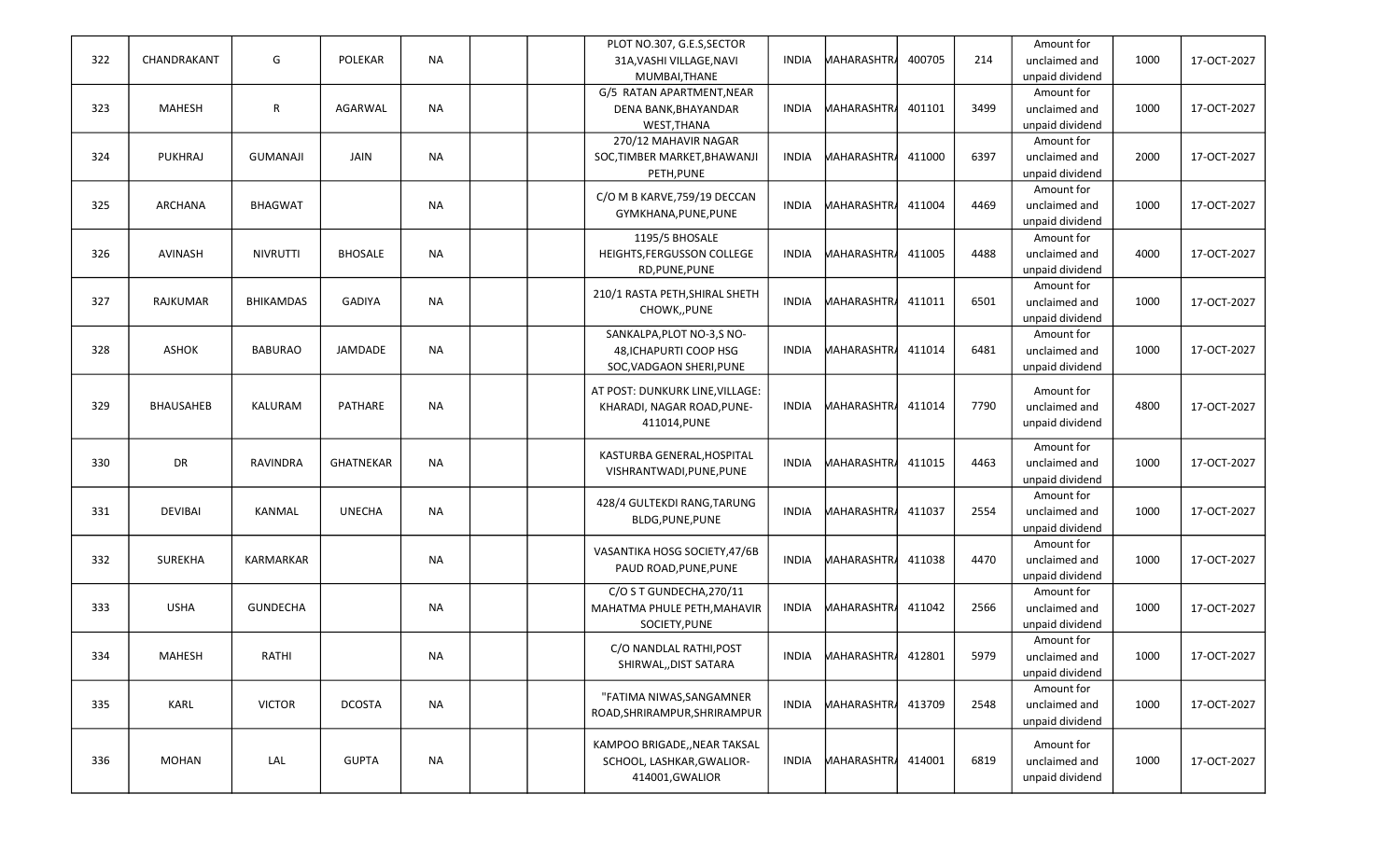| 337 | <b>MITHALAL</b>  | <b>BAFNA</b>   |              | <b>NA</b> | 10/453 R P ROAD<br>CROSS, ICHALKARANJI, , ICHALKARAN<br>JI                                             | <b>INDIA</b> | MAHARASHTR <i>i</i> | 416115 | 3523 | Amount for<br>unclaimed and<br>unpaid dividend | 1000  | 17-OCT-2027 |
|-----|------------------|----------------|--------------|-----------|--------------------------------------------------------------------------------------------------------|--------------|---------------------|--------|------|------------------------------------------------|-------|-------------|
| 338 | RANJITKARAN      | $\mathsf{C}$   | SANCHETI     | <b>NA</b> | 10/523 DR. R P ROAD, NEAR PADMA<br>LAUNDRY, ICHALKARANJI, KOLHAPU<br>R                                 | <b>INDIA</b> | <b>MAHARASHTRA</b>  | 416115 | 5569 | Amount for<br>unclaimed and<br>unpaid dividend | 2000  | 17-OCT-2027 |
| 339 | <b>INDERJEET</b> | <b>KAUR</b>    | <b>GANDH</b> | <b>NA</b> | JAGMIT INDUSTRIES A<br>29, ADDITIONAL AMBERNATH<br>MIDC, AMBERNATH, DIST THANE                         | <b>INDIA</b> | <b>MAHARASHTRA</b>  | 421506 | 5237 | Amount for<br>unclaimed and<br>unpaid dividend | 1000  | 17-OCT-2027 |
| 340 | CHANDRAKANT      | KOTKAR         |              | <b>NA</b> | ASHWINI CLINIC, 6/49 KHANDESH<br>COMPLEX, JALGAON, JALGAON                                             | <b>INDIA</b> | <b>MAHARASHTRA</b>  | 425001 | 1444 | Amount for<br>unclaimed and<br>unpaid dividend | 1000  | 17-OCT-2027 |
| 341 | <b>VISHAL</b>    | KOTECHA        |              | <b>NA</b> | C/O SHREE AUTO AGENCY, JALNA<br>ROAD, BEED, BEED                                                       | <b>INDIA</b> | <b>MAHARASHTRA</b>  | 431122 | 3588 | Amount for<br>unclaimed and<br>unpaid dividend | 1000  | 17-OCT-2027 |
| 342 | SAROJ            | <b>BHATTAD</b> |              | <b>NA</b> | C/O PURUSHOTTAM BHATTAD &<br>CO, BEHIND AMARDEEP<br>TALKIES, ITWARI, ANAJ<br>BAZAR, NAGPUR             | <b>INDIA</b> | <b>MAHARASHTRA</b>  | 440002 | 3550 | Amount for<br>unclaimed and<br>unpaid dividend | 1000  | 17-OCT-2027 |
| 343 | <b>DEEPAK</b>    | <b>DAGA</b>    |              | <b>NA</b> | II FLR SHANKAR BHAWAN, NEAR<br>SOOT MKT, GANDHI BAGH, NAGPUR                                           | <b>INDIA</b> | <b>MAHARASHTRA</b>  | 440002 | 6691 | Amount for<br>unclaimed and<br>unpaid dividend | 1000  | 17-OCT-2027 |
| 344 | <b>SACHIN</b>    | AGRAWAL        |              | <b>NA</b> | ANKITA SECURITIES, 14/B,<br><b>WHOLESALE CLOTH</b><br>MARKET, GANDHIBAG, NAGPUR                        | <b>INDIA</b> | ADHYA PRADE         | 440002 | 8228 | Amount for<br>unclaimed and<br>unpaid dividend | 10400 | 17-OCT-2027 |
| 345 | RANI             | <b>MITTAL</b>  |              | <b>NA</b> | C/O PAWAN INDUSTRIES, 7B<br>NAVLAKHA, INDORE, INDORE                                                   | <b>INDIA</b> | ADHYA PRADE         | 452001 | 1730 | Amount for<br>unclaimed and<br>unpaid dividend | 1000  | 17-OCT-2027 |
| 346 | SAURABH          | GARG           |              | <b>NA</b> | 20, ANAND BAGICHI, AGRAWAL<br>NAGAR, INDORE, INDORE                                                    | <b>INDIA</b> | ADHYA PRADE         | 452001 | 8348 | Amount for<br>unclaimed and<br>unpaid dividend | 1000  | 17-OCT-2027 |
| 347 | <b>BABULAL</b>   | <b>KOTHARI</b> |              | <b>NA</b> | 104 SHIVAM APPARTMENT<br>VIDH, KAHAYALIRAM MARG, BIYA<br>BANI, INDORE                                  | <b>INDIA</b> | ADHYA PRADE         | 452002 | 1728 | Amount for<br>unclaimed and<br>unpaid dividend | 1000  | 17-OCT-2027 |
| 348 | DHANRAJ          | CHIMNANI       |              | <b>NA</b> | C/O FASHIONS, 46 M T H<br>COMPOUND, INDORE, INDORE                                                     | <b>INDIA</b> | ADHYA PRADE         | 452007 | 1692 | Amount for<br>unclaimed and<br>unpaid dividend | 1000  | 17-OCT-2027 |
| 349 | MADAN            | PRAKASH        | JAIN         | <b>NA</b> | <b>BINA TYRE HOUSE, STATION</b><br>ROAD, BINA, BINA                                                    | <b>INDIA</b> | <b>NDHRA PRADE!</b> | 470113 | 1168 | Amount for<br>unclaimed and<br>unpaid dividend | 1000  | 17-OCT-2027 |
| 350 | <b>HASHAM</b>    | JAN            | <b>MOHD</b>  | <b>NA</b> | FLAT NO.19, A CLASS, 1ST<br>FLOOR,, THE KARIMABAD CO.OP<br>HSG SOC, LTD, CHIRAGALI<br>LANE,, HYDERABAD | <b>INDIA</b> | <b>NDHRA PRADE!</b> | 500001 | 1638 | Amount for<br>unclaimed and<br>unpaid dividend | 1000  | 17-OCT-2027 |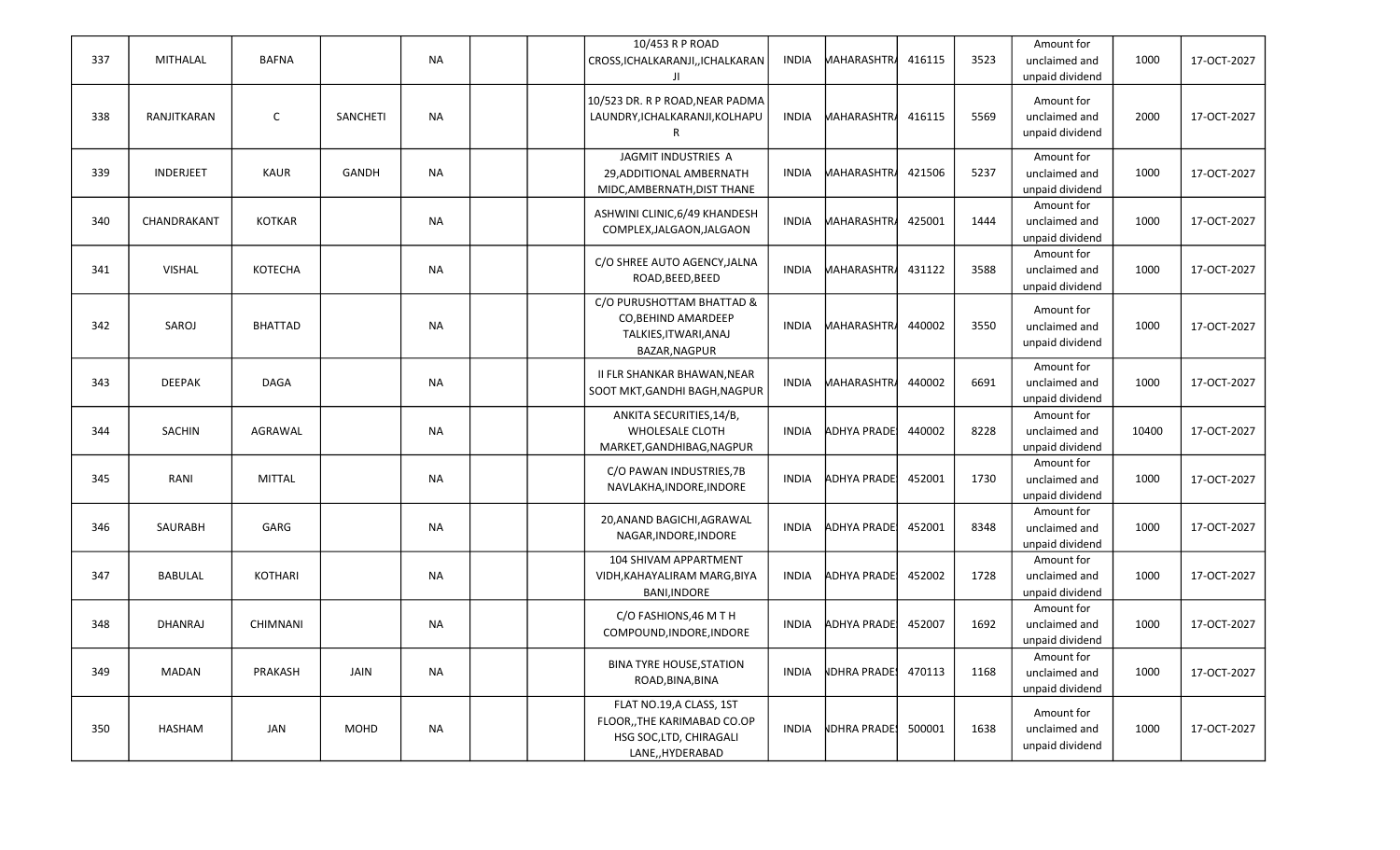| 351 | SONA             | B                | SHAH      | <b>NA</b> | 3-4-87 MAHAKALI MONDA,1ST<br><b>FLOOR TOBACCO</b><br>BAZAR, SECUNDERABAD, SECUNDER<br>ABAD      | INDIA        | <b>NDHRA PRADE!</b> | 500003 | 1605 | Amount for<br>unclaimed and<br>unpaid dividend | 1000 | 17-OCT-2027 |
|-----|------------------|------------------|-----------|-----------|-------------------------------------------------------------------------------------------------|--------------|---------------------|--------|------|------------------------------------------------|------|-------------|
| 352 | <b>SURESH</b>    | <b>KUMAR</b>     | KALYANKAR | <b>NA</b> | HOUSE NO 3-2-450, CHAPPOL<br>BAZAR, KACHIGUDA<br>POST, HYDERABAD                                | <b>INDIA</b> | <b>NDHRA PRADE!</b> | 500004 | 1597 | Amount for<br>unclaimed and<br>unpaid dividend | 1000 | 17-OCT-2027 |
| 353 | <b>MUSALAIAH</b> | <b>MORAMPUDI</b> |           | <b>NA</b> | NATIONAL INSTT OF<br>NUTRITION, JAMAI<br>OSMANIA, HYDERABAD, HYDERABAD                          | <b>INDIA</b> | <b>NDHRA PRADE!</b> | 500007 | 1600 | Amount for<br>unclaimed and<br>unpaid dividend | 1000 | 17-OCT-2027 |
| 354 | PANNALA          | SARADA           | KALYANI   | <b>NA</b> | 1-1-380/38, ASHOK NAGAR<br>EXTN, HYDERABAD, HYDERABAD                                           | INDIA        | <b>NDHRA PRADE!</b> | 500020 | 1624 | Amount for<br>unclaimed and<br>unpaid dividend | 1000 | 17-OCT-2027 |
| 355 | <b>VENKAT</b>    | LAKSHMI          | PEESAPATI | <b>NA</b> | <b>STATE BANK OF</b><br>INDIA, NARAYANGUDA<br>BRANCH, HYDERABAD, HYDERABAD                      | <b>INDIA</b> | <b>NDHRA PRADE!</b> | 500029 | 1621 | Amount for<br>unclaimed and<br>unpaid dividend | 1000 | 17-OCT-2027 |
| 356 | SEETHARAMAIAH    | VASIREDDY        |           | <b>NA</b> | RAMAKRISHNAPUR PO, ADILABAD<br>DT,,ADILABAD                                                     | <b>INDIA</b> | <b>NDHRA PRADE!</b> | 504301 | 1635 | Amount for<br>unclaimed and<br>unpaid dividend | 1000 | 17-OCT-2027 |
| 357 | RAJU             | <b>CHIDARA</b>   |           | <b>NA</b> | 12-1-104, PINNA VARI<br>STREET, WARANGAL, WARANGAL                                              | <b>INDIA</b> | <b>NDHRA PRADE!</b> | 506002 | 1647 | Amount for<br>unclaimed and<br>unpaid dividend | 1000 | 17-OCT-2027 |
| 358 | B                | <b>CHANDRA</b>   | SHEKAR    | <b>NA</b> | <b>TIRUMALA SUPER</b><br>MARKET, VENKATESHWARA<br>COLONY, MAHABUBNAGAR, MAHAB<br><b>UBNAGAR</b> | INDIA        | <b>NDHRA PRADE!</b> | 509002 | 1662 | Amount for<br>unclaimed and<br>unpaid dividend | 1000 | 17-OCT-2027 |
| 359 | BADARINATH       | <b>EJARLA</b>    |           | <b>NA</b> | MERCHANT DOOR NO 11-271, MAIN<br>BAZAR PAMIDI PO, ANANTAPUR<br>DIST AP, ANANTPUR DIST.          | <b>INDIA</b> | <b>NDHRA PRADE!</b> | 515775 | 4807 | Amount for<br>unclaimed and<br>unpaid dividend | 1000 | 17-OCT-2027 |
| 360 | TARASUDHAKAR     | CHERAHULA        |           | <b>NA</b> | 7-6-266 LAKSHMI NIVAS, MITTA<br>ST, TIRUPATI, TIRUPATI                                          | <b>INDIA</b> | <b>NDHRA PRADE!</b> | 517501 | 4601 | Amount for<br>unclaimed and<br>unpaid dividend | 1000 | 17-OCT-2027 |
| 361 | MAHENDRA         | KUMAR            | P         | <b>NA</b> | <b>278 NEW</b><br>STREET, TIRUPATHI, ANDHRA<br>PRADESH, TIRUPATHI                               | INDIA        | <b>NDHRA PRADE!</b> | 517501 | 5514 | Amount for<br>unclaimed and<br>unpaid dividend | 1000 | 17-OCT-2027 |
| 362 | <b>HEMA</b>      | CHANDRA          | RAO       | DESU      | 10-19-3/2 RANGA<br>COMPLEX, BRAHAMANA<br>STREET, VIJAYAWADA, VIJAYWADA                          | INDIA        | <b>NDHRA PRADE!</b> | 520001 | 4738 | Amount for<br>unclaimed and<br>unpaid dividend | 1000 | 17-OCT-2027 |
| 363 | BABJI            | PARIMI           |           | <b>NA</b> | H NO 4-9 NEAR<br>RAMALAYAM, NIDAMANURU<br>POST, VIJAYAWADA RURAL<br>MANDAL, KRISHNA DIST        | INDIA        | <b>NDHRA PRADE!</b> | 521104 | 4710 | Amount for<br>unclaimed and<br>unpaid dividend | 1000 | 17-OCT-2027 |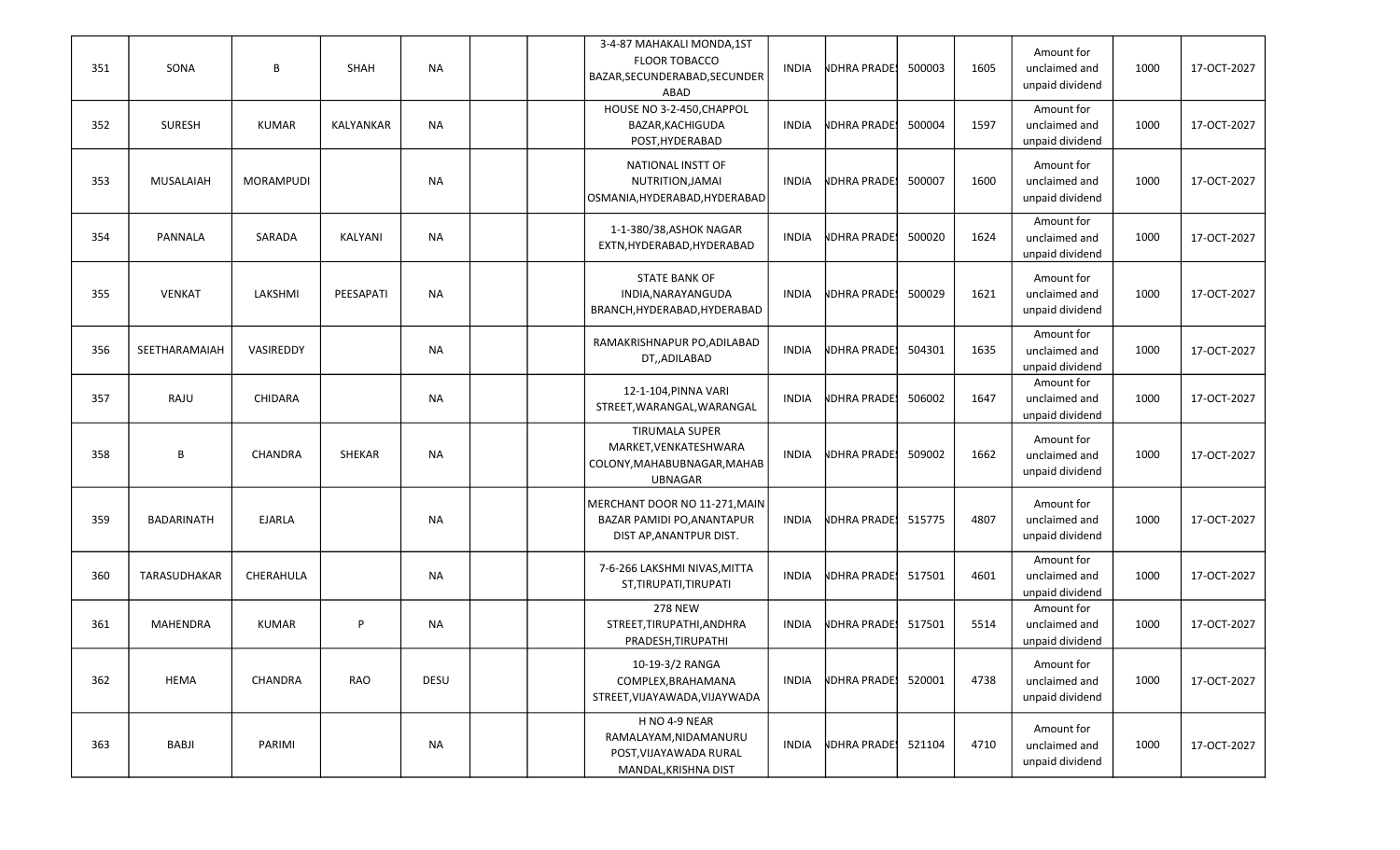| 364 | <b>SURESH</b>  | <b>KUMAR</b>   | <b>PARRIPATI</b>  | <b>NA</b>    |  | 16/1, ARUNDEL PET, GUNTUR DT, A<br><b>P,GUNTUR</b>                                      | <b>INDIA</b> | <b>NDHRA PRADES</b> | 522002 | 4740 | Amount for<br>unclaimed and<br>unpaid dividend | 1000 | 17-OCT-2027 |
|-----|----------------|----------------|-------------------|--------------|--|-----------------------------------------------------------------------------------------|--------------|---------------------|--------|------|------------------------------------------------|------|-------------|
| 365 | SREENIVASULU   | <b>MADA</b>    |                   | <b>NA</b>    |  | C/O YESESREE<br>VASTRALAYAH, PERALA PO<br>CHIRALA, PRAKASAM DT, PRAKASM<br>DIST.        | <b>INDIA</b> | <b>NDHRA PRADE!</b> | 523157 | 4723 | Amount for<br>unclaimed and<br>unpaid dividend | 1000 | 17-OCT-2027 |
| 366 | VENKATA        | RAMANAIAH      | <b>DARISI</b>     | <b>NA</b>    |  | 15/26 BRINDAVANAM, NELLORE, A<br>P, NELLORE                                             | <b>INDIA</b> | <b>NDHRA PRADE!</b> | 524001 | 4282 | Amount for<br>unclaimed and<br>unpaid dividend | 1000 | 17-OCT-2027 |
| 367 | <b>BEENA</b>   | <b>DEVI</b>    |                   | <b>NA</b>    |  | DOOR NO 12-1-84, SANGHVI<br>ELECTRICALS, MAIN<br>ROAD, ANAKAPALLE                       | <b>INDIA</b> | <b>NDHRA PRADE!</b> | 531001 | 4763 | Amount for<br>unclaimed and<br>unpaid dividend | 1000 | 17-OCT-2027 |
| 368 | <b>RAMESH</b>  | <b>BABU</b>    | <b>BOMMATHULA</b> | <b>NA</b>    |  | 59-1-8.P&T<br>COLONY, RAJAHMUNDRY, RAJAMUN<br><b>DHRY</b>                               | <b>INDIA</b> | <b>NDHRA PRADE!</b> | 533101 | 4762 | Amount for<br>unclaimed and<br>unpaid dividend | 1000 | 17-OCT-2027 |
| 369 | <b>VPS</b>     | CHAKRAVARTHI   | ARUMILLI          | <b>NA</b>    |  | <b>BALLARPUR INDUSTRIES</b><br>LTD, JEGURUPADU, EAST<br>GODAWARI, EAST GODAVARI         | <b>INDIA</b> | NDHRA PRADE!        | 533132 | 5009 | Amount for<br>unclaimed and<br>unpaid dividend | 1000 | 17-OCT-2027 |
| 370 | KAMESWARA      | <b>RAO</b>     | CHAKKA            | <b>NA</b>    |  | 8/9/74 PEDDA VEEDHI, TUNI, TUNI                                                         | <b>INDIA</b> | <b>NDHRA PRADE!</b> | 533401 | 4766 | Amount for<br>unclaimed and<br>unpaid dividend | 1000 | 17-OCT-2027 |
| 371 | <b>TRINADH</b> | GANIREDDY      |                   | <b>NA</b>    |  | S/O SIMHACHALAM, SUNKARA<br>PADDAYYA<br>STREET, BHIMAVARAM, BHIMAVARA<br>M              | <b>INDIA</b> | <b>NDHRA PRADE!</b> | 534201 | 4726 | Amount for<br>unclaimed and<br>unpaid dividend | 1000 | 17-OCT-2027 |
| 372 | PADMA          | TANGATURU      |                   | <b>NA</b>    |  | W/O DR T S GUPTA(CHILD SP),S M V<br>R M HOSPITAL, VENKATARAYA<br>PURAM, TANUKU          | <b>INDIA</b> | <b>NDHRA PRADE!</b> | 534215 | 1643 | Amount for<br>unclaimed and<br>unpaid dividend | 1000 | 17-OCT-2027 |
| 373 | VENKATARATNA   | RAM            | MOHAN             | <b>GUPTA</b> |  | <b>VENKATA RATNA</b><br>BHAVAN, BONDADA<br>ESTATES, PALAKOL, PALAKOL                    | <b>INDIA</b> | KARNATAKA           | 534260 | 4283 | Amount for<br>unclaimed and<br>unpaid dividend | 1000 | 17-OCT-2027 |
| 374 | <b>KISHORE</b> | <b>KUMAR</b>   | <b>SHAH</b>       | <b>NA</b>    |  | NO.7/8, MURUGAN MANSION, 3RD<br>FLOOR, SRIV.S.T.STREET, AVENUE<br>ROAD CROSS, BANGALORE | <b>INDIA</b> | KARNATAKA           | 560002 | 8359 | Amount for<br>unclaimed and<br>unpaid dividend | 1000 | 17-OCT-2027 |
| 375 | <b>KAMLA</b>   | <b>DEVI</b>    |                   | <b>NA</b>    |  | 357 12TH CROSS, II<br>BLOCK, JAYNAGAR, BANGALORE                                        | <b>INDIA</b> | KARNATAKA           | 560011 | 1058 | Amount for<br>unclaimed and<br>unpaid dividend | 1000 | 17-OCT-2027 |
| 376 | <b>VIMALA</b>  | <b>BARLOTA</b> |                   | <b>NA</b>    |  | J-7 L N PURAM, S R<br>PURAM, BANGALORE-<br>560021, BANGALORE                            | <b>INDIA</b> | KARNATAKA           | 560021 | 6723 | Amount for<br>unclaimed and<br>unpaid dividend | 1000 | 17-OCT-2027 |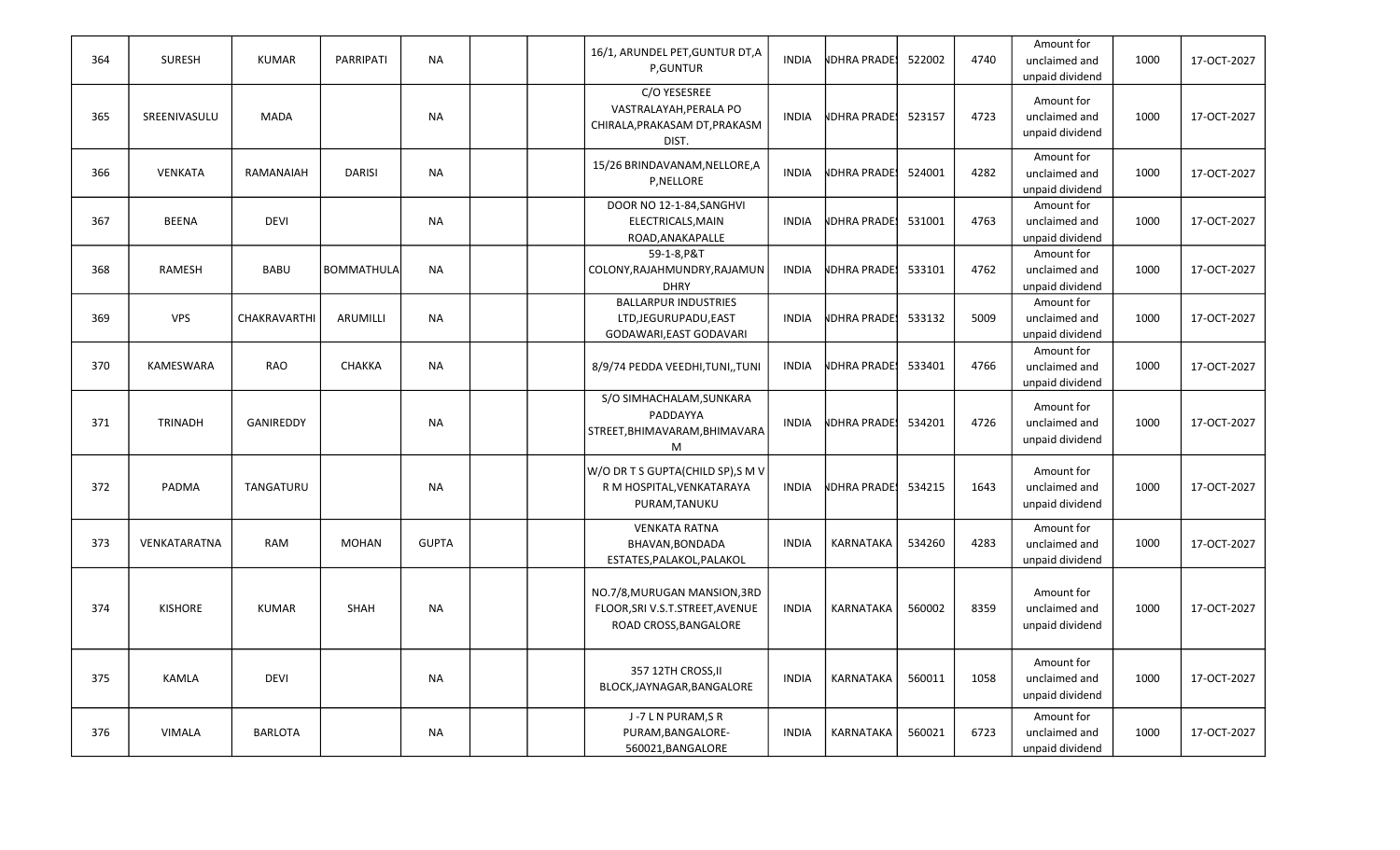| 377 | <b>NANDITA</b> | <b>BOSE</b>  |                   | <b>NA</b> |  | G-13, KRISTAL AGATE-<br>2, KASAVANAHALLI, NEAR AMRITA<br>ENGG, COLLEGE, OFF. SARJAPUR<br>ROAD, BENGALURU       | <b>INDIA</b> | KARNATAKA         | 560035 | 3439     | Amount for<br>unclaimed and<br>unpaid dividend | 1000 | 17-OCT-2027 |
|-----|----------------|--------------|-------------------|-----------|--|----------------------------------------------------------------------------------------------------------------|--------------|-------------------|--------|----------|------------------------------------------------|------|-------------|
| 378 | PHANIRAJ       | HUNSURGURU   | <b>RAJARAO</b>    | NA        |  | NO 174 SRINIDHI LAYOUT, VIJAY<br>NAGAR, MARENAHALLY, BANGALOR<br>E.                                            | <b>INDIA</b> | KARNATAKA         | 560040 | 1060     | Amount for<br>unclaimed and<br>unpaid dividend | 1000 | 17-OCT-2027 |
| 379 | ${\sf N}$      | Α            | LALTHA            | NA        |  | RAJKAMALAGENCIES, 65/21 HAINES<br>ROAD, BANGALORE                                                              | <b>INDIA</b> | KARNATAKA         | 560051 | 4799     | Amount for<br>unclaimed and<br>unpaid dividend | 1000 | 17-OCT-2027 |
| 380 | B              | ${\sf N}$    | ASANTHAKUMA       | <b>NA</b> |  | SRI BHAVANI TEXTILES, 231<br><b>KRISHNA</b><br>MARKET, CHICKPET, BANGALORE                                     | <b>INDIA</b> | KARNATAKA         | 560053 | 3943     | Amount for<br>unclaimed and<br>unpaid dividend | 1000 | 17-OCT-2027 |
| 381 | JAYANTILAL     |              |                   | <b>NA</b> |  | C/O VIKRAM ELECTRICALS,10<br>SHAKTHI COMPLEX, BASETTYPET<br>CHICKPET CROSS, BANGALORE                          | <b>INDIA</b> | KARNATAKA         | 560053 | 5072     | Amount for<br>unclaimed and<br>unpaid dividend | 1000 | 17-OCT-2027 |
| 382 | <b>UMESH</b>   | <b>RAO</b>   | M                 | <b>NA</b> |  | 2/192 4TH CROSS, 1ST STAGE<br>KIRLOSKAR COLONY, WEST OF<br>CHORD ROAD, BANGALORE                               | <b>INDIA</b> | KARNATAKA         | 560079 | 3965     | Amount for<br>unclaimed and<br>unpaid dividend | 1000 | 17-OCT-2027 |
| 383 | $\sf B$        | MADHUSUDHAN  | JAIN              | <b>NA</b> |  | 15/2, II FLOOR, COORG MANSION, K<br>R CIRCLE, MYSORE, MYSORE                                                   | <b>INDIA</b> | KARNATAKA         | 570001 | 3971     | Amount for<br>unclaimed and<br>unpaid dividend | 1000 | 17-OCT-2027 |
| 384 | <b>HEMA</b>    | MANJUNATH    |                   | <b>NA</b> |  | C/O T SIDDAPPA RETS.D.D.A, KAZI<br><b>MOHALLA NEAR</b><br>RENGAIAHS, GATE, CHITRADURGA, C<br><b>HITRADURGA</b> | <b>INDIA</b> | <b>KARNATAKA</b>  | 577501 | 1076     | Amount for<br>unclaimed and<br>unpaid dividend | 1000 | 17-OCT-2027 |
| 385 | B              | S            | <b>MANJUNATH</b>  | <b>NA</b> |  | C/O T SIDDAPPA RETD D D A, KAZI<br>MOHALLA, NEAR RENGAIAH'S<br>GATE, CHITRADURGA                               | <b>INDIA</b> | KARNATAKA         | 577501 | 4813     | Amount for<br>unclaimed and<br>unpaid dividend | 1000 | 17-OCT-2027 |
| 386 | SAIBANNA       | AMBATE       |                   | <b>NA</b> |  | H NO 8 10 53, BUS STAND<br>COLONY, KEBRD, BIDAR                                                                | <b>INDIA</b> | KARNATAKA         | 585401 | 13687399 | Amount for<br>unclaimed and<br>unpaid dividend | 1000 | 17-OCT-2027 |
| 387 | SOMALINGAMMA   | KODLI        |                   | <b>NA</b> |  | G M P S SCHOOL, CHITAGUPPA, TQ<br>HUMNABAD, DIST BIDAR                                                         | <b>INDIA</b> | <b>TAMIL NADU</b> | 585412 | 6540     | Amount for<br>unclaimed and<br>unpaid dividend | 1000 | 17-OCT-2027 |
| 388 | $\mathbf{J}$   | <b>PARAS</b> | <b>MUL SURANA</b> | <b>NA</b> |  | 5 VENKATESA NAICKEN<br>ST, MADRAS, , MADRAS                                                                    | <b>INDIA</b> | <b>TAMIL NADU</b> | 600001 | 2237     | Amount for<br>unclaimed and<br>unpaid dividend | 1000 | 17-OCT-2027 |
| 389 | <b>BINOD</b>   | <b>KUMAR</b> | AGRAWAL           | NA        |  | FLAT NO.5A, 5TH FLOOR, PALACE<br>REGENCY APTS, KELLY'S, 80-<br>93, PURASAIWAKKAM HIGH<br>ROAD, CHENNAI         | <b>INDIA</b> | <b>TAMIL NADU</b> | 600010 | 5374     | Amount for<br>unclaimed and<br>unpaid dividend | 1000 | 17-OCT-2027 |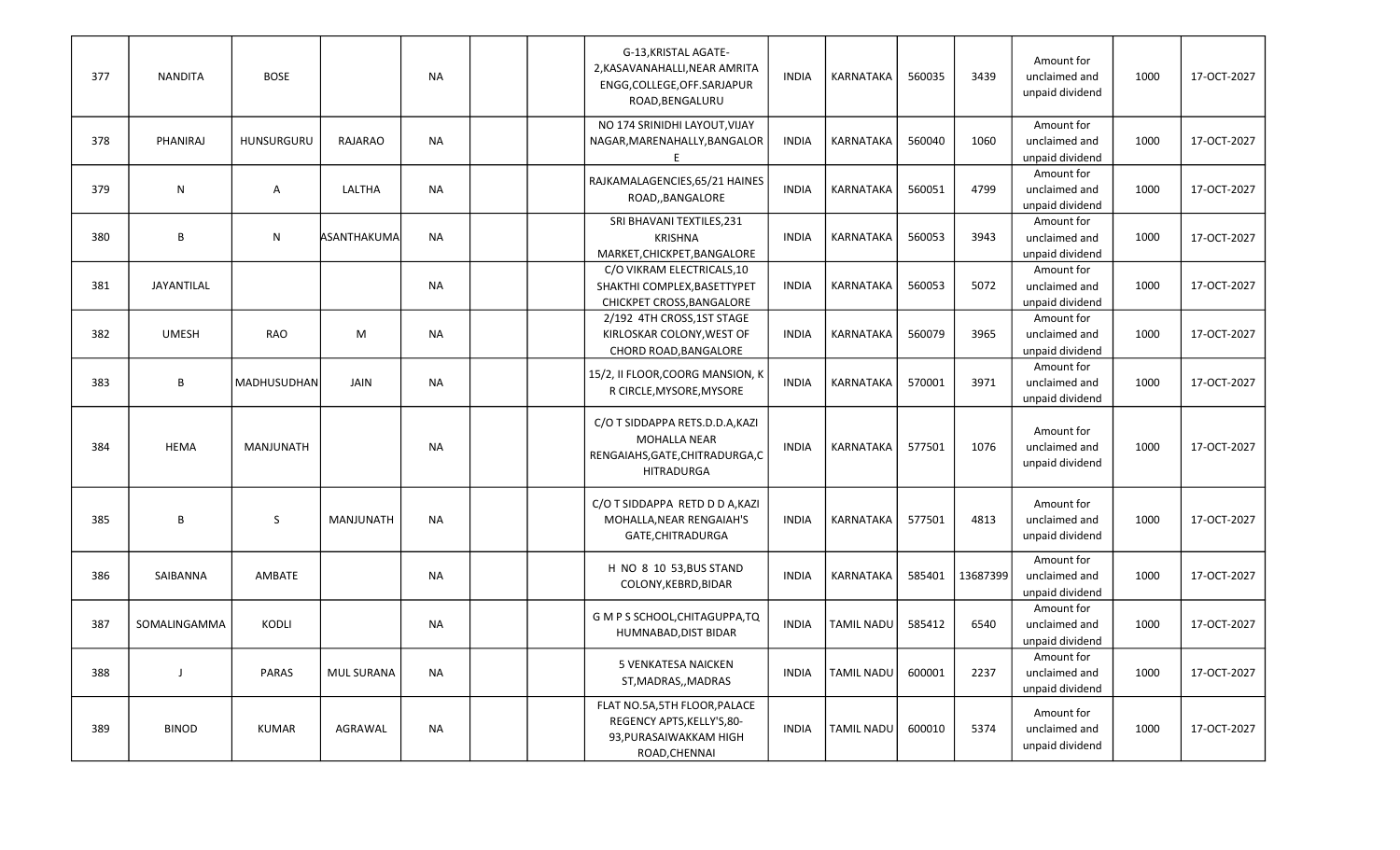| 390 | $\mathsf R$    | CHANDRASEKAR  |                 | <b>NA</b> | 17-A CRESCENT<br>AVENUE,, KESAVAPERUMAL<br>PURAM, MADRAS-600028, MADRAS                      | <b>INDIA</b> | TAMIL NADU         | 600028 | 6802 | Amount for<br>unclaimed and<br>unpaid dividend | 1000 | 17-OCT-2027 |
|-----|----------------|---------------|-----------------|-----------|----------------------------------------------------------------------------------------------|--------------|--------------------|--------|------|------------------------------------------------|------|-------------|
| 391 | T              | <b>GOKULA</b> | <b>KRISHNAN</b> | <b>NA</b> | 4 RANGANATHAN STREET, GANESH<br>NAGAR GUINDY, MADRAS, MADRAS                                 | <b>INDIA</b> | <b>TAMIL NADU</b>  | 600032 | 318  | Amount for<br>unclaimed and<br>unpaid dividend | 1000 | 17-OCT-2027 |
| 392 | PONNURAJ       | PERUMAL       |                 | NA        | INDUSTRIAL OXYGEN CO<br>LTD.,, MANALI EXPRESS<br>ROAD, MANALI MADRAS, MADRAS                 | <b>INDIA</b> | TAMIL NADU         | 600068 | 312  | Amount for<br>unclaimed and<br>unpaid dividend | 1000 | 17-OCT-2027 |
| 393 | S              | <b>LALITA</b> |                 | <b>NA</b> | 105 MAIN RD CHATARAM, PUTHUR<br>PO SIRKALI TK, TANJORE, TANJORE                              | <b>INDIA</b> | TAMIL NADU         | 613001 | 2241 | Amount for<br>unclaimed and<br>unpaid dividend | 1000 | 17-OCT-2027 |
| 394 | M              | NADARAJAN     |                 | <b>NA</b> | PERUNGUDI & POST, KAVALKINERU<br>VIA, DIST. TIRUNELVELI, TIRUNELVELI                         | <b>INDIA</b> | TAMIL NADU         | 627105 | 254  | Amount for<br>unclaimed and<br>unpaid dividend | 2000 | 17-OCT-2027 |
| 395 | RAVINDRA       | <b>KUMAR</b>  |                 | <b>NA</b> | <b>22 PERUMAL KOVIL</b><br>STREET, ERODE, TAMIL NADU, ERODE                                  | <b>INDIA</b> | <b>KERALA</b>      | 638001 | 5473 | Amount for<br>unclaimed and<br>unpaid dividend | 1000 | 17-OCT-2027 |
| 396 | <b>DILIP</b>   | <b>KUMAR</b>  | <b>MEHRA</b>    | <b>NA</b> | 358 OPPANKARA STREET, MANIAM<br>MARKET, COIMBATORE, COIMBATOR                                | <b>INDIA</b> | <b>KERALA</b>      | 641001 | 5474 | Amount for<br>unclaimed and<br>unpaid dividend | 1000 | 17-OCT-2027 |
| 397 | $\mathsf{C}$   | V             | <b>JOSE</b>     | NA        | CHITTILAPPILLY KUNJAPPN, HOUSE<br>LALOOR ELTHURUTH PO, TRICHUR<br><b>DIST, TRICHUR</b>       | <b>INDIA</b> | <b>KERALA</b>      | 680611 | 5065 | Amount for<br>unclaimed and<br>unpaid dividend | 1000 | 17-OCT-2027 |
| 398 | G              | VASUDEVAN     | <b>NAIR</b>     | <b>NA</b> | GEETHA BHAVAN, PUTHAPPADY<br>PO, MUVATTU PUZHA, MUVATTU<br><b>PUZHA</b>                      | <b>INDIA</b> | <b>WEST BENGAL</b> | 686673 | 2253 | Amount for<br>unclaimed and<br>unpaid dividend | 1000 | 17-OCT-2027 |
| 399 | <b>SURESH</b>  | <b>KUMAR</b>  | SOMANI          | <b>NA</b> | C/O NEW COMMERCIAL<br>AGENCIES, 3 COMML BLDGS 23 NS<br>ROAD, CALCUTTA, CALCUTTA              | <b>INDIA</b> | <b>WEST BENGAL</b> | 700001 | 4130 | Amount for<br>unclaimed and<br>unpaid dividend | 1000 | 17-OCT-2027 |
| 400 | JAI            | PRAKASH       | AGARWAL         | <b>NA</b> | C/O UNIVERSAL SUPPLY CO,135<br>CANNING ST, CALCUTTA, CALCUTTA                                | <b>INDIA</b> | <b>WEST BENGAL</b> | 700001 | 4175 | Amount for<br>unclaimed and<br>unpaid dividend | 1000 | 17-OCT-2027 |
| 401 | <b>BHARATI</b> | S             | <b>DAMANI</b>   | <b>NA</b> | C/O M/S AMISHA PLASTICS, 33<br>ARMENIAN STREET, 1ST FLOOR<br>CALCUTTA, CALCUTTA              | <b>INDIA</b> | <b>WEST BENGAL</b> | 700001 | 5259 | Amount for<br>unclaimed and<br>unpaid dividend | 1000 | 17-OCT-2027 |
| 402 | <b>NISHA</b>   | SHAH          |                 | <b>NA</b> | C/O SUPARI TDG CORPN<br>25, AMARTALLA STR., CALCUTTA                                         | <b>INDIA</b> | <b>WEST BENGAL</b> | 700001 | 5269 | Amount for<br>unclaimed and<br>unpaid dividend | 1000 | 17-OCT-2027 |
| 403 | RAJENDRA       | KUMAR         | <b>SHROFF</b>   | <b>NA</b> | C/O RADHEY & CO., ROOM NO.B-<br>135,1ST FLOOR,71,B R B B ROAD<br><b>BAGREE MKT, CALCUTTA</b> | INDIA        | <b>WEST BENGAL</b> | 700001 | 5273 | Amount for<br>unclaimed and<br>unpaid dividend | 1000 | 17-OCT-2027 |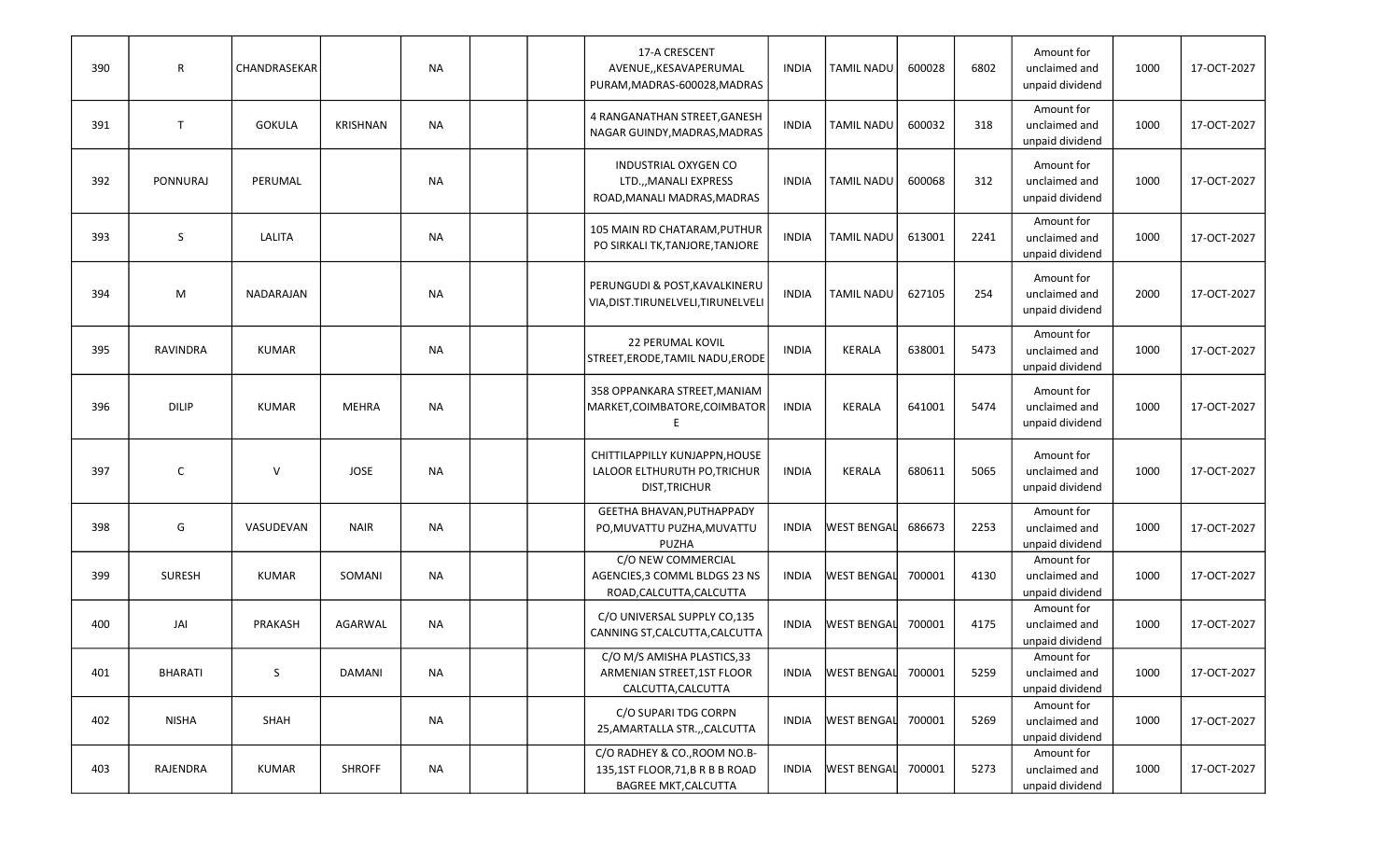| 404 | RAMDULARI       | <b>GUPTA</b>  |                | <b>NA</b> |  | C/O HOOGHLY<br>LAMINATING, INDUSTRIES 6 CLIVE<br>ROW, GROUND FLOOR, CALCUTTA                   | INDIA        | <b>WEST BENGAL</b> | 700001 | 5342 | Amount for<br>unclaimed and<br>unpaid dividend | 1000 | 17-OCT-2027 |
|-----|-----------------|---------------|----------------|-----------|--|------------------------------------------------------------------------------------------------|--------------|--------------------|--------|------|------------------------------------------------|------|-------------|
| 405 | SAJAN           | <b>KUMAR</b>  | <b>GUPTA</b>   | <b>NA</b> |  | 2 MANSOOR LANE, CALCUTTA-<br>700001, CALCUTTA                                                  | <b>INDIA</b> | <b>WEST BENGAL</b> | 700001 | 7773 | Amount for<br>unclaimed and<br>unpaid dividend | 1000 | 17-OCT-2027 |
| 406 | <b>ROSY</b>     | <b>KAPOOR</b> |                | <b>NA</b> |  | 69 C BALARAM DEY STREET, 2ND<br>FLOOR, CALCUTTA, CALCUTTA                                      | <b>INDIA</b> | <b>WEST BENGAL</b> | 700006 | 1481 | Amount for<br>unclaimed and<br>unpaid dividend | 1000 | 17-OCT-2027 |
| 407 | KASI            | <b>NATH</b>   | <b>DATTA</b>   | <b>NA</b> |  | 39/1 SHIB NARAYAN DAS<br>LANE, CALCUTTA, , CALCUTTA                                            | INDIA        | <b>WEST BENGAL</b> | 700006 | 5262 | Amount for<br>unclaimed and<br>unpaid dividend | 1000 | 17-OCT-2027 |
| 408 | <b>SUNIL</b>    | <b>SARAF</b>  |                | <b>NA</b> |  | 18 B, NILMANI MITRA, STREET, 1ST<br>FLOOR,, CALCUTTA -<br>700006, CALCUTTA                     | <b>INDIA</b> | <b>WEST BENGAL</b> | 700006 | 7149 | Amount for<br>unclaimed and<br>unpaid dividend | 2000 | 17-OCT-2027 |
| 409 | RAJENDRA        | <b>KUMAR</b>  | <b>KOTHARI</b> | <b>NA</b> |  | <b>SHIW SHANKAR</b><br>RAMESHWARLAL, 187 RABINDRA<br>SARANI, 2ND FLOOR ROOM NO<br>75, CALCUTTA | <b>INDIA</b> | <b>WEST BENGAL</b> | 700007 | 4124 | Amount for<br>unclaimed and<br>unpaid dividend | 1000 | 17-OCT-2027 |
| 410 | <b>BAJARANG</b> | <b>GUPTA</b>  |                | <b>NA</b> |  | C/O SURESH TRADING CO,4 BALLAV<br>DAS STREET, 2ND FLOOR, CALCUTTA                              | INDIA        | <b>WEST BENGAL</b> | 700007 | 4155 | Amount for<br>unclaimed and<br>unpaid dividend | 1000 | 17-OCT-2027 |
| 411 | SANTOSH         | <b>KUMAR</b>  | SINGH          | <b>NA</b> |  | C/O SANTOSH TAILORS, 2<br><b>DIGAMBER JAIN TEMPLE</b><br>ROAD, CALCUTTA, CALCUTTA              | <b>INDIA</b> | <b>WEST BENGAL</b> | 700007 | 4201 | Amount for<br>unclaimed and<br>unpaid dividend | 1000 | 17-OCT-2027 |
| 412 | <b>SURYA</b>    | <b>KANTA</b>  | <b>BUBNA</b>   | <b>NA</b> |  | C/O MAHESH STEEL HOUSE, 159<br>RABINDRA SARANI, KOLKATA<br>700007, CALCUTTA                    | INDIA        | <b>WEST BENGAL</b> | 700007 | 4206 | Amount for<br>unclaimed and<br>unpaid dividend | 1000 | 17-OCT-2027 |
| 413 | <b>MOHAN</b>    | LAL           | <b>DUGAR</b>   | NA        |  | C/O D S ENTERPRISES, 199/5 M G<br>ROAD, CALCUTTA, CALCUTTA                                     | <b>INDIA</b> | <b>WEST BENGAL</b> | 700007 | 5283 | Amount for<br>unclaimed and<br>unpaid dividend | 1000 | 17-OCT-2027 |
| 414 | <b>BIMAL</b>    | <b>KUMAR</b>  | <b>SARAF</b>   | <b>NA</b> |  | C/O KAUSHIK ENTERPRISES, 11A<br>MAHARSHI DEVENDRA ROAD, 5TH<br>FLOOR, CALCUTTA                 | INDIA        | <b>WEST BENGAL</b> | 700007 | 5293 | Amount for<br>unclaimed and<br>unpaid dividend | 1000 | 17-OCT-2027 |
| 415 | AMIT            | <b>KUMAR</b>  | AGARWAL        | NA        |  | 31/A MULLICK STREET, AGARWAL<br>HARDWARE<br>SUPPLIERS, KOLKATA, KOLKATA                        | <b>INDIA</b> | <b>WEST BENGAL</b> | 700007 | 5308 | Amount for<br>unclaimed and<br>unpaid dividend | 1000 | 17-OCT-2027 |
| 416 | <b>BIKRAM</b>   | CHAND         | AGARWALA       | <b>NA</b> |  | C/O SHREE GANESH ROADWAYS,4<br>BALLAV DAS ST, 3RD FLOOR R NO<br>313, CALCUTTA                  | INDIA        | <b>WEST BENGAL</b> | 700007 | 5322 | Amount for<br>unclaimed and<br>unpaid dividend | 1000 | 17-OCT-2027 |
| 417 | <b>UMA</b>      | <b>GUPTA</b>  |                | NA        |  | <b>8 MADAN MOHAN BURMAN</b><br>ST, FIRST<br>FLOOR, CALCUTTA, CALCUTTA                          | INDIA        | <b>WEST BENGAL</b> | 700007 | 5325 | Amount for<br>unclaimed and<br>unpaid dividend | 1000 | 17-OCT-2027 |
| 418 | <b>MURARI</b>   | LAL           | SHAN           | <b>NA</b> |  | C/O HEET TRADING CO,94 LOWER<br><b>CHITPUR</b><br>ROAD, CALCUTTA, CALCUTTA                     | INDIA        | WEST BENGAL        | 700007 | 5337 | Amount for<br>unclaimed and<br>unpaid dividend | 1000 | 17-OCT-2027 |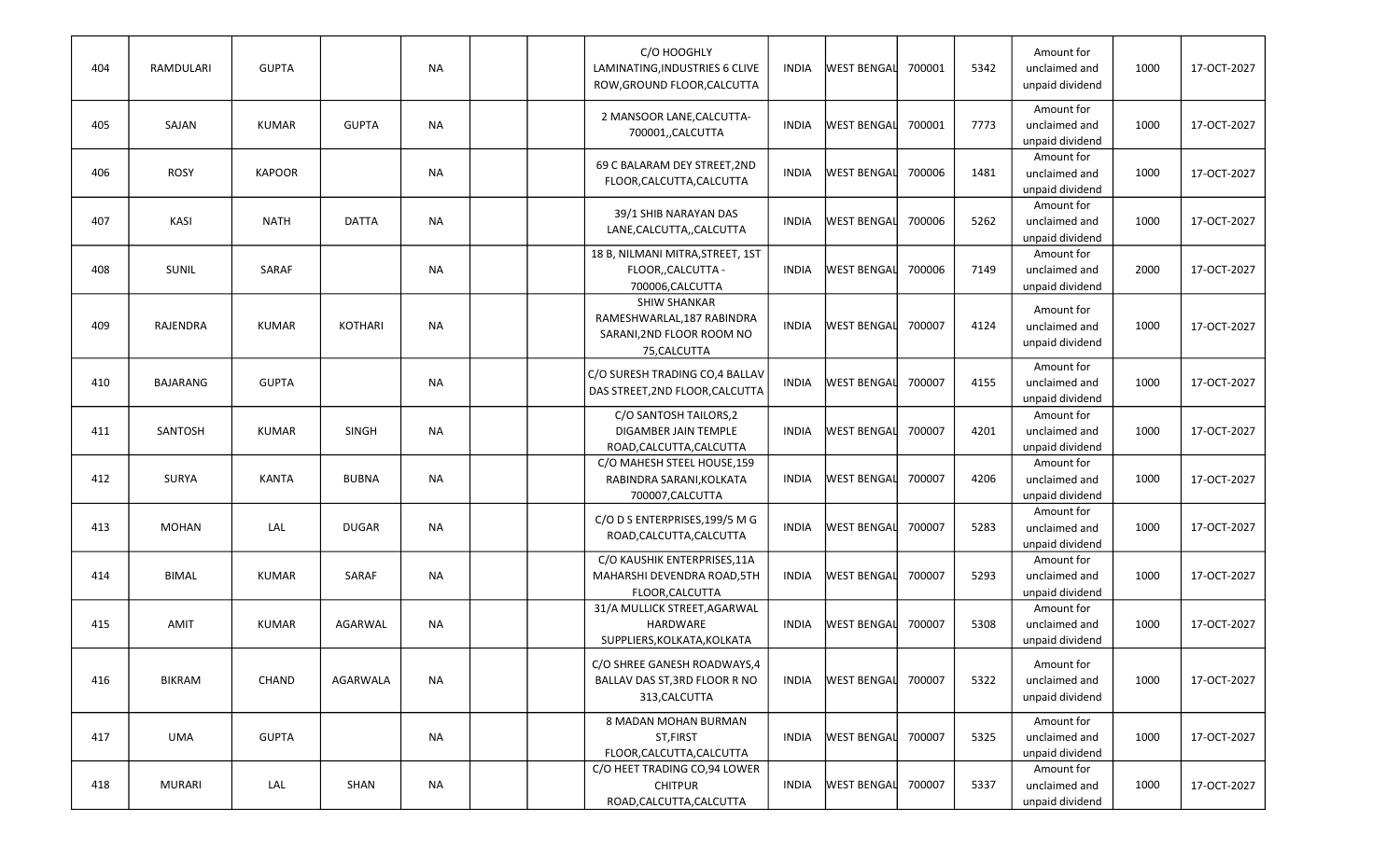| 419 | SATYA          | <b>BRAT</b>   | AGARWAL        | <b>NA</b> |  | C/O SHIKHA AGARWAL, 1 MERLIN<br>PARK, BALLYGANJ FARI, CALCUTTA           | <b>INDIA</b> | <b>WEST BENGAL</b> | 700019 | 1493 | Amount for<br>unclaimed and                                       | 1000 | 17-OCT-2027 |
|-----|----------------|---------------|----------------|-----------|--|--------------------------------------------------------------------------|--------------|--------------------|--------|------|-------------------------------------------------------------------|------|-------------|
| 420 | SANJAY         | <b>SETHIA</b> |                | <b>NA</b> |  | VISION WORLD, 228/A A.J.C.BOSE<br>ROAD,, KOLKATA                         | <b>INDIA</b> | <b>WEST BENGAL</b> | 700020 | 5617 | unpaid dividend<br>Amount for<br>unclaimed and<br>unpaid dividend | 1000 | 17-OCT-2027 |
| 421 | <b>VIJAY</b>   | <b>KUMAR</b>  | AGRAWAL        | NA        |  | C/O AGRAWAL & AGRAWAL,82<br><b>SARAT BOSE</b><br>RD,CALCUTTA,KOLKATA     | <b>INDIA</b> | <b>WEST BENGAL</b> | 700026 | 4969 | Amount for<br>unclaimed and<br>unpaid dividend                    | 1000 | 17-OCT-2027 |
| 422 | CHANDRA        | PRAKASH       | <b>PATEL</b>   | NA        |  | C/O DR K K DAWN, 19/4 NORTHERN<br>AVENUE, CALCUTTA, CALCUTTA             | INDIA        | <b>WEST BENGAL</b> | 700037 | 4136 | Amount for<br>unclaimed and<br>unpaid dividend                    | 1000 | 17-OCT-2027 |
| 423 | LAXMI          | <b>JALAN</b>  |                | <b>NA</b> |  | 1 BRITISH INDIAN STREET, IST<br>FLOOR, ROOM NO 103, CALCUTTA             | <b>INDIA</b> | <b>WEST BENGAL</b> | 700069 | 5311 | Amount for<br>unclaimed and<br>unpaid dividend                    | 1000 | 17-OCT-2027 |
| 424 | <b>BIJAY</b>   | <b>MODI</b>   |                | <b>NA</b> |  | MAHASWETA APARTMENT,179,<br>BLOCK B, LAKE TOWN, KOLKATA                  | <b>INDIA</b> | <b>WEST BENGAL</b> | 700089 | 5282 | Amount for<br>unclaimed and<br>unpaid dividend                    | 1000 | 17-OCT-2027 |
| 425 | ANANDA         | <b>HARI</b>   | <b>ROY</b>     | <b>NA</b> |  | VILL P O BENALI, DIST NADIA WEST<br>BENGAL,, NADIA                       | <b>INDIA</b> | <b>WEST BENGAL</b> | 741502 | 4146 | Amount for<br>unclaimed and<br>unpaid dividend                    | 1000 | 17-OCT-2027 |
| 426 | <b>BASANTI</b> | <b>MONDAL</b> |                | <b>NA</b> |  | VILL-GOPINATHPUR,P O-BASAR<br>DIST-24 PGS (S), STATE W B, 24<br>PARGANAS | <b>INDIA</b> | ASSAM              | 743374 | 4187 | Amount for<br>unclaimed and<br>unpaid dividend                    | 1000 | 17-OCT-2027 |
| 427 | RAJESH         | JAIN          |                | <b>NA</b> |  | C/O RAJESH TEXTILE, 22 KESHAV<br>KATRA, GUWAHATI, GUWAHATI               | <b>INDIA</b> | ASSAM              | 781001 | 1554 | Amount for<br>unclaimed and<br>unpaid dividend                    | 1000 | 17-OCT-2027 |
| 428 | <b>MAHABIR</b> | PRASAD        | <b>TAPARIA</b> | NA        |  | RAVI PRAKASH STORES, N T<br>ROAD, NORTH<br>LAKHIMPUR, LAKHMIPUR          | <b>INDIA</b> | ASSAM              | 787001 | 1548 | Amount for<br>unclaimed and<br>unpaid dividend                    | 1000 | 17-OCT-2027 |
| 429 | SHEWLI         | PAUL          |                | NA        |  | C/O M/S PAUL CO AGENCY, CLUB<br>ROAD SILCHAR, CACHAR, CACHAR             | <b>INDIA</b> | <b>MANIPUR</b>     | 788001 | 1491 | Amount for<br>unclaimed and<br>unpaid dividend                    | 1000 | 17-OCT-2027 |
| 430 | PADMINI        | JAIN          |                | <b>NA</b> |  | MANGALCHAND MEGHRAJ<br>PATNI, THANGAL BAZAR, IMPHAL<br>MANIPUR, IMPHAL   | <b>INDIA</b> | NAGALAND           | 795001 | 5238 | Amount for<br>unclaimed and<br>unpaid dividend                    | 1000 | 17-OCT-2027 |
| 431 | <b>UTPAL</b>   | <b>RONGPI</b> |                | ΝA        |  | NEAR GAHUHATI BUILDING, JAIN<br>TEMPLE<br>ROAD, DIMAPUR, NAGALAND        | <b>INDIA</b> | <b>BIHAR</b>       | 797112 | 1562 | Amount for<br>unclaimed and<br>unpaid dividend                    | 1000 | 17-OCT-2027 |
| 432 | <b>VIVEK</b>   | JAIN          |                | NA        |  | C/O BARJATYA HANDLOOM<br>STORE, MIRSAFAYAT ROAD, PURANI<br>GODAM, GAYA   | <b>INDIA</b> | <b>BIHAR</b>       | 823001 | 4205 | Amount for<br>unclaimed and<br>unpaid dividend                    | 1000 | 17-OCT-2027 |
| 433 | HARENDRA       | PRASAD        | SINGH          | <b>NA</b> |  | VILL POST LAHTHUA, VIA<br><b>BARACHATTI, DIST GAYA</b><br>BIHAR, GAYA    | <b>INDIA</b> | <b>JHARKHAND</b>   | 824201 | 4459 | Amount for<br>unclaimed and<br>unpaid dividend                    | 1000 | 17-OCT-2027 |